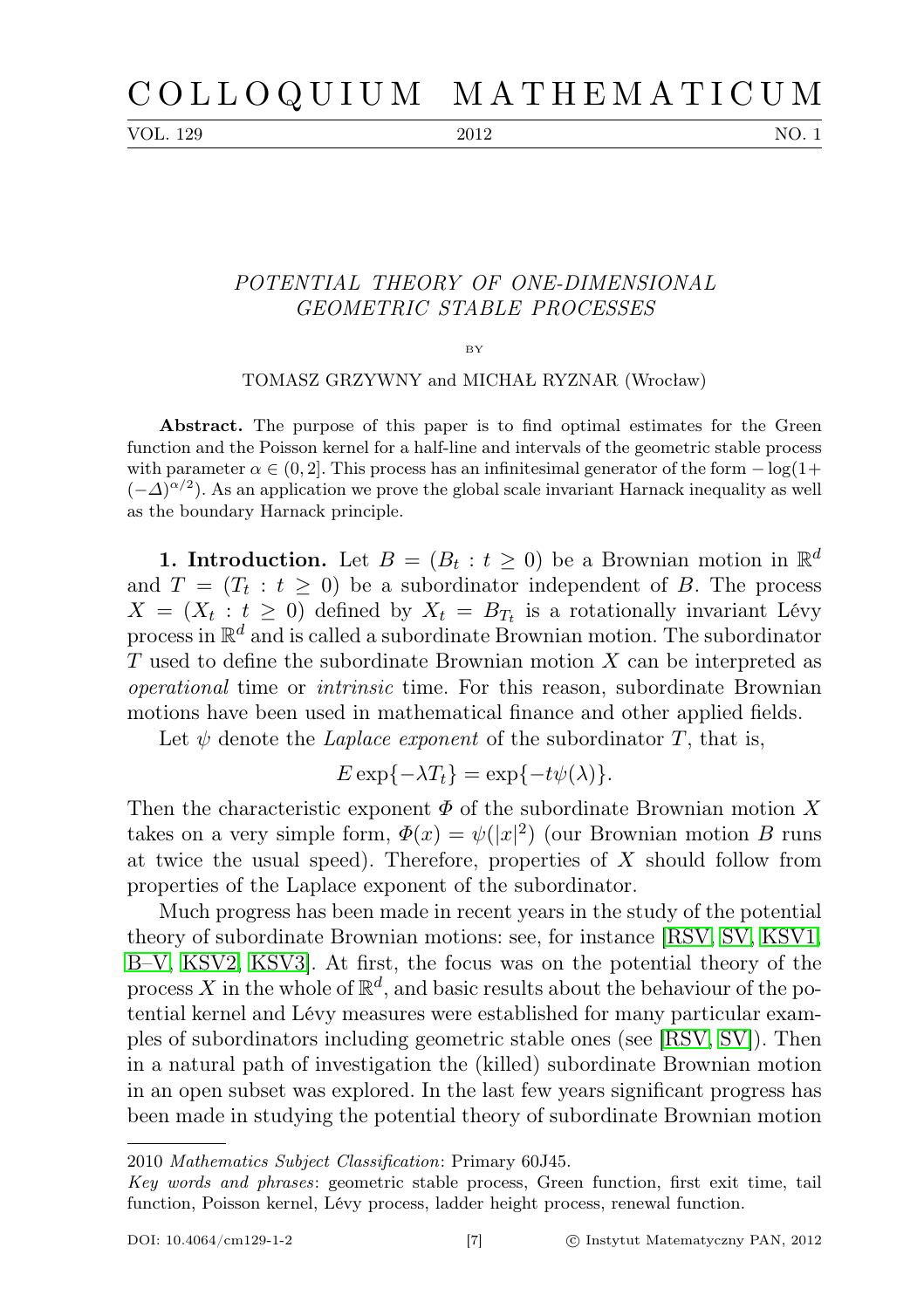killed upon exiting an open subset of  $\mathbb{R}^d$  (see the survey [\[KSV3\]](#page-32-3)). The main results include the Harnack inequality, the boundary Harnack principle and sharp Green function estimates. However, such results were confined to subordinate Brownian motions obtained by using  $\psi$  not only being a complete Bernstein function but also satisfying a certain property,

<span id="page-1-0"></span>(1.1) 
$$
\psi(\lambda) \approx \lambda^{\beta} l(\lambda), \quad \lambda \to \infty,
$$

where  $0 < \beta < 1$ , and l is a slowly varying function at  $\infty$ . Moreover, an extra assumption was imposed on  $\psi$  to avoid the process X being recurrent. In a recent paper [\[KSV3\]](#page-32-3) the condition [\(1.1\)](#page-1-0) was relaxed to comparability at  $\infty$ .

A natural question about the Harnack inequality, the boundary Harnack principle and sharp Green function estimates arises in the case  $\beta = 0$  and without the transience assumption. In this note we do not attempt to investigate a general such case (i.e.  $\beta = 0$ ), but we rather consider an important particular process, namely a geometric  $\alpha$ -stable process on the real line. For this process the corresponding subordinator has the Laplace exponent  $\psi(\lambda) = \log(1 + \lambda^{\alpha/2}), 0 < \alpha \leq 2$ . For  $\alpha = 2$  it is also called the gamma variance process. Geometric  $\alpha$ -stable processes have been treated in the literature and play an important role in theory and applications (see e.g. [\[MR\]](#page-33-2)). Some potential theory of them was established in [\[SV\]](#page-33-1), but to the best of our knowledge no sharp estimates of the Green functions and Poisson kernels of open subsets are known, even in the one-dimensional case.

Our main results are sharp estimates of the Green functions and Poisson kernels of intervals (including a half-line), global scale invariant Harnack inequality and the boundary Harnack inequality for harmonic functions on intervals. It is worth mentioning that our estimates take into account the size of the intervals, and the constants depend only on the characteristics of the process, when Green functions and Poisson kernels are considered. For example, we show that Poisson kernels for half-lines for  $\alpha$ -stable and geometric  $\alpha$ -stable processes are of the same order provided the starting point and the exit point are away from the boundary, if  $0 < \alpha < 2$ . On the other hand for starting points and exit points close to the boundary we have the same type of behaviour of the Poisson kernels for all  $0 < \alpha \leq 2$ .

A few months after the first version of this article was posted on arXiv we found a paper by P. Kim and A. Mimica [\[KM\]](#page-32-4), who proved the scale invariant Harnack inequality for a very large class of subordinate Brownian motions in every dimension provided the process is transient. Our one-dimensional case is included in the class of processes they treated, but their results are local and ours are global.

**2. Preliminaries.** Throughout the paper we denote by  $c, c_1, \ldots$  nonnegative constants which may depend on other constant parameters only.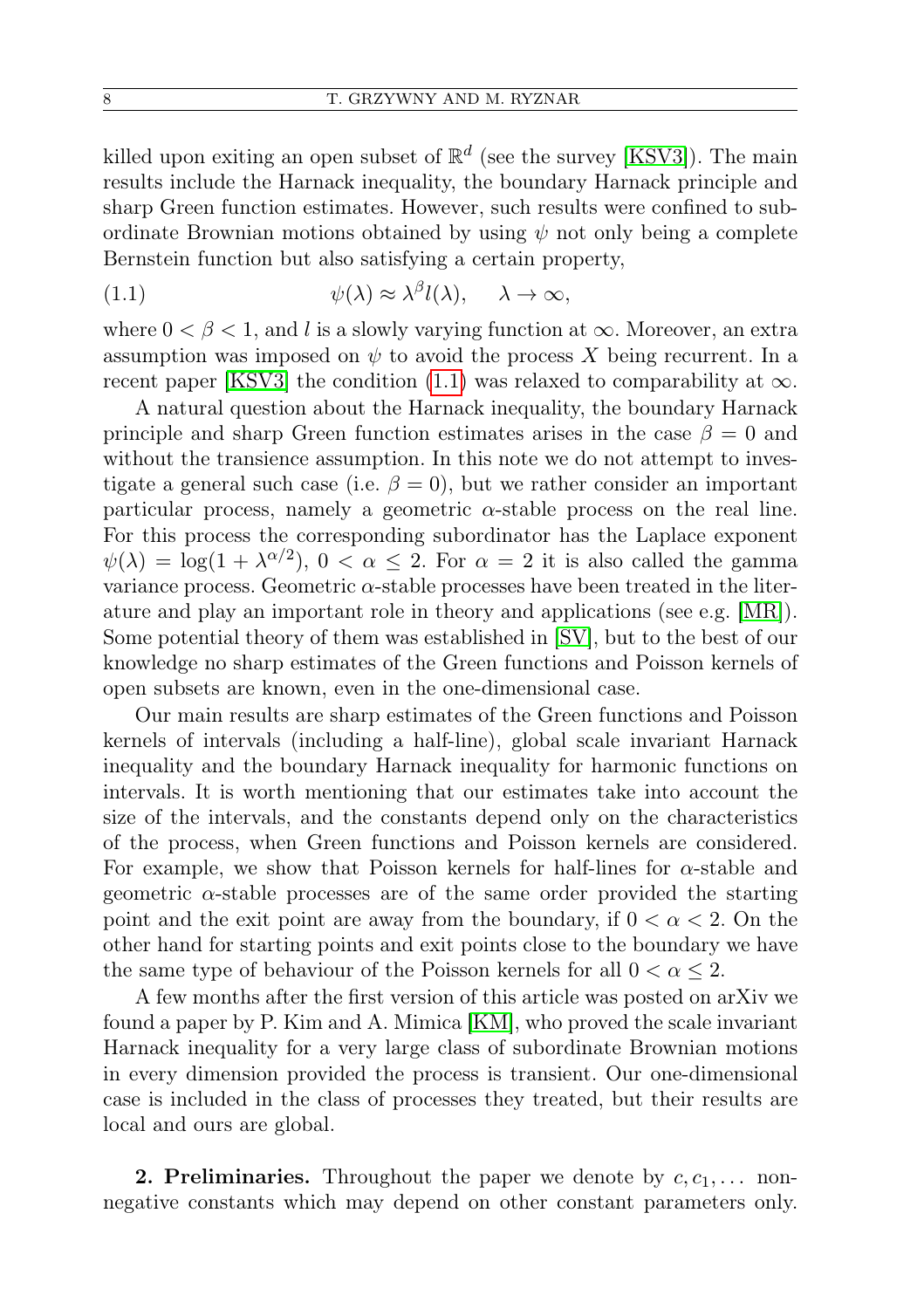The value of c or  $c_1, \ldots$  may change from line to line in a chain of estimates. If we use C or  $C_1, \ldots$  then they are fixed constants.

The notation  $p(u) \approx q(u)$ ,  $u \in A$ , means that the ratio  $p(u)/q(u)$ ,  $u \in A$ , is bounded from below and above by positive constants which may depend on other constant parameters only but do not depend on the set A.

In this section we present some basic material regarding the geometric stable process. For more detailed information, see [\[SV\]](#page-33-1). For questions regarding the Markov and strong Markov properties, semigroup properties, Schrödinger operators and basic potential theory, the reader is referred to [\[CZ\]](#page-32-5) and [\[BG\]](#page-32-6).

We first introduce an appropriate class of subordinating processes. As mentioned in the Introduction the geometric  $\alpha$ -stable process is obtained by subordination of the Brownian motion with a subordinator having the Laplace exponent  $\psi(\lambda) = \log(1 + \lambda^{\alpha/2}), 0 < \alpha \leq 2$ . The resulting process has the Lévy–Khinchin exponent  $\Psi(x) = \psi(|x|^2) = \log(1 + |x|^{\alpha})$ . Another way of constructing the geometric  $\alpha$ -stable process is to subordinate the rotational invariant  $\alpha$ -stable process with the Gamma subordinator. Let  $g_t(u) = \Gamma(t)^{-1} e^{-u} u^{t-1}, u, t > 0$ , denote the density function of the Gamma subordinator  $T_t$ , with the Laplace transform

<span id="page-2-0"></span>(2.1) 
$$
Ee^{-\lambda T_t} = e^{-t \log(1+\lambda)}.
$$

Let  $Y_t^{\alpha}$  be the isotropic  $\alpha$ -stable process in  $\mathbb{R}^d$  with the characteristic function of the form

(2.2) 
$$
E^{0}e^{i\xi \cdot Y_{t}} = e^{-t|\xi|^{\alpha}}.
$$

Assume that the processes  $T_t$  and  $Y_t$  are stochastically independent. Then the process  $X_t^{\alpha} = Y_{T_t}^{\alpha}$  is called the *geometric stable process*. In what follows we use the generic notation  $X_t$  instead of  $X_t^{\alpha}$ . From [\(2.1\)](#page-2-0) and [\(2.2\)](#page-2-1) it is clear that the characteristic function of  $X_t$  is of the form

<span id="page-2-1"></span>
$$
E^0 e^{i\xi \cdot X_t} = e^{-t \log(1 + |\xi|^\alpha)}.
$$

In the case  $\alpha = 2$ , i.e.  $Y_t^2$  is a Brownian motion running twice the usual speed, the corresponding process is the symmetric gamma variance process.

 $X_t$  is a Lévy process (i.e. homogeneous, with independent increments). We always assume that sample paths of the process  $X_t$  are right-continuous and have left-hand limits ("cadlag"). Then  $X_t$  is Markov and has the strong Markov property under the so-called standard filtration.

The geometric stable density can now be computed in the following way:

$$
p_t(x) = \int_0^\infty s_u(x) g_t(u) \, du,
$$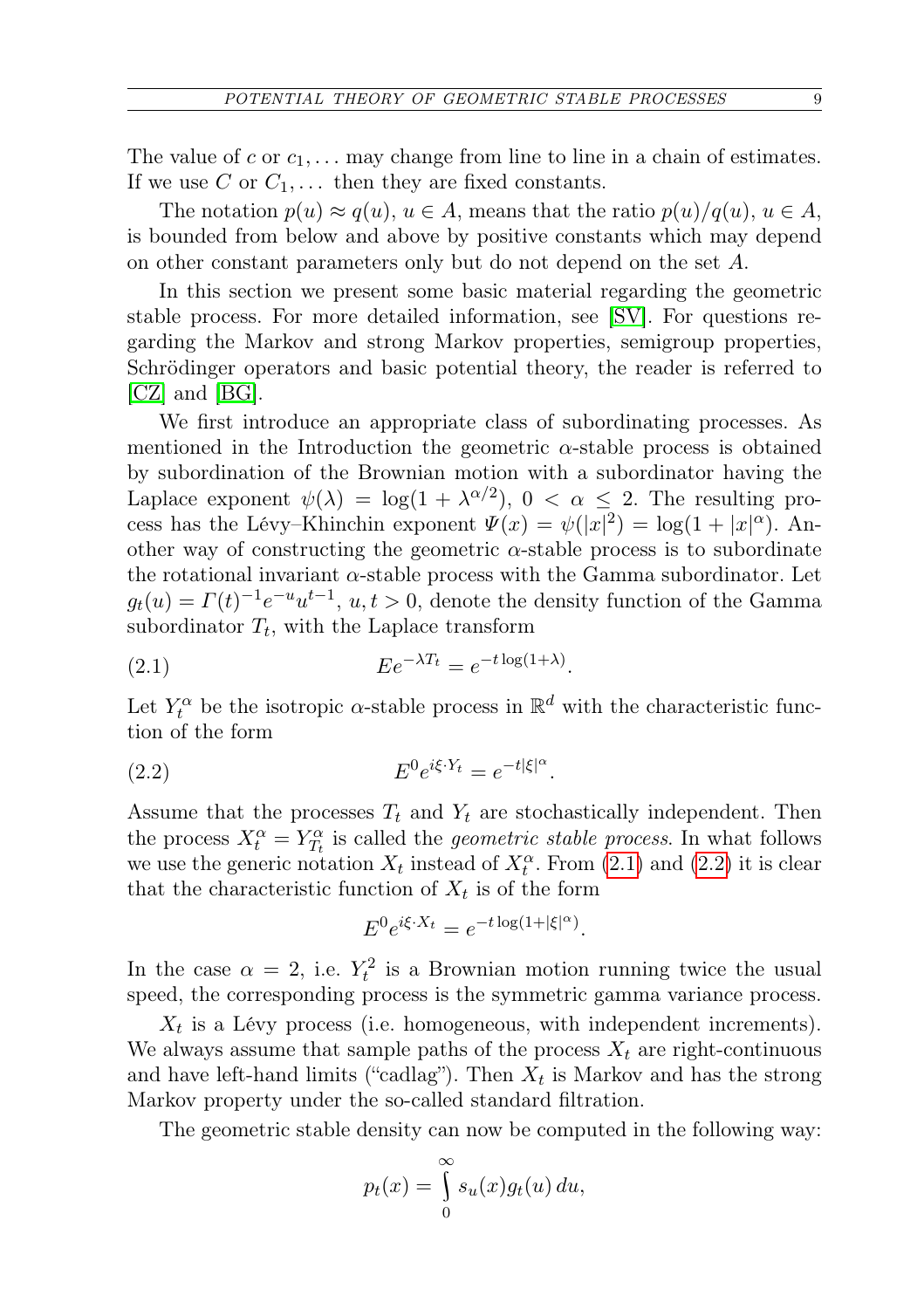where

$$
s_u(x) = \frac{1}{(2\pi)^d} \int_{\mathbb{R}^d} e^{-ix\xi - u|\xi|^\alpha} d\xi
$$

is the density of the isotropic  $\alpha$ -stable process, defined by [\(2.2\)](#page-2-1). In general potential theory a very important role is played by potential kernels, which are defined as

$$
U(x, y) = \int_{0}^{\infty} p_t(x - y) dt, \quad x, y \in \mathbb{R}^d,
$$

if the defining integral above is finite. For the geometric process the potential kernel is well defined for  $d > \alpha$  but in contrast to the stable case it is not expressible as an elementary function. Recall that for the isotropic  $\alpha$ -stable process the potential kernel is equal to  $C|x-y|^{\alpha-d}$  for  $d > \alpha$ , where C is an appropriate constant depending on  $\alpha$  and d. Nevertheless the asymptotic behaviour of the potential kernel was established in [\[SV\]](#page-33-1):

<span id="page-3-0"></span>(2.3) 
$$
U(x - y) \approx \frac{1}{|x - y|^d \log^2(1 + |x - y|^{-\alpha/2})}, \quad x, y \in \mathbb{R}^d.
$$

Note that [\(2.3\)](#page-3-0) suggests that the process globally behaves like a stable one since its potential kernel is asymptotically equivalent to the stable process, when  $|x - y|$  is large.

We also recall the form of the density function  $\nu(x)$  of the Lévy measure of the geometric stable process:

$$
\nu(x) = \int_{0}^{\infty} s_u(x) u^{-1} e^{-u} du.
$$

The behaviour of the Lévy measure was investigated in [\[SV\]](#page-33-1). We recall that result for the d-dimensional case, but we need it only for  $d = 1$  in the present paper. For  $\alpha = 2$  we have

$$
\nu(x) \approx \frac{1+|x|^{(d-1)/2}}{|x|^d} e^{-|x|},
$$

and for  $0 < \alpha < 2$ ,

$$
\nu(x) \approx \frac{1}{|x|^d (1+|x|^\alpha)}.
$$

For  $d = 1$ , which is the case investigated in this paper, for  $\alpha = 2$  we even have an exact formula

(2.4) 
$$
\nu(x) = |x|^{-1} e^{-|x|}.
$$

The *first exit time* of an (open) set  $D \subset \mathbb{R}^d$  by the process  $X_t$  is defined by the formula

<span id="page-3-1"></span>
$$
\tau_D = \inf\{t > 0 : X_t \notin D\}.
$$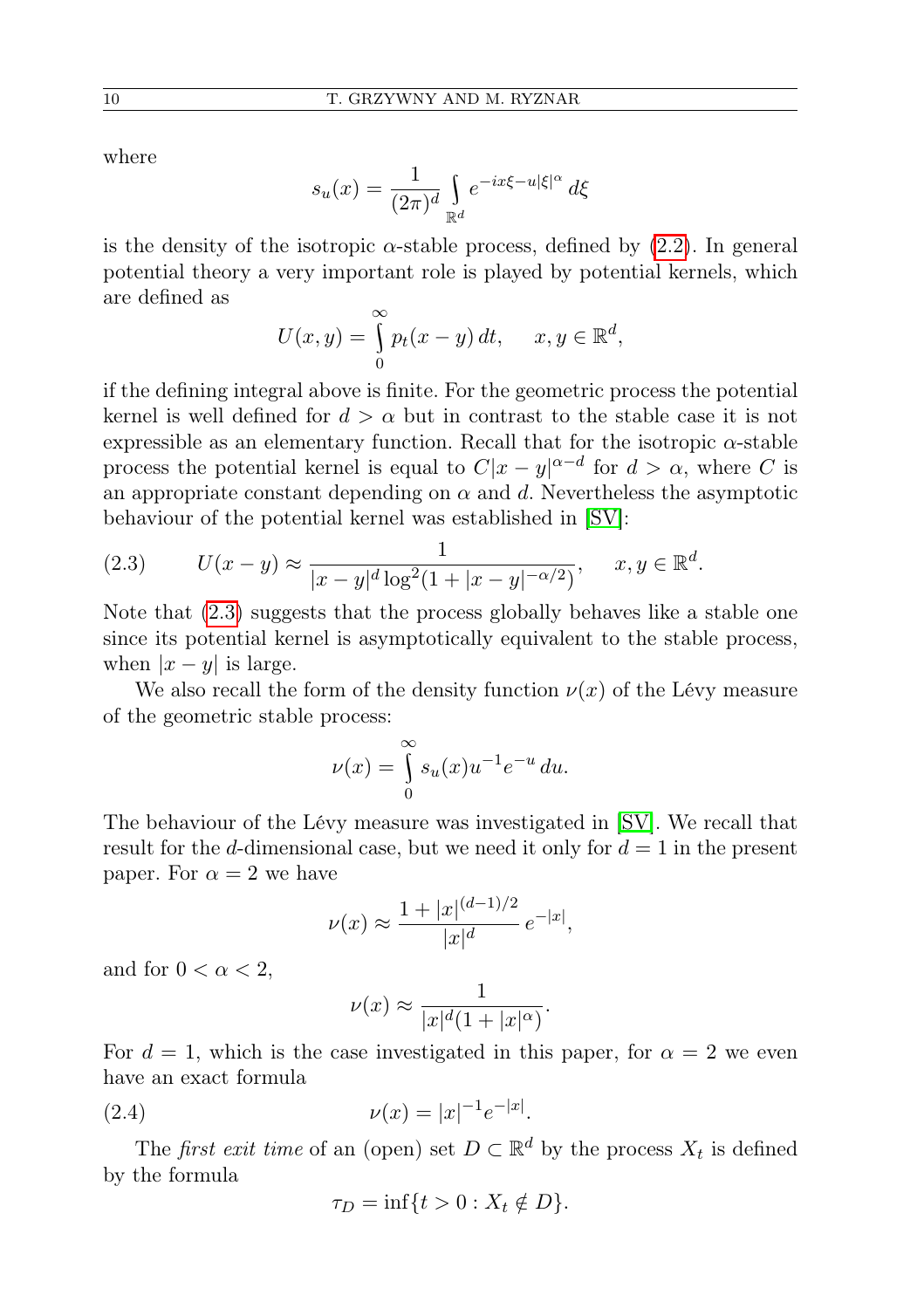The fundamental object of potential theory is the killed process  $X_t^D$  when exiting the set D. It is defined in terms of sample paths up to time  $\tau_D$ . More precisely, we have the following "change of variables" formula:

$$
E^x f(X_t^D) = E^x[t < \tau_D; f(X_t)], \quad t > 0.
$$

The density function of the transition probability of the process  $X_t^D$  is denoted by  $p_t^D$ . We have

$$
p_t^D(x,y) = p_t(x-y) - E^x[t > \tau_D; \, p_{t-\tau_D}(X_{\tau_D} - y)], \quad x, y \in \mathbb{R}^d.
$$

Obviously, we obtain

$$
p_t^D(x, y) \le p_t(x, y), \quad x, y \in \mathbb{R}^d.
$$

 $(p_t^D)_{t>0}$  is a strongly contractive semigroup (under composition) and shares most of the properties of the semigroup  $p_t$ . In particular, it is strongly Feller and symmetric:  $p_t^D(x, y) = p_t^D(y, x)$ .

The potential kernel of the process  $X_t^D$  is called the *Green function* of the set  $D$  and is denoted by  $G_D$ . Thus, we have

$$
G_D(x,y) = \int_0^\infty p_t^D(x,y) dt.
$$

Another important object in the potential theory of  $X_t$  is the *harmonic* measure of the set D. It is defined by the formula

$$
P_D(x, A) = E^x[\tau_D < \infty; \mathbf{1}_A(X_{\tau_D})].
$$

The density kernel (with respect to the Lebesgue measure) of the measure  $P_D(x, A)$  (if it exists) is called the *Poisson kernel* of the set D. The relationship between the Green function of  $D$  and the harmonic measure is provided by the Ikeda–Watanabe formula [\[IW\]](#page-32-7),

$$
P_D(x, A) = \iint_{A D} G_D(x, y) \nu(y - z) \, dy \, dz, \quad A \subset (\bar{D})^c.
$$

In the case which we investigate in this paper, that is, when  $D$  is an open interval or a half-line, the above formula holds for any Borel  $A \subset D^c$ .

Now we define harmonic and regular harmonic functions. Let  $u$  be a Borel measurable function on  $\mathbb{R}^d$ . We say that u is a *harmonic* function in an open set  $D \subset \mathbb{R}^d$  if

$$
u(x) = E^x u(X_{\tau_B}), \quad x \in B,
$$

for every bounded open set B with the closure  $\overline{B} \subset D$ . We say that u is regular harmonic if

$$
u(x) = E^x[\tau_D < \infty; u(X_{\tau_D})], \quad x \in D.
$$

The following lemma provides a very useful lower bound for the Green function. Its proof closely follows the approach used in [\[RSV\]](#page-33-0), where the bounds on the potential kernels (Green functions for the whole  $\mathbb{R}^d$ ) were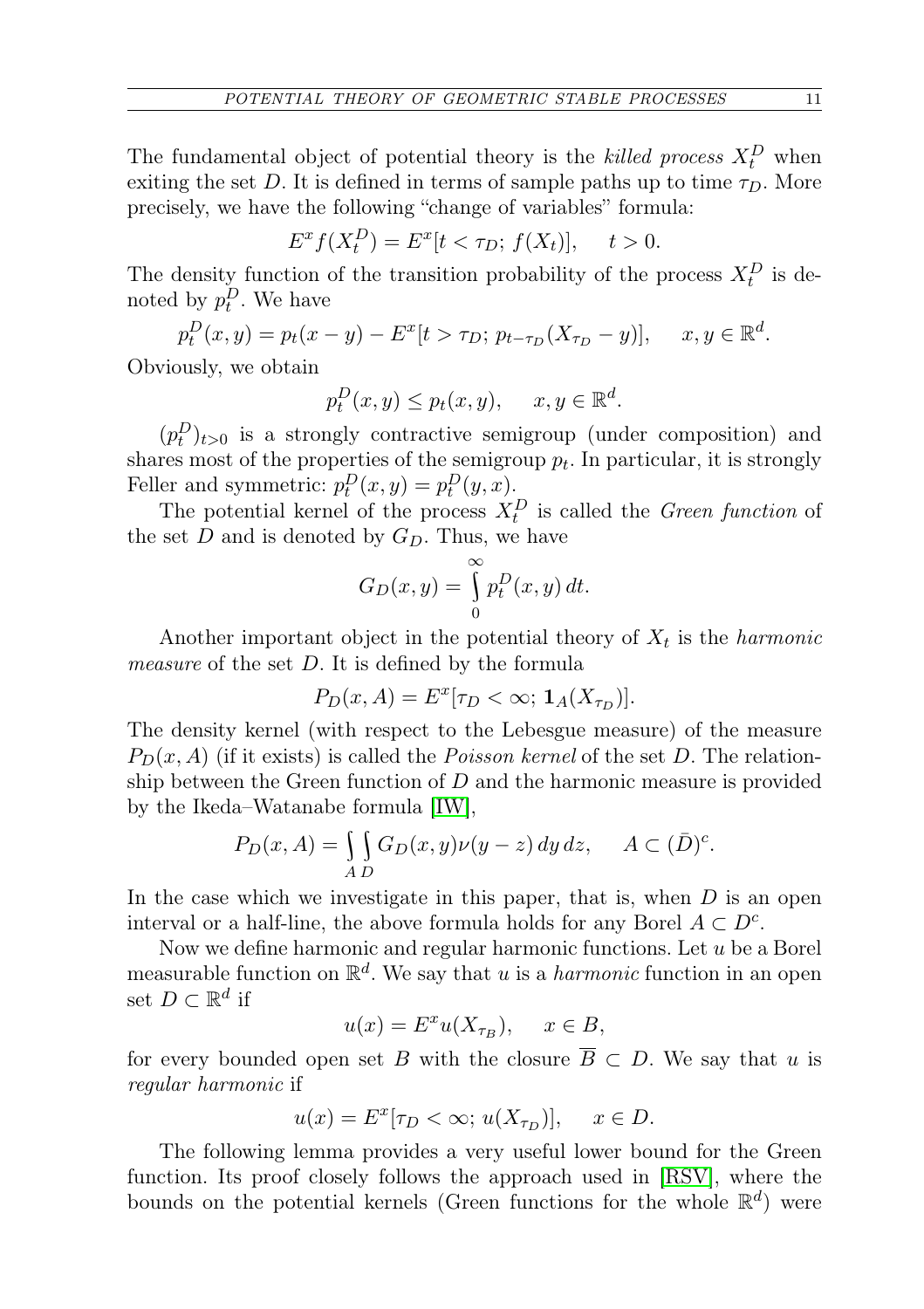established for some special subordinate Brownian motions (in particular for our process for  $d > \alpha$ ). We omit the proof, since one can proceed exactly in the same way as in the proof of Lemma 2.11 in [\[GR\]](#page-32-8).

<span id="page-5-1"></span>LEMMA 2.1. For any open set  $D \subset \mathbb{R}^d$  we have

$$
G_D(x,y) \ge G_D^{(\alpha)}(x,y),
$$

where  $G_D^{(\alpha)}(x,y)$  is the Green function of D for the isotropic  $\alpha$ -stable process.

3. Properties of the exit time from interval. Now, we briefly recall the basic notions of the fluctuation theory for Lévy processes. For a general account of this theory we refer the reader to [\[D\]](#page-32-9). Suppose that  $X_t$  is a general one-dimensional Lévy process. Let  $L_t$  be the local time of the process  $X_t$ reflected at its supremum  $M_t = \sup_{s \leq t} X_s$ , and denote by  $L_s^{-1}$  the rightcontinuous inverse of  $L_t$ , the *ascending ladder time process* for  $X_t$ . This is a (possibly killed) subordinator, and  $H_s = X_{L_s^{-1}} = M_{L_s^{-1}}$  is another (possibly killed) subordinator, called the ascending ladder height process. The Laplace exponent of the increasing ladder process, that is, the (possibly killed) bivariate subordinator  $(L_s^{-1}, H_s)$   $(s < L(\infty))$ , is denoted by  $\kappa(z, \xi)$ ,

$$
\kappa(z,\xi) = c \exp\bigg(\int_{0}^{\infty} \int_{[0,\infty)} (e^{-t} - e^{-zt-\xi x}) t^{-1} P(X_t \in dx) dt\bigg),
$$

where  $c$  is a normalization constant of the local time. Since our results are not affected by the choice of c we assume that  $c = 1$ .

Moreover, if  $X_t$  is not a compound Poisson process, then by [\[F,](#page-32-10) Corollary 9.7],

$$
\kappa(0,\xi) = \exp\left(\frac{1}{\pi} \int_{0}^{\infty} \frac{\xi \log \Psi(\zeta)}{\xi^2 + \zeta^2} d\zeta\right) = \psi^{\dagger}(\xi),
$$

where  $\Psi(\xi)$  is the Lévy exponent of  $X_t$ . By  $V(x) = \int_0^\infty \mathbf{P}(H_s \leq x) ds$  we denote the renewal function of the process  $H_s$ . It is well known that V is subadditive, that is,

$$
V(x+y) \le V(x) + V(y), \quad x, y \ge 0.
$$

The behaviour of the renewal function and its derivative is crucial for our purposes. The following result was obtained independently in [\[KMR\]](#page-33-3) and [\[KSV3\]](#page-32-3). In [KSV3] the assumption on the process  $X_t$  was a bit more restrictive.

<span id="page-5-0"></span>PROPOSITION 3.1. Let  $X_t$  be a symmetric Lévy process whose Lévy-Khinchin exponent  $\Psi(\theta)$  has the property that  $\Psi(\theta)$  and  $\theta^2/\Psi(\theta)$  are increas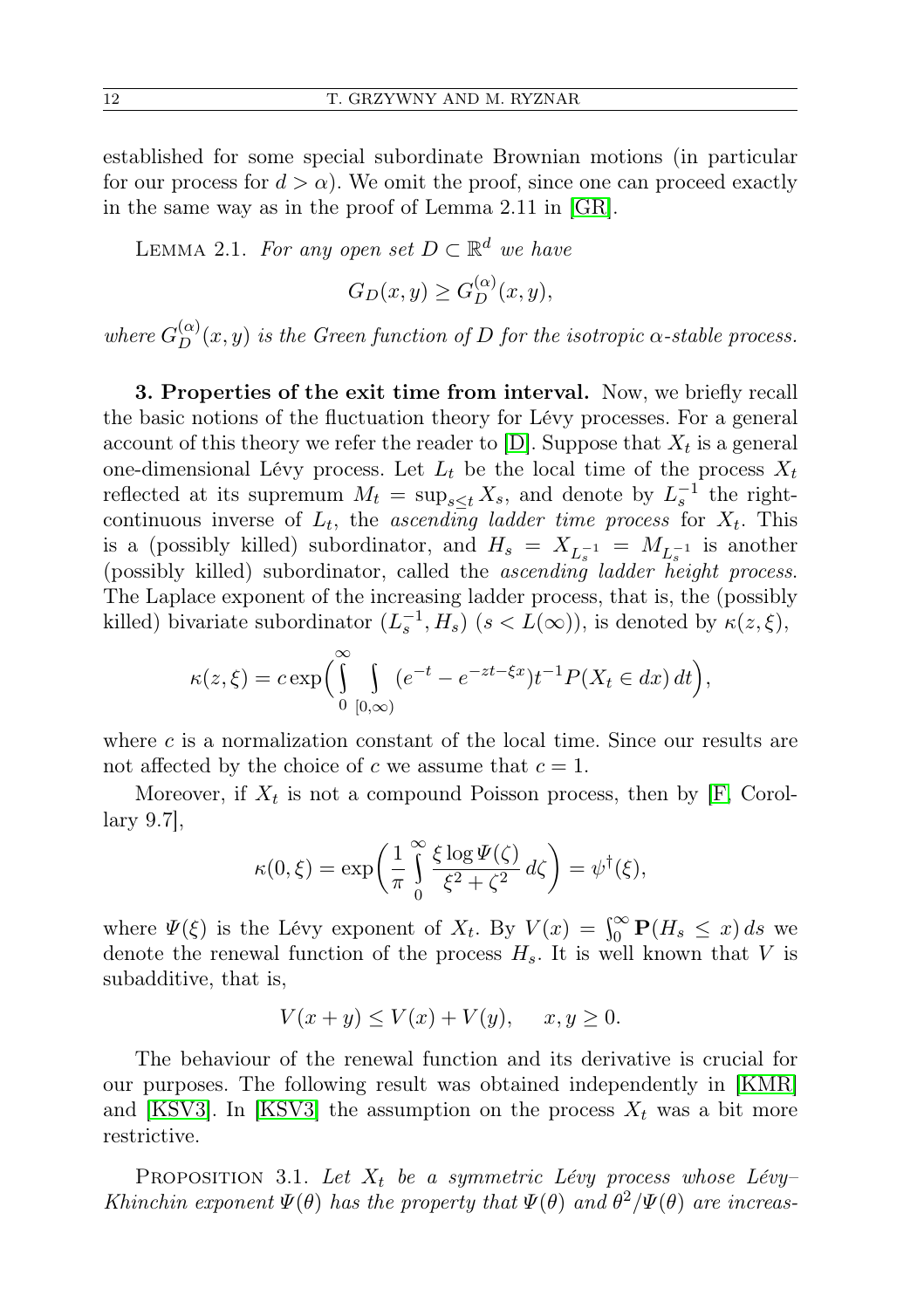ing functions. Then

$$
\psi^{\dagger}(\xi) \approx \sqrt{\Psi(\xi)}
$$
 and  $V(x) \approx \frac{1}{\sqrt{\Psi(1/x)}}$ .

Suppose additionally that  $\Psi(\theta)$  is regularly varying at zero (resp. at  $\infty$ ) with positive exponent and  $V'(x)$  is eventually monotone at infinity (resp. at zero). Then

$$
V'(x) \approx \frac{1}{x\sqrt{\Psi(1/x)}}, \quad x \to \infty \quad (resp. \ x \to 0).
$$

In the case when  $\Psi(\theta)$  is slowly varying at  $\infty$  or 0 the above proposition is of little help in estimating  $V'(x)$  and we need to use another tool. We will take advantage of the following result proved recently in [\[KMR\]](#page-33-3).

<span id="page-6-4"></span>PROPOSITION 3.2. Let  $\Psi(\xi)$  be the Lévy–Khinchin exponent of a symmetric Lévy process  $X_t$  which is not a compound Poisson process, and suppose that  $\Psi(\xi) = \psi(\xi^2)$  for a complete Bernstein function  $\psi$ . Then V is a Bernstein function, and

<span id="page-6-0"></span>(3.1) 
$$
V(x) = bx + \frac{1}{\pi} \int_{0^+}^{\infty} \text{Im}\left(-\frac{1}{\psi^+(-\xi^2)}\right) \frac{\psi^{\dagger}(\xi)}{\xi} (1 - e^{-x\xi}) d\xi, \quad x > 0.
$$

Moreover,  $V'$  is a completely monotone function and

<span id="page-6-1"></span>(3.2) 
$$
V'(x) = b + \frac{1}{\pi} \int_{0^+}^{\infty} \text{Im}\left(-\frac{1}{\psi^+(-\xi^2)}\right) \psi^{\dagger}(\xi) e^{-x\xi} d\xi, \quad x > 0,
$$

where  $b = \lim_{\xi \to 0^+} \xi / \sqrt{\psi(\xi^2)}$ .

Here the expression  $\text{Im}(-1/\psi^+(-\xi^2)) d\xi$  should be understood in the distributional sense, as the weak limit of the measures  $\text{Im}(-1/\psi(-\xi^2+i\varepsilon)) d\zeta$ on  $\xi \in (0, \infty)$  as  $\varepsilon \to 0^+$ . The measure Im $(-1/\psi^+(-\xi^2)) d\xi$  has an atom of mass  $\pi b$  at 0, and this atom is not included in the integrals from  $0^+$  to  $\infty$ in [\(3.1\)](#page-6-0) and [\(3.2\)](#page-6-1).

For the rest of this section we assume that  $X_t$  is a symmetric Lévy process (which is not a compound Poisson process) with renewal function V corresponding to a choice of the local time such that the Laplace exponent corresponding to a choice of the local time such that the Laplace exponent<br>of the ladder time process is  $\kappa(z, 0) = \sqrt{z}$ . We start with an estimate of the distribution function of the exit time  $\tau$  from a half-line  $(0, \infty)$ , which was obtained in [\[KMR,](#page-33-3) Corollary 2].

<span id="page-6-2"></span>LEMMA 3.3. Let  $\tau$  be the exit time from  $(0, \infty)$ . There is an absolute constant  $C_1$  such that

<span id="page-6-5"></span><span id="page-6-3"></span>(3.3) 
$$
P^{x}(\tau > t) \geq C_1 \left( 1 \wedge \frac{V(x)}{\sqrt{t}} \right), \quad x, t > 0.
$$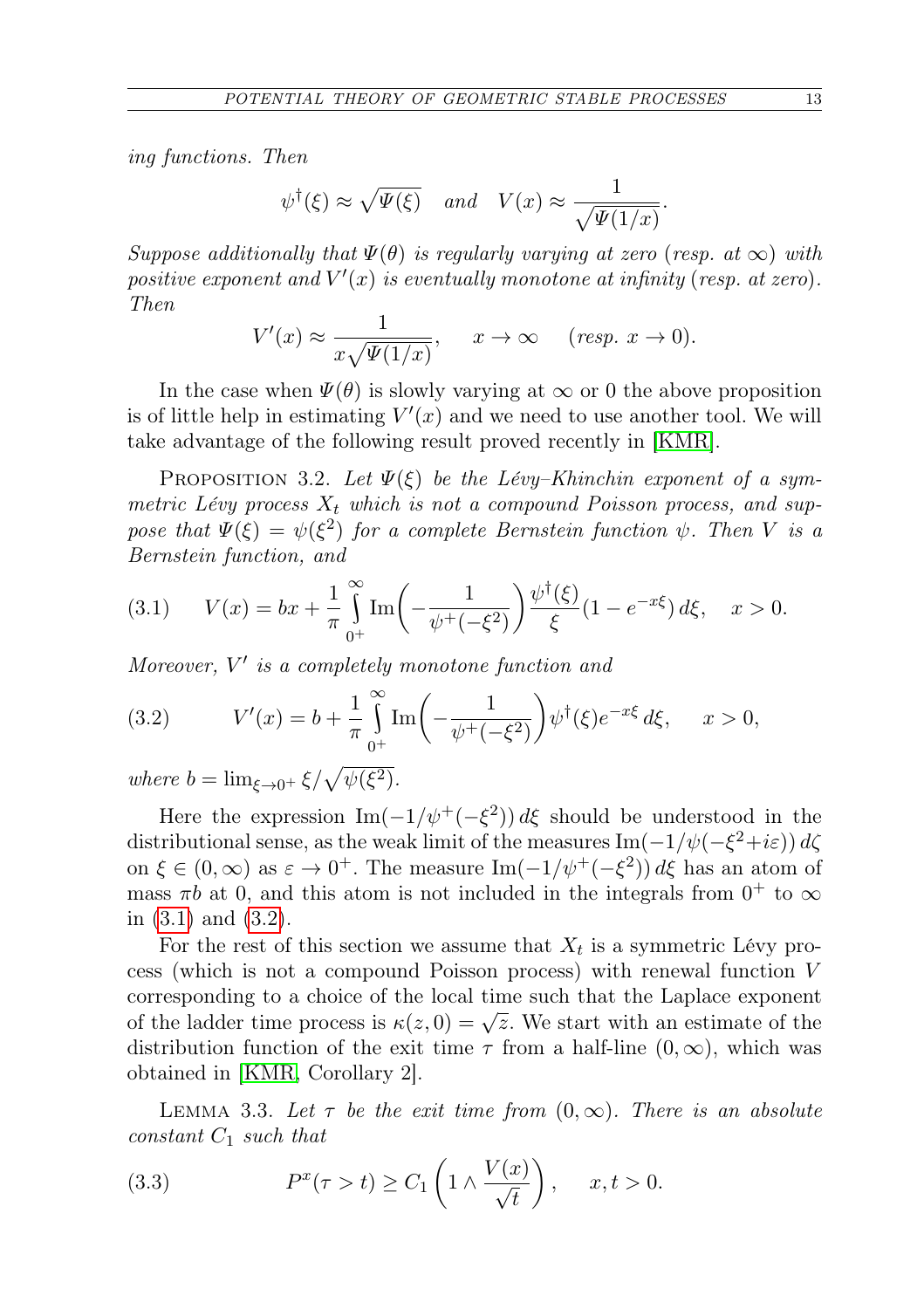LEMMA 3.4. Let  $0 < x < R$  and  $\tau_{(0,R)}$  be the exit time from the interval  $(0, R)$ . Then

<span id="page-7-0"></span>(3.4) 
$$
P^{x}(\tau_{(0,R)} < \tau) \leq \frac{V(x)}{V(R)}.
$$

*Proof.* The inequality  $(3.4)$  was shown in [\[KSV2\]](#page-32-2) for the case when the resolvent kernels of the Lévy process are absolutely continuous with respect to the Lebesgue measure and 0 is regular for  $(0, \infty)$ . Let  $Y_t^{\epsilon} = X_t + \epsilon B_t$ , where  $B_t$  is a Brownian motion independent of  $X_t$ . Obviously  $Y^{\epsilon}$  satisfies the above conditions. Furthermore it is easy to see that the renewal function of the  $Y^{\epsilon}$  converges pointwise to V. Moreover, since  $Y^{\epsilon}$  converges a.s. to X, uniformly on bounded intervals, the result follows by a limit passage.

<span id="page-7-1"></span>PROPOSITION 3.5. Let 
$$
0 < x < R
$$
. Then\n
$$
\frac{C_1^4}{16} V(x \wedge (R-x)) V(R) \le E^x \tau_{(0,R)} \le V(x \wedge (R-x)) V(R),
$$

where  $C_1$  is the constant from Lemma [3.3.](#page-6-2)

*Proof.* By symmetry it is enough to consider  $x \leq R/2$ . According to [\[Be,](#page-32-11) p. 176, Theorem 20, for any measurable function  $f : [0, \infty) \to [0, \infty)$ , we have

$$
E^x\Big[\int\limits_0^{\tau} f(X_t) dt\Big] = \int\limits_{[0,\infty)} V(dy) \int\limits_{[0,x]} V(dz) f(x+y-z).
$$

We take  $f = I_{[0,R]}$ . Then

$$
E^x \tau_{(0,R)} = E^x \left[ \int_0^{\tau_{(0,R)}} f(X_t) dt \right] \le E^x \left[ \int_0^{\tau} f(X_t) dt \right]
$$
  
= 
$$
\int_{[0,\infty)} V(dy) \int_{[0,x]} V(dz) f(x + y - z)
$$
  

$$
\le \int_{[0,R]} V(dy) \int_{[0,x]} V(dz) = V(R)V(x),
$$

which completes the proof of the upper bound.

To prove the lower bound we observe that

$$
P^{x}(\tau > t) \le P^{x}(\tau_{(0,R)} > t) + P^{x}(\tau_{(0,R)} < \tau) \le \frac{E^{x}\tau_{(0,R)}}{t} + P^{x}(\tau_{(0,R)} < \tau).
$$

Hence from [\(3.3\)](#page-6-3) for  $\sqrt{t} > V(x)$ , and from [\(3.4\)](#page-7-0), we obtain

$$
E^x \tau_{(0,R)} \ge t(P^x(\tau > t) - P^x(\tau_{(0,R)} < \tau)) \ge t\left(C_1 \frac{V(x)}{\sqrt{t}} - \frac{V(x)}{V(R)}\right)
$$

$$
= V(x)\sqrt{t}\left(C_1 - \frac{\sqrt{t}}{V(R)}\right).
$$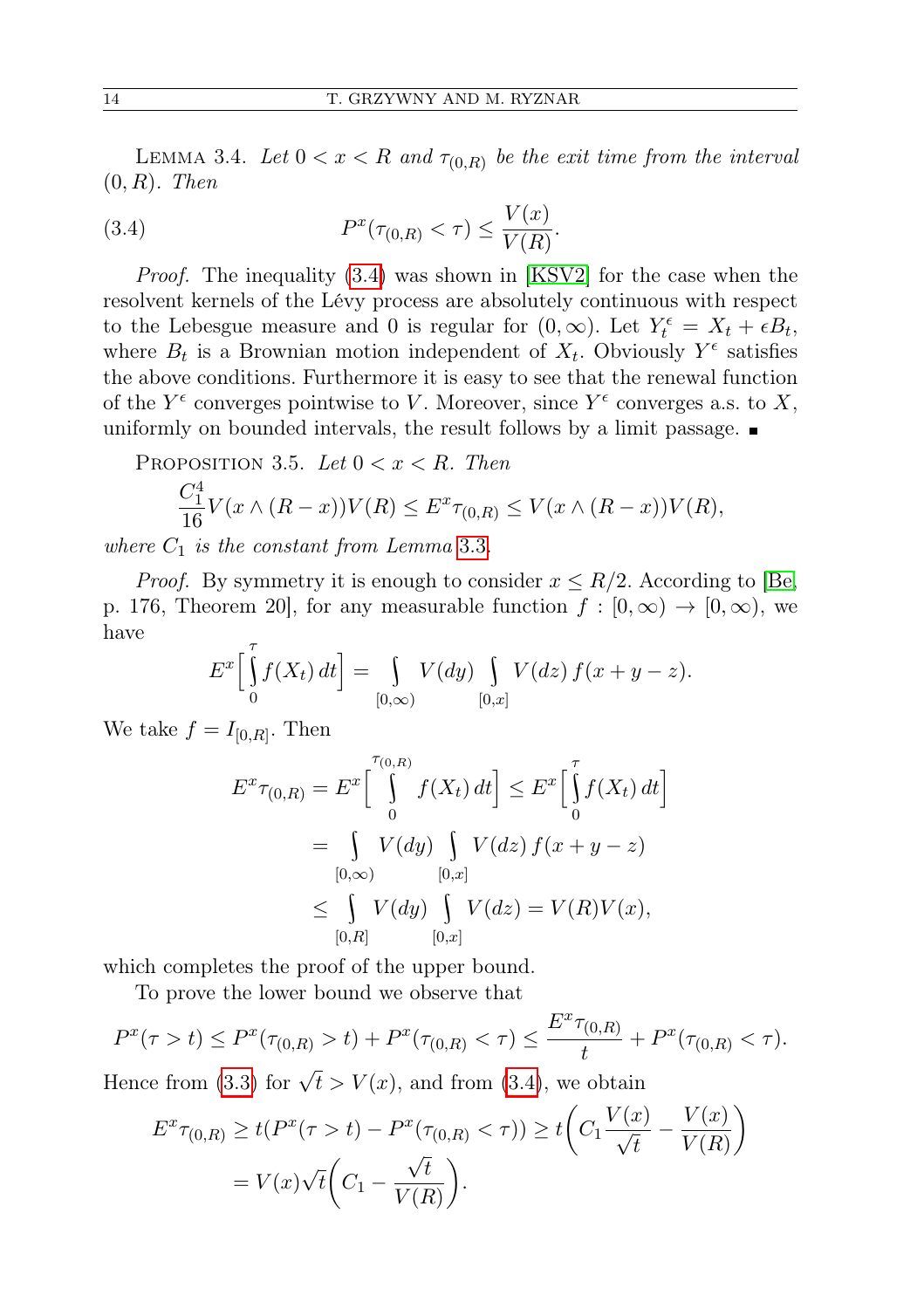Let  $\sqrt{t} = (C_1/2)V(R)$ . Then, for  $2V(x) \le C_1V(R)$ , we have

$$
E^x\tau_{(0,R)}\geq \frac{C_1^2}{4}V(x)V(R).
$$

Next, we deal with  $(C_1/2)V(R) \leq V(x) \leq V(R/2)$ . Then for  $x_0$  such that  $V(x_0) = (C_1/2)V(R)$ , using the already proved lower bound, we obtain

$$
E^{R}\tau_{(0,2R)} \ge E^{x_0}\tau_{(0,R)} \ge \frac{C_1^2}{4}V(x_0)V(R) = \frac{C_1^3}{8}V(R)V(R).
$$

Finally, let  $x_0 \le x \le R/2$ . Then  $V(x) \ge V(x_0) = (C_1/2)V(R)$ , which implies

$$
E^{x}\tau_{(0,R)} \geq E^{x}\tau_{(0,2x)} \geq \frac{C_1^3}{8}V(x)V(x) \geq \frac{C_1^4}{16}V(x)V(R).
$$

<span id="page-8-0"></span>REMARK 3.6. Assume that the Green function of the half-line exists. Then, for  $x \leq R/2$ ,

$$
\int_{0}^{R} G_{(0,\infty)}(x,y) dy \le V(x)V(R).
$$

Another consequence of Lemma [3.3](#page-6-2) is the following two-sided bound on the exit probability, which is interesting in its own right. There is a huge literature on the subject of so called *scale* functions which describe the probability that the process leaves a given interval through its right end. The scale function has been found for numerous examples of spectrally negative processes (see the survey [\[KKR\]](#page-32-12) and references therein). To the best of our knowledge, for symmetric processes, except the Brownian motion and  $\alpha$ -stable motions, exact formulas are not known, hence optimal estimates seem important.

PROPOSITION 3.7. Let  $0 < x < R$  and  $\tau_{(0,R)}$  be the exit time from the interval (0, R). Then

$$
\frac{C_1^2}{4} \frac{V(x)}{V(R)} \le P^x(\tau_{(0,R)} < \tau) \le \frac{V(x)}{V(R)},
$$

where  $C_1$  is the constant from Lemma [3.3](#page-6-2).

Proof. We only deal with the lower bound. From Proposition [3.5](#page-7-1) we infer

$$
P^{x}(\tau_{(0,R)} > t) \leq \frac{E^{x}\tau_{(0,R)}}{t} \leq \frac{V(x)V(R)}{t}.
$$

Next, observe that

$$
P^{x}(\tau > t) \le P^{x}(\tau_{(0,R)} > t) + P^{x}(\tau_{(0,R)} < \tau) \le \frac{V(x)V(R)}{t} + P^{x}(\tau_{(0,R)} < \tau).
$$

Hence, from [\(3.3\)](#page-6-3) for  $\sqrt{t} \ge V(x)$ , we have

$$
C_1 \frac{V(x)}{\sqrt{t}} - \frac{V(x)V(R)}{t} \le P^x(\tau_{(0,R)} < \tau).
$$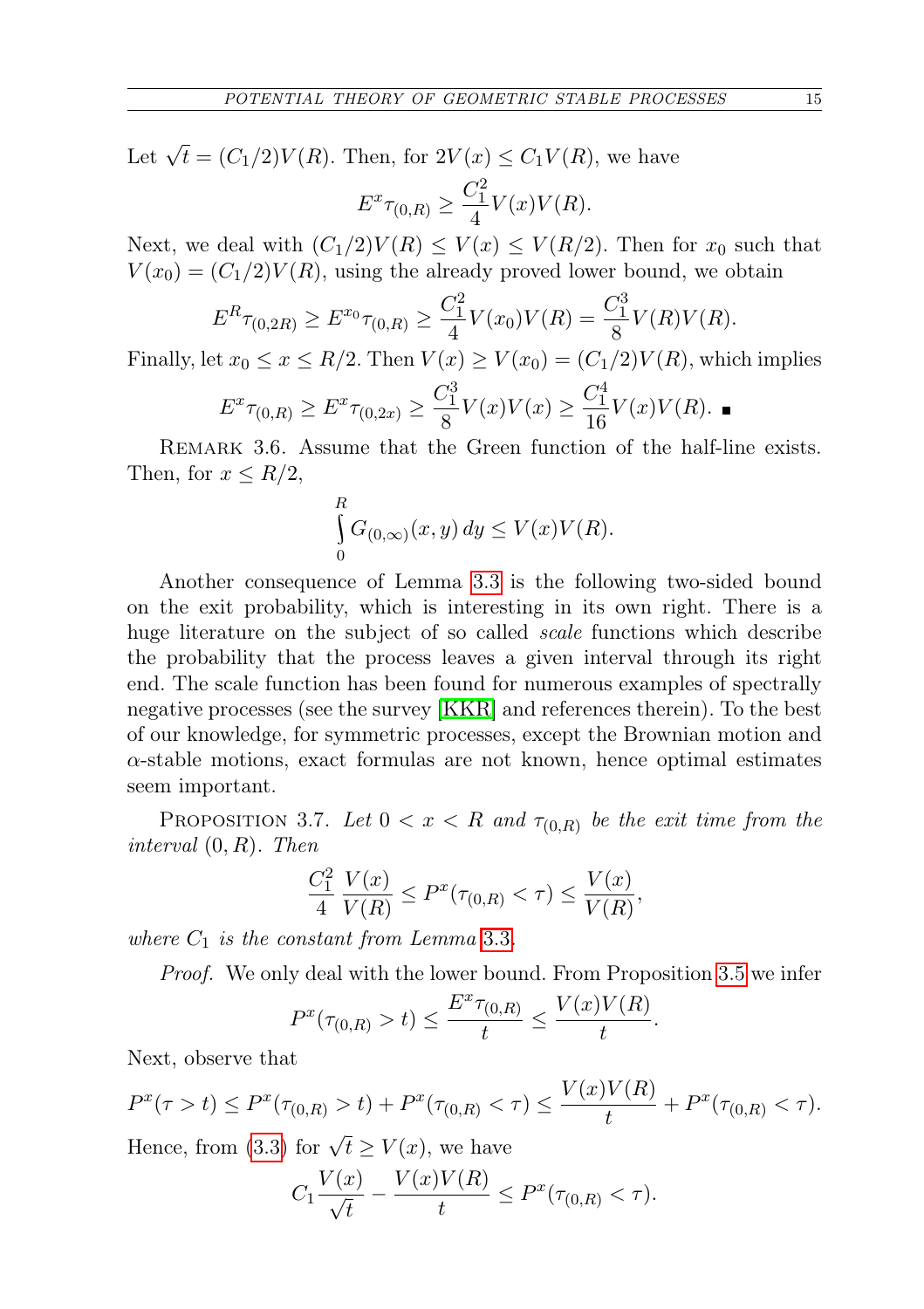If we choose  $\sqrt{t} = (2/C_1)V(R) \ge (2/C_1)V(x) \ge V(x)$  then

$$
C_1 \frac{V(x)}{\sqrt{t}} - \frac{V(x)V(R)}{t} = \frac{C_1^2}{4} \frac{V(x)}{V(R)}.
$$

This yields

$$
P^{x}(\tau_{(0,R)} < \tau) \ge \frac{C_1^2}{4} \frac{V(x)}{V(R)}, \quad x < R. \blacksquare
$$

4. Green function and Poisson kernel of the half-line. From now on, we assume that  $X_t$  is the one-dimensional geometric stable process. In order to find precise estimates of the Green function and the Poisson kernel we need to have nice estimates of the renewal function and its derivative for the ladder height process of  $X_t$ . Note that the Laplace exponent  $\phi(\lambda) = \log(1 + \lambda^{\alpha/2})$  is a complete Bernstein function, therefore we can use Proposition [3.2.](#page-6-4) It is well known (see e.g.  $[B-V]$ ) that the derivative  $V'(x)$ of the renewal function is decreasing. Monotonicity of  $V'$  together with subadditivity of V is frequently used below.

<span id="page-9-0"></span>LEMMA 4.1. Let 
$$
\alpha \in (0, 2]
$$
 and  $x > 0$ . Then  
\n
$$
V'(x) \approx \frac{1}{x \log^{3/2} (1 + x^{-\alpha/3})}
$$
 and  $V(x) \approx \frac{1}{\log^{1/2} (1 + x^{-\alpha})}$ .

*Proof.* The estimates of the renewal function  $V(x)$ ,  $x > 0$ , as well as its derivative  $V'(x)$  for  $x > 1$  follow from Proposition [3.1.](#page-5-0) To deal with  $V'(x)$ for  $x \leq 1$ , we apply Proposition [3.2](#page-6-4) with  $\psi(\xi) = \log(1 + \xi^{\alpha/2})$ . Then it is evident that  $b = 1$  for  $\alpha = 2$  and  $b = 0$  otherwise. Moreover,

$$
\operatorname{Im}\left(-\frac{1}{\psi^+(-\xi^2)}\right) = \begin{cases} \frac{\pi}{\pi^2 + \log^2(\xi^2 - 1)} \mathbf{1}_{(1,\infty)}(\xi), & \alpha = 2, \\ \frac{\operatorname{Arg}(z)}{\operatorname{Arg}(z)^2 + \frac{1}{4} \log^2(1 + 2\xi^{\alpha} \cos \frac{\alpha \pi}{2} + \xi^{2\alpha})}, & \alpha < 2, \end{cases}
$$

where  $z = 1 + \xi^{\alpha} \cos \frac{\alpha \pi}{2} + i \xi^{\alpha} \sin \frac{\alpha \pi}{2}$ . Next, by Proposition [3.1,](#page-5-0) we have  $\psi^{\dagger}(\xi) \approx \sqrt{\psi(\xi^2)}$ . Let

$$
\mu(\xi) = \psi^{\dagger}(\xi) \operatorname{Im} \left( -\frac{1}{\psi^+(-\xi^2)} \right).
$$

Note that  $\mu(\xi) \approx \log^{-3/2} \xi$  for  $\xi \geq 2$ .

If  $x \leq 1$  then by  $(3.2)$  we have

$$
V'(x) = b + \int_0^2 e^{-x\xi} \mu(\xi) d\xi + \int_2^\infty e^{-x\xi} \mu(\xi) d\xi \approx 1 + \int_2^\infty \frac{e^{-x\xi}}{\log^{3/2} \xi} d\xi
$$
  
 
$$
\approx \int_{4x^{-1}}^\infty \frac{e^{-x\xi}}{\log^{3/2} \xi} d\xi + \int_2^{4x^{-1}} \frac{e^{-x\xi}}{\log^{3/2} \xi} d\xi \approx \int_2^{4x^{-1}} \frac{1}{\log^{3/2} \xi} d\xi \approx \frac{1}{x \log^{3/2} (4x^{-1})}.
$$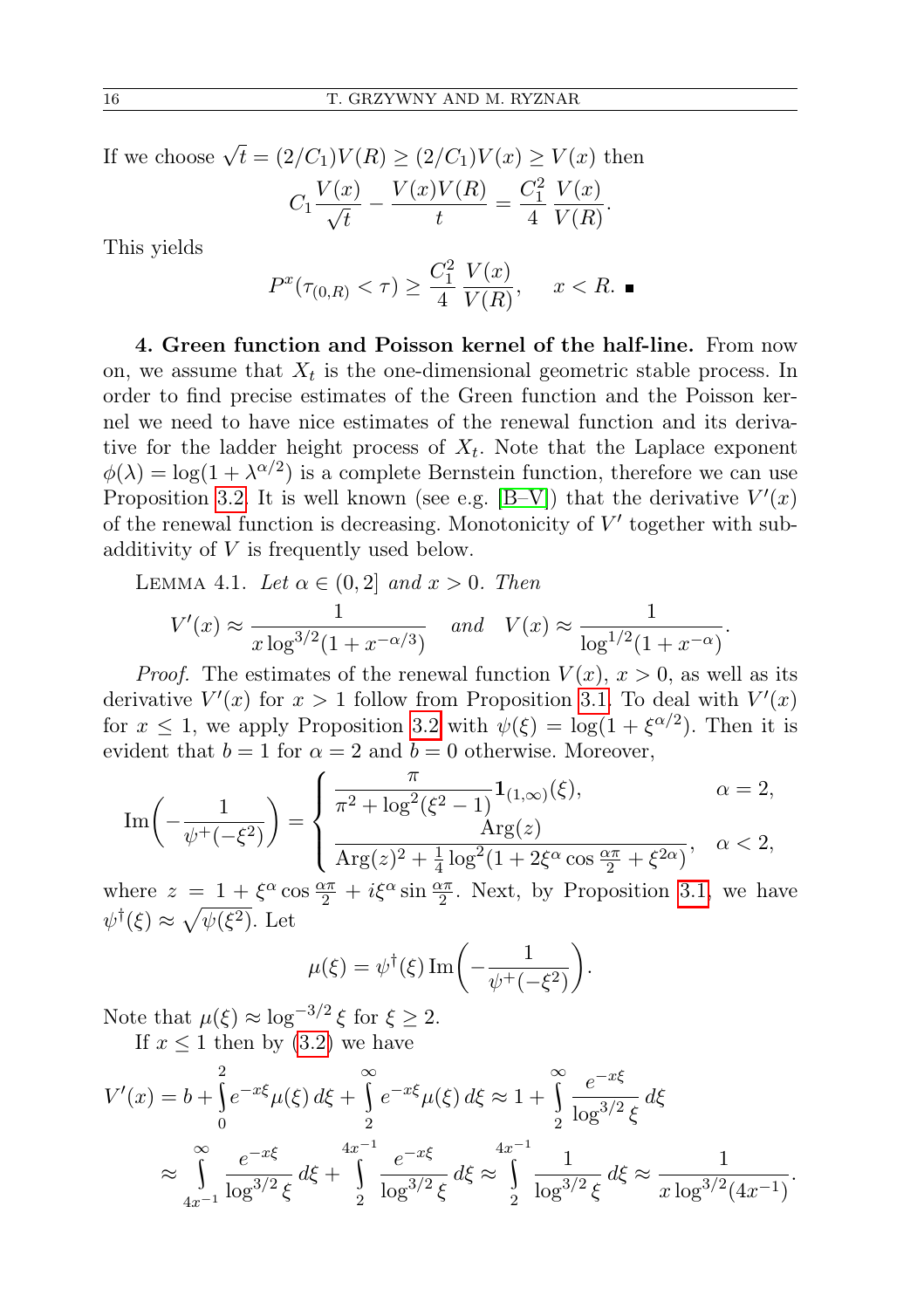In the last line we use the inequality

<span id="page-10-1"></span>
$$
0<\int\limits_{4x^{-1}}^{\infty}\frac{e^{-x\xi}}{\log^{3/2}\xi}\,d\xi<\frac{e^{-4}}{x\log^{3/2}(4x^{-1})}. \ \blacksquare
$$

As an immediate consequence we obtain the estimate

(4.1) 
$$
V'(x) \approx \frac{V(x)}{x \log(2 + x^{-1})}, \quad x > 0.
$$

The next lemma provides useful estimates for some integrals involving  $V$ . Lemma 4.2. We have the following estimates:

<span id="page-10-4"></span>(4.2) 
$$
\int_{0}^{x} V(y) dy \approx xV(x), \quad x > 0,
$$

<span id="page-10-0"></span>(4.3) 
$$
\int_{1}^{x} V(y) \frac{dy}{y} \approx V(x), \qquad x \ge 2,
$$

<span id="page-10-5"></span>(4.4) 
$$
\int_{x}^{1} V(y) \frac{dy}{y} \approx \frac{1}{V(x)}, \qquad x \le 1/2,
$$

<span id="page-10-2"></span>(4.5) 
$$
\int_{x}^{1} V^{\beta}(y) \frac{dy}{y^2} \approx \frac{V^{\beta}(x)}{x}, \quad x \le 1/2, \, \beta > 0.
$$

Proof. The first approximation is true for all Lévy processes. Indeed, by monotonicity and subadditivity of  $V$  we have

$$
\frac{1}{4}xV(x) \le \frac{x}{2}V\left(\frac{x}{2}\right) \le \int_{x/2}^x V(y) dy \le \int_0^x V(y) dy \le xV(x).
$$

For  $y \geq 1$ , by Lemma [4.1,](#page-9-0) we get  $V(y)/y \approx V'(y)$ , which leads to [\(4.3\)](#page-10-0). Next, Lemma [4.1](#page-9-0) implies

$$
\int_{x}^{1} V(y) \frac{dy}{y} \approx \int_{x}^{1} \frac{dy}{y \log^{1/2} (1 + 1/y)} \approx \log^{1/2} \left(1 + \frac{1}{x}\right) \approx \frac{1}{V(x)}.
$$

Moreover, by [\(4.1\)](#page-10-1),

$$
\lim_{x \to 0^+} \frac{\frac{V^{\beta}(x)}{x^2}}{\frac{V^{\beta}(x)}{x^2} - \frac{\beta V^{\beta}(x)V'(x)}{V(x)x}} = 1,
$$

which yields  $(4.5)$  by applying l'Hospital's rule.

<span id="page-10-3"></span>By [\[Be,](#page-32-11) Theorem 20, p. 176] we have a basic and very useful formula for the Green function of the half-line.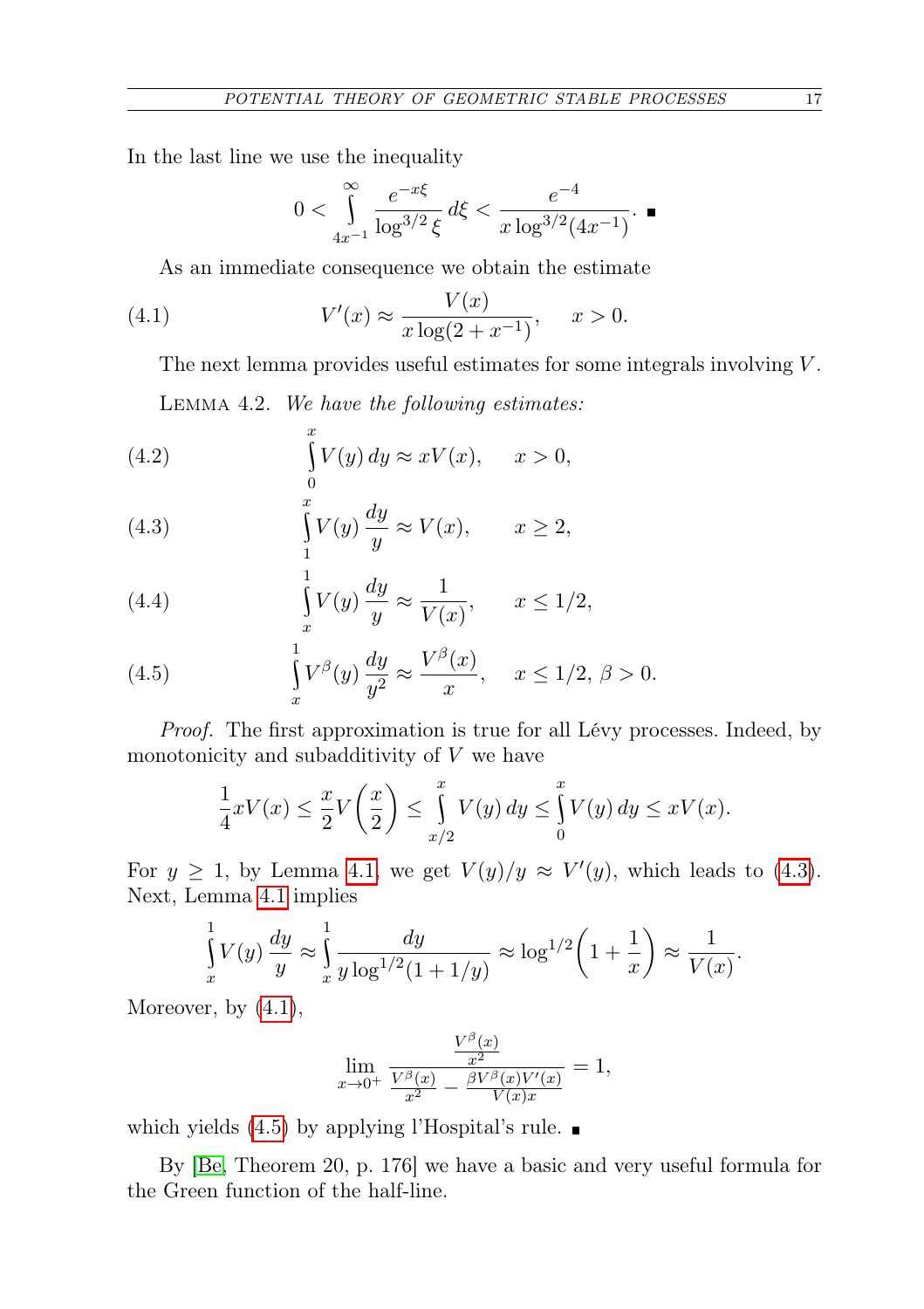LEMMA 4.3. For  $0 < x < y$  we have

$$
G_{(0,\infty)}(x,y) = \int_{0}^{x} V'(u)V'(y - x + u) du.
$$

At this point let us recall that the exact formulas for the Brownian Green functions are well known for several regular sets, like intervals or half-lines (see e.g. [\[B\]](#page-32-13)). Since some of them will be useful later, we list them for future reference. Recall that the Brownian motion we refer to in this paper has its clock running twice as fast as the usual Brownian motion. Denote the renewal function for the symmetric  $\alpha$ -stable process (properly normalized) by

$$
V^{(\alpha)}(x) = x^{\alpha/2}, \quad \text{where } \alpha \in (0, 2].
$$

For the half-line we have

$$
G_{(0,\infty)}^{(2)}(x,y) = x \wedge y = V^{(2)}(x \wedge y), \quad x, y > 0,
$$

while for the finite interval  $(0, R)$ ,

$$
G_{(0,R)}^{(2)}(x,y) = \frac{x(R-y) \wedge y(R-x)}{R}
$$
  
= 
$$
\frac{(V^{(2)}(x)V^{(2)}(R-y)) \wedge (V^{(2)}(R-x)V^{(2)}(y))}{R}, \quad x, y \in (0,R).
$$

We also recall known estimates for the stable case (see e.g. [\[BB\]](#page-32-14)):

$$
G_{(0,R)}^{(\alpha)}(x,y)
$$
\n
$$
\approx \begin{cases}\n\min\left\{\frac{1}{|x-y|^{1-\alpha}}, \frac{(\delta_R(x)\delta_R(y))^{\alpha/2}}{|x-y|}\right\} \\
= \min\left\{\frac{1}{|x-y|^{1-\alpha}}, \frac{V^{(\alpha)}(\delta_R(x))V^{(\alpha)}(\delta_R(y))}{|x-y|}\right\}, & \alpha < 1, \\
\log\left(1 + \frac{(\delta_R(x)\delta_R(y))^{1/2}}{|x-y|}\right) \\
= \log\left(1 + \frac{V^{(1)}(\delta_R(x))V^{(1)}(\delta_R(y))}{|x-y|}\right), & \alpha = 1, \\
(\delta_R(x)\delta_R(y))^{(\alpha-1)/2} \wedge \frac{(\delta_R(x)\delta_R(y))^{\alpha/2}}{|x-y|} \\
= \frac{V^{(\alpha)}(\delta_R(x))V^{(\alpha)}(\delta_R(y))}{(\delta_R(x)\delta_R(y))^{1/2}} \wedge \frac{V^{(\alpha)}(\delta_R(x))V^{(\alpha)}(\delta_R(y))}{|x-y|}, & \alpha > 1,\n\end{cases}
$$

where  $\delta_R(x) = x \wedge (R - x)$  for  $R < \infty$  and  $\delta_\infty(x) = x$ .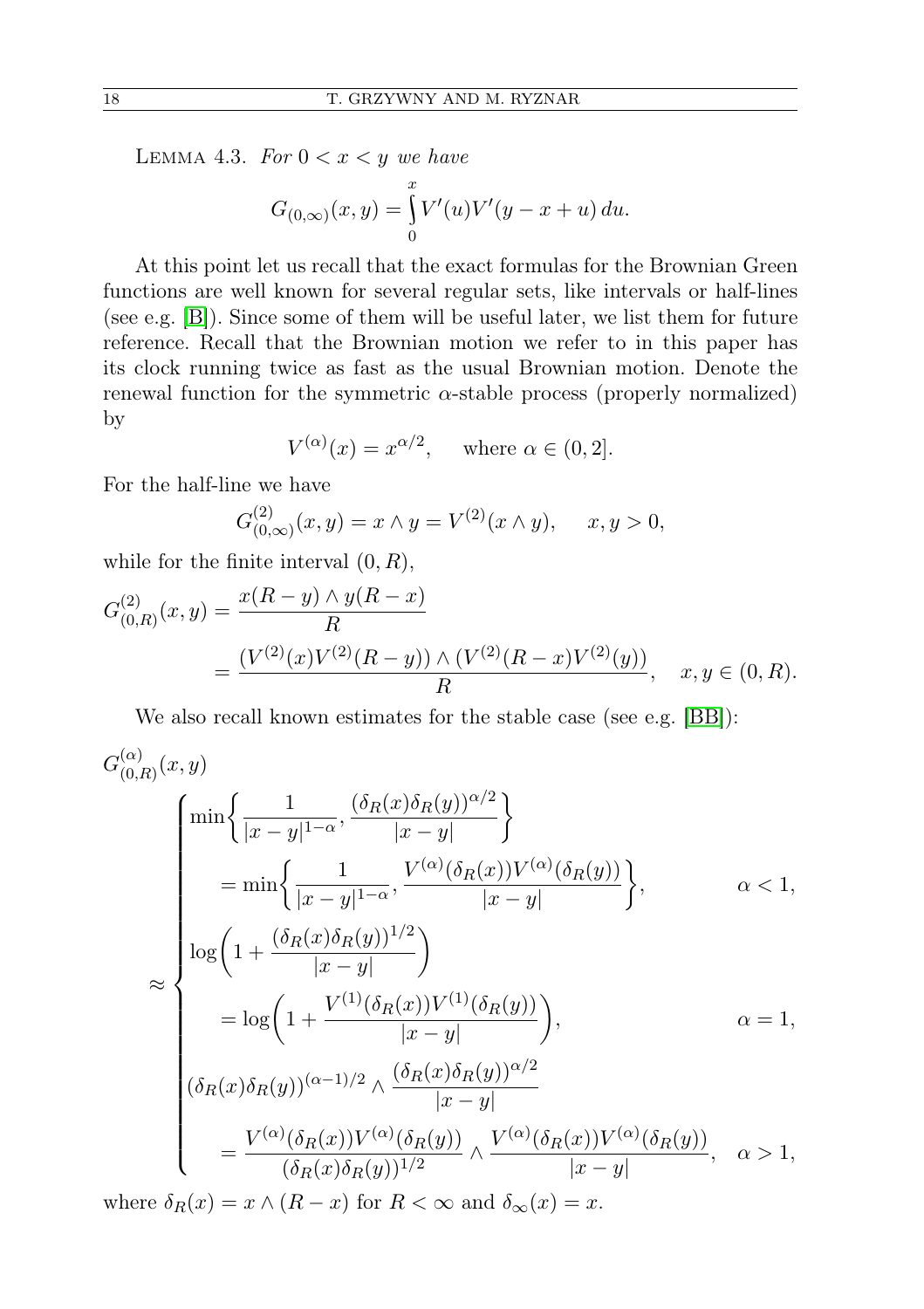Define

$$
\hat{G}_{(0,\infty)}^{(\alpha)}(x,y) = \begin{cases} V(x \wedge y), & \alpha = 2, \\ \min \left\{ (xy)^{(\alpha-1)/2}, \frac{V(x)V(y)}{|x-y|} \right\}, & 1 < \alpha < 2, \\ \log \left( 1 + \frac{V(x)V(y)}{V^2(|x-y|)} \right), & \alpha = 1, \\ \min \left\{ 1, \frac{V(x)V(y)}{V^2(|x-y|)} \right\} \frac{1}{|x-y|^{1-\alpha}}, & \alpha < 1. \end{cases}
$$

Note that

<span id="page-12-1"></span>(4.6) 
$$
\hat{G}_{(0,\infty)}^{(\alpha)}(x,y) \approx G_{(0,\infty)}^{(\alpha)}(x,y)
$$

if  $\alpha \neq 1$  for  $x, y > 1/2$ , and if  $\alpha = 1$  for  $x, y > 1/2$  and  $|x - y| > 1/2$ .

Now, we are in a position to prove the optimal estimates of the Green function of  $(0, \infty)$ , which are crucial for the rest of the paper.

<span id="page-12-3"></span>THEOREM 4.4. Let  $x, y > 0$ . Then

$$
G_{(0,\infty)}(x,y) \approx \left(1 \wedge \frac{V(x)V(y)}{V^2(|y-x|)}\right) \frac{1}{|y-x|\log^2(2+|y-x|^{-1})} + \hat{G}_{(0,\infty)}^{(\alpha)}(x,y).
$$

<span id="page-12-0"></span>*Proof.* Note that by monotonicity V' and Lemma [4.1,](#page-9-0) for  $0 < u \leq w$ ,

(4.7) 
$$
V'(2w) \le V'(w+u) \le V'(w) \approx V'(2w).
$$

Assume that  $0 < x < y$ . We split the proof into several cases.

CASE 1:  $2x \leq y$ . In this region  $y/2 \leq y - x < y$  so, by subadditivity of  $V, V(x)V(y)/V^2(|y-x|) \leq 4.$  Hence, by Lemma [4.3](#page-10-3) and [\(4.7\)](#page-12-0),

<span id="page-12-2"></span>(4.8) 
$$
G_{(0,\infty)}(x,y) \approx \int_{0}^{x} V'(u)V'(y) du = V(x)V'(y)
$$

$$
\approx \frac{V(x)V(y)}{|y-x|} \frac{1}{\log(2+|y-x|^{-1})}.
$$

For  $|y-x| \le 1$ , by Lemma [4.1](#page-9-0) we get  $V^2(|y-x|) \approx \log^{-1}(2+|y-x|^{-1})$ , which leads to

$$
G_{(0,\infty)}(x,y) \approx \frac{V(x)V(y)}{V^2(|y-x|)} \frac{1}{|y-x|\log^2(2+|y-x|^{-1})}
$$
  
 
$$
\approx \frac{V(x)V(y)}{V^2(|y-x|)} \frac{1}{|y-x|\log^2(2+|y-x|^{-1})} + \hat{G}_{(0,\infty)}^{(\alpha)}(x,y),
$$

where the last step follows from the inequality

 $\lambda$  (x) (x) (x) (x)

$$
\frac{V(x)V(y)}{|y-x|}\frac{1}{\log(2+|y-x|^{-1})}\geq \hat{G}_{(0,\infty)}^{(\alpha)}(x,y).
$$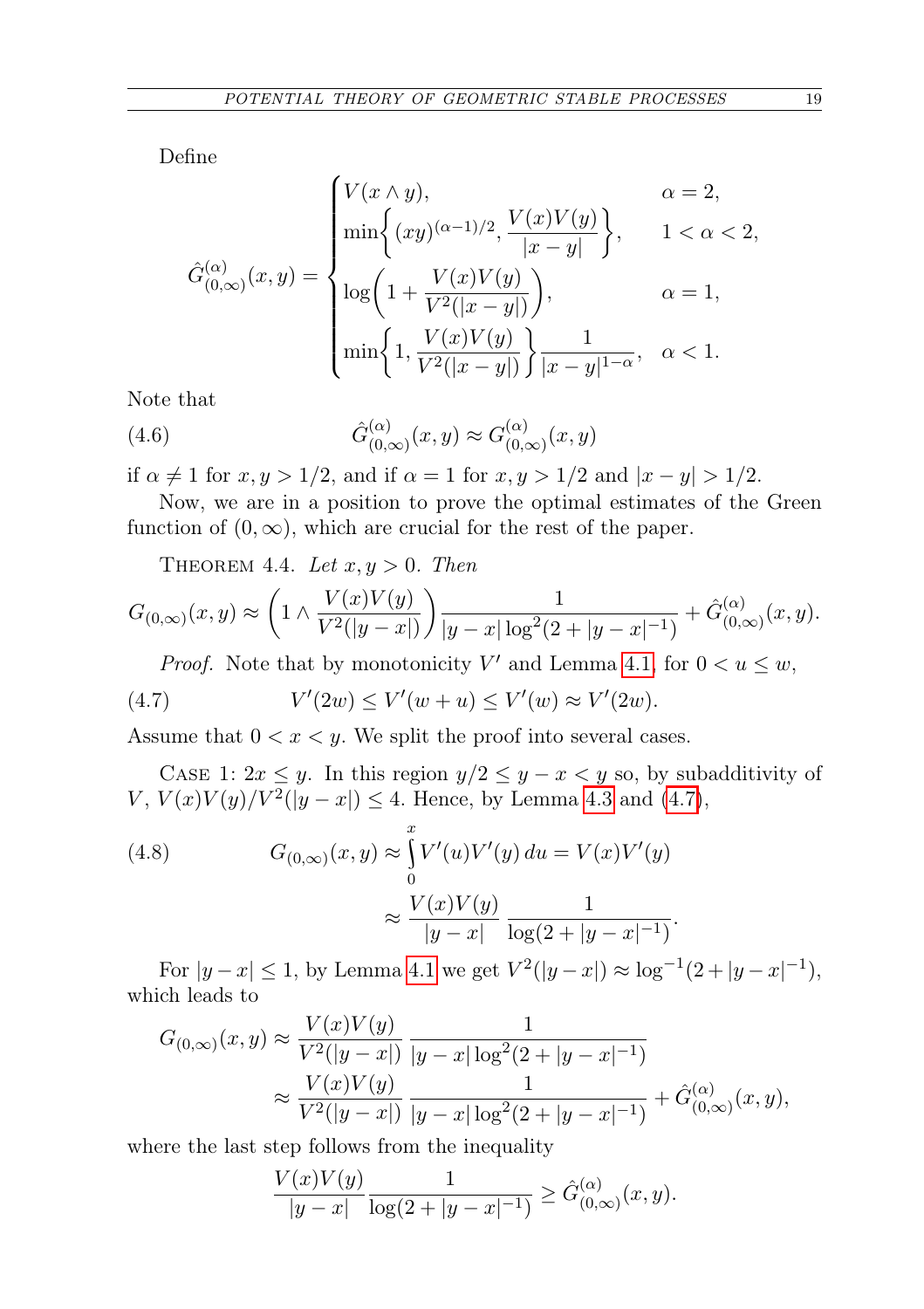Next, for  $y - x > 1$ ,

$$
\hat{G}_{(0,\infty)}^{(\alpha)}(x,y) \approx \frac{V(x)V(y)}{y-x}.
$$

Again, by Lemma [4.1,](#page-9-0) we have  $V^2(y-x) \log^2(2+|y-x|^{-1}) \approx (y-x)^\alpha$  for  $|y-x| > 1$ . Hence,

$$
G_{(0,\infty)}(x,y) \approx \frac{V(x)V(y)}{|y-x|} \approx \hat{G}_{(0,\infty)}^{(\alpha)}(x,y)
$$
  

$$
\approx \frac{V(x)V(y)}{V^2(|y-x|)} \frac{1}{|y-x|\log^2(2+|y-x|^{-1})} + \hat{G}_{(0,\infty)}^{(\alpha)}(x,y).
$$

CASE 2:  $x + 1/2 < y < 2x$ . Note that  $x > 1/2$ . By [\(4.6\)](#page-12-1),  $G_{0}^{(\alpha)}$  $\chi^{(\alpha)}_{(0,\infty)}(x,y) \approx$  $\hat{G}_{(0)}^{(\alpha)}$  $\binom{\alpha}{0,\infty}$  $(x, y)$  and

$$
G_{(0,\infty)}^{(\alpha)}(x,y) \ge c \frac{1}{|y-x| \log^2(2+|y-x|^{-1})}.
$$

By Lemma [4.3](#page-10-3) and [\(4.7\)](#page-12-0),

$$
G_{(0,\infty)}(x,y) = \int_{0}^{1/2} V'(u)V'(y-x+u) du + \int_{1/2}^{x} V'(u)V'(y-x+u) du
$$
  

$$
\approx V'(y-x)V(1/2) + \int_{0}^{1/2} V'(u)V'(y-x+u) du.
$$

Similarly,

$$
G_{(0,\infty)}^{(\alpha)}(x,y) \approx (V^{(\alpha)})'(y-x)V^{(\alpha)}(1/2) + \int_{1/2}^{x} (V^{(\alpha)})'(u)(V^{(\alpha)})'(y-x+u) du.
$$

It follows from Lemma [4.1](#page-9-0) that  $V'(u) \approx (V^{(\alpha)})'(u)$  and  $V(u) \approx V^{(\alpha)}(u)$  for  $u \geq 1/2$ . Hence

$$
G_{(0,\infty)}(x,y) \approx G_{(0,\infty)}^{(\alpha)}(x,y) \approx \hat{G}_{(0,\infty)}^{(\alpha)}(x,y) + \frac{1}{|y-x|\log^2(2+|y-x|^{-1})}.
$$

CASE 3:  $x < y < (x + 1/2) \wedge 2x$ . We use Lemma [4.3](#page-10-3) and [\(4.7\)](#page-12-0) to get

$$
G_{(0,\infty)}(x,y) = \int_{0}^{y-x} V'(u)V'(y-x+u) du + \int_{y-x}^{x} V'(u)V'(y-x+u) du
$$
  

$$
\approx V'(y-x)V(y-x) + \int_{y-x}^{x} V'(u)V'(u) du.
$$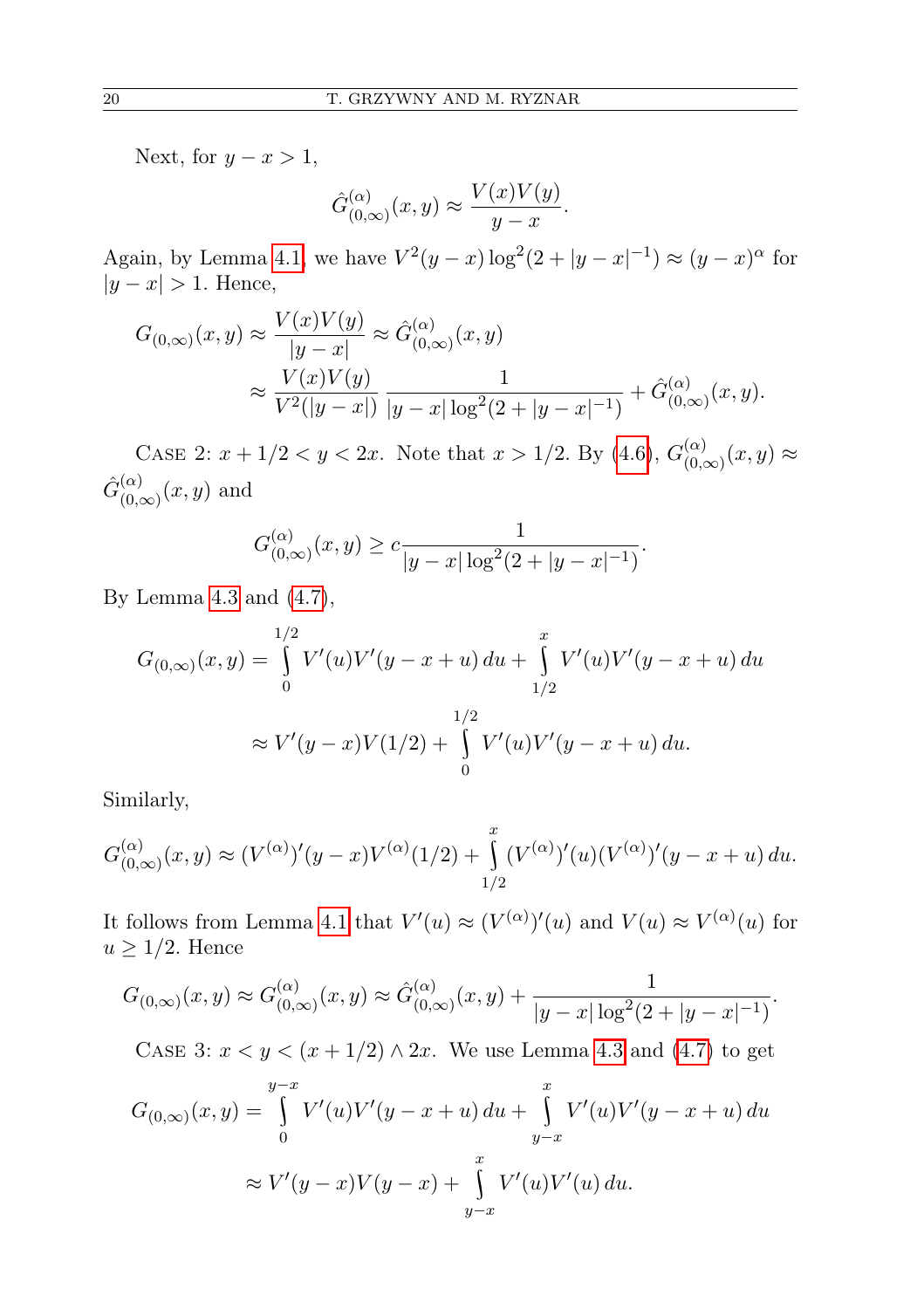By Lemma [4.1](#page-9-0) the first term is estimated in the following way:

<span id="page-14-0"></span>(4.9) 
$$
V'(y-x)V(y-x) \approx \frac{1}{|y-x|\log^2(2+|y-x|^{-1})}
$$

It remains to estimate  $\int_{y-x}^{x} (V')^2(u) du$ . Note that, by Lemma [4.1,](#page-9-0)  $V'(u) \approx$  $V^3(u)/u, u \le 2$ . Hence, for  $x \le 2$ , by [\(4.5\)](#page-10-2),

(4.10) 
$$
\int_{y-x}^{x} (V')^2(u) du \leq c \int_{y-x}^{2} \frac{V^6(u)}{u^2} du \approx \frac{V^6(y-x)}{y-x}
$$

$$
\approx \frac{1}{|y-x| \log^3(2+|y-x|^{-1})}.
$$

For  $x > 2$ , again by Lemma [4.1,](#page-9-0)

$$
\int_{1}^{x} (V')^{2}(u) du \approx \begin{cases} x^{\alpha-1}, & \alpha > 1 \\ \log x, & \alpha = 1 \\ 1, & \alpha < 1 \end{cases} \approx \begin{cases} (xy)^{(\alpha-1)/2}, & \alpha > 1, \\ \log(1 + x^{1/2}y^{1/2}), & \alpha = 1, \\ 1, & \alpha < 1. \end{cases}
$$

Hence, for  $\alpha > 1$ ,

(4.11) 
$$
\int_{1}^{x} (V')^{2}(u) du \approx \hat{G}_{(0,\infty)}^{(\alpha)}(x,y),
$$

and for  $\alpha \leq 1$ ,

(4.12) 
$$
\int_{1}^{x} (V')^{2}(u) du \leq c \hat{G}_{(0,\infty)}^{(\alpha)}(x,y).
$$

Moreover, by [\(4.10\)](#page-14-0),

(4.13) 
$$
\int_{y-x}^{x} (V')^{2}(u) du \ge c\hat{G}_{(0,\infty)}^{(\alpha)}(x,y).
$$

Finally, combining  $(4.9)$ – $(4.13)$  we get

<span id="page-14-1"></span>
$$
G_{(0,\infty)}(x,y) \approx \frac{1}{|y-x|\log^2(2+|y-x|^{-1})} + \hat{G}_{(0,\infty)}^{(\alpha)}(x,y). \quad \blacksquare
$$

<span id="page-14-2"></span>REMARK 4.5. Let  $|x - y| > A$ . Then there exists a constant  $C = C(A)$ such that

$$
C^{-1}\hat{G}_{(0,\infty)}^{(\alpha)}(x,y) \le G_{(0,\infty)}(x,y) \le C\hat{G}_{(0,\infty)}^{(\alpha)}(x,y).
$$

Moreover, if  $x, y < 4$  then

$$
G_{(0,\infty)}(x,y) \approx \left(1 \wedge \frac{V(x)V(y)}{V^2(|y-x|)}\right)|y-x|^{-1}\log^{-2}(1+|y-x|^{-1}).
$$

In the rest of this section we prove the estimates of the Poisson kernel of  $(0, \infty).$ 

.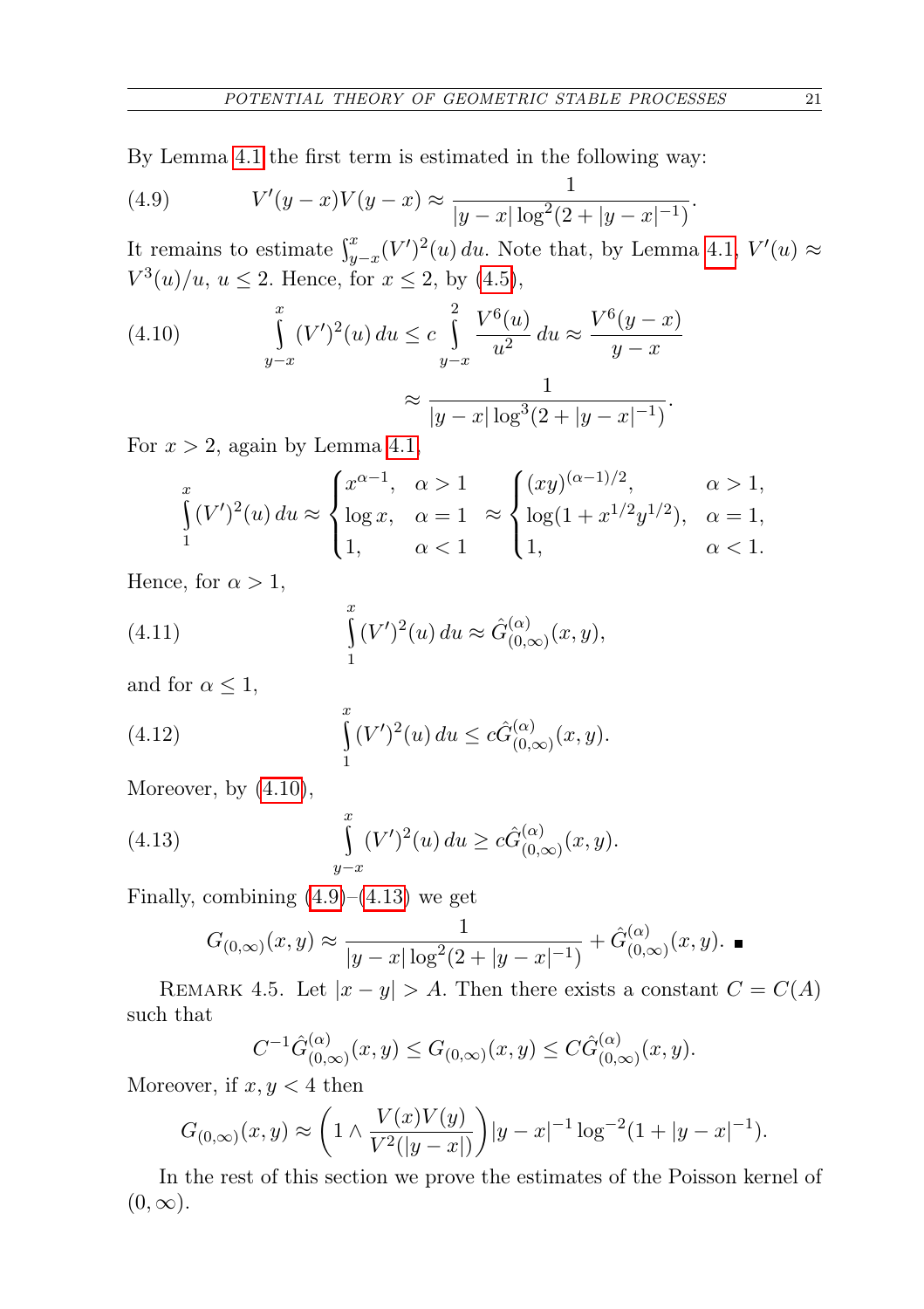Recall that for  $0 < \alpha < 2$  we know the Poisson kernel for the  $\alpha$ -stable process (see e.g. [\[BGR\]](#page-32-15)):

$$
P_{(0,\infty)}^{(\alpha)}(x,z) = C_{\alpha} \frac{V^{(\alpha)}(x)}{V^{(\alpha)}(|z|)} \frac{1}{x-z}, \quad z < 0 < x.
$$

<span id="page-15-0"></span>LEMMA 4.6. Let  $z < 0 < x$ . Assume that  $x \vee |z| \geq 1$ . Then

$$
P_{(0,\infty)}(x,z) \approx \begin{cases} e^z \frac{V(x \wedge 1)}{V(|z|)}, & \alpha = 2, \\ \frac{V(x)}{V(|z|)} \frac{1}{x-z}, & \alpha < 2. \end{cases}
$$

Proof. We consider several cases.

CASE 1:  $\alpha = 2$  and  $z < -1$ ,  $x > 0$ . Observe that

$$
V(x \wedge 1)V(y \wedge 1) \le V(x \wedge y)V(1) \le V(x \wedge 1)V(y \vee 1).
$$

Assume that  $z \leq -1$ . Since by Remark [4.5,](#page-14-2)  $G_{(0,\infty)}(x,y) \approx V(x \wedge y)$ ,  $y \geq x+1$ , using formula  $(2.4)$  and  $(3.6)$  we obtain

$$
P_{(0,\infty)}(x,z) \le c \int_{0}^{\infty} V(x \wedge y) \frac{e^{z-y}}{y-z} dy + c \int_{0 \vee (x-1)}^{x+1} G_{(0,\infty)}(x,y) \frac{e^{z-y}}{y-z} dy
$$
  
\n
$$
\le \frac{ce^z}{|z|V(1)} V(x \wedge 1) \int_{0}^{\infty} V(y \vee 1) e^{-y} dy + c \frac{e^{z-x}}{x-z} \int_{0}^{2(x+1)} G_{(0,\infty)}(x,y) dy
$$
  
\n
$$
\le cV(x \wedge 1) \frac{e^z}{V(|z|)} + cV(x)V(2x+2)e^{-x} \frac{e^z}{V(|z|)}
$$
  
\n
$$
\le cV(x \wedge 1) \frac{e^z}{V(|z|)}.
$$

Similarly

$$
P_{(0,\infty)}(x,z) \ge c \int_0^1 V(x \wedge y) \frac{e^{z-y}}{y-z} dy
$$
  
\n
$$
\ge \frac{ce^z}{-2zV(1)} V(x \wedge 1) \int_0^1 V(y) e^{-y} dy
$$
  
\n
$$
\approx V(x \wedge 1) \frac{e^z}{V(|z|)}.
$$

CASE 2:  $\alpha < 2$  and  $z \le -1$ ,  $x \ge 1$ . For  $y \le 1/2$  we have, by [\(4.8\)](#page-12-2),  $G_{(0,\infty)}(x,y) \approx V(x)V(y)/x$  and similarly  $G_{(0,\infty)}^{(\alpha)}$  $\binom{\alpha}{0,\infty}(x,y) \approx V^{(\alpha)}(x)V^{(\alpha)}(y)/x.$ Observing that  $\nu(y-z) \approx \nu^{(\alpha)}(y-z)$  for  $y > 0$  and applying  $V(x) \approx V^{(\alpha)}(x)$ ,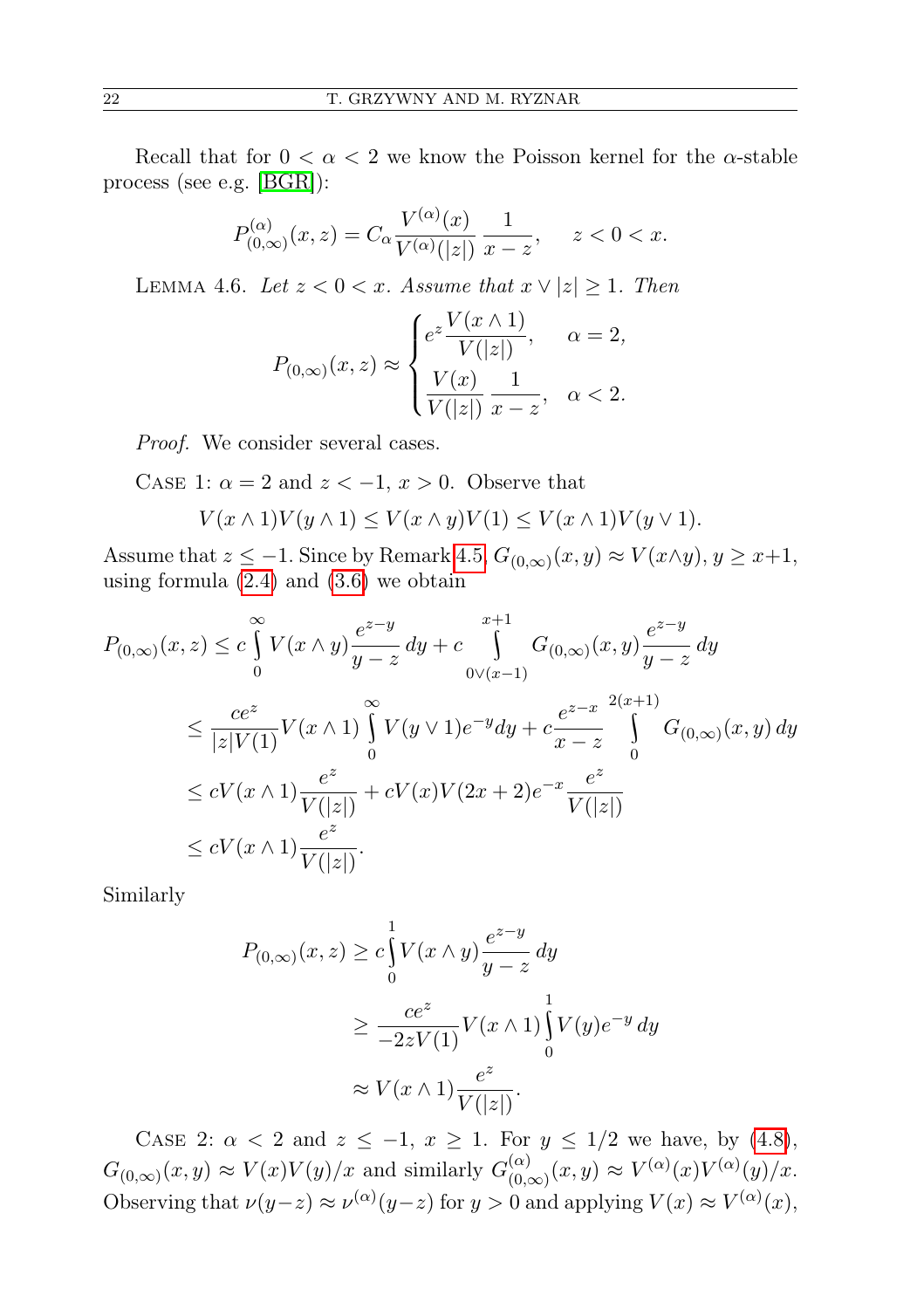which follows from Lemma [4.1,](#page-9-0) we obtain

$$
\int_{0}^{1/2} G_{(0,\infty)}(x,y)\nu(y-z) \, dy \approx \frac{V(x)}{x} \nu(z) \int_{0}^{1/2} V(y) \, dy \approx \frac{V(x)}{x} \nu(z)
$$

$$
\approx \int_{0}^{1/2} \frac{V^{(\alpha)}(x)V^{(\alpha)}(y)}{x} \nu^{(\alpha)}(y-z) \, dy
$$

$$
\approx \int_{0}^{1/2} G_{(0,\infty)}^{(\alpha)}(x,y)\nu^{(\alpha)}(y-z) \, dy.
$$

Note, by Lemma [2.1](#page-5-1) and [\(4.6\)](#page-12-1), that  $G_{(0,\infty)}(x,y) \geq G_{(0,\infty)}^{(\alpha)}$  $\binom{(\alpha)}{(0,\infty)}(x,y)$ , and  $G_{(0,\infty)}(x,y) \approx \hat{G}_{(0,\alpha)}^{(\alpha)}$  $\binom{(\alpha)}{(0,\infty)}(x,y) \approx G_{(0,\alpha)}^{(\alpha)}$  $\binom{(\alpha)}{(0,\infty)}(x,y)$  for  $y \geq 1/2$ ,  $|x-y| \geq 1$ . We then infer that there is  $c$  such that

$$
\int_{0}^{\infty} G_{(0,\infty)}^{(\alpha)}(x,y)\nu^{(\alpha)}(y-z) \, dy \leq \int_{0}^{\infty} G_{(0,\infty)}(x,y)\nu(y-z) \, dy
$$
\n
$$
\leq c \int_{0}^{\infty} G_{(0,\infty)}^{(\alpha)}(x,y)\nu^{(\alpha)}(y-z) \, dy
$$
\n
$$
+ \int_{x-1}^{x+1} G_{(0,\infty)}(x,y)\nu(y-z) \, dy.
$$

Moreover, by  $(3.6)$ ,

$$
\int_{x-1}^{x+1} G_{(0,\infty)}(x,y)\nu(y-z) \, dy \le \nu(x-1-z) \int_{0}^{2x} G_{(0,\infty)}(x,y) \, dy
$$
\n
$$
\le c\nu(x-z)V(x)V(2x) \approx \frac{V^2(x)}{|x-z|^{1+\alpha}}
$$
\n
$$
\le c\frac{V(x)}{|x-z||z|^{\alpha/2}} \approx P_{(0,\infty)}^{(\alpha)}(x,z),
$$

which finally implies

$$
P_{(0,\infty)}(x,z) \approx P_{(0,\infty)}^{(\alpha)}(x,z) \approx \frac{V(x)}{V(|z|)} \frac{1}{|x-z|}.
$$

CASE 3: 
$$
\alpha < 2
$$
 and  $z < -1$ ,  $x \leq 1$ . By (3.6),\n\n
$$
\int_{0}^{2} G_{(0,\infty)}(x,y)\nu(y-z)\,dy \leq \nu(|z|) \int_{0}^{2} G_{(0,\infty)}(x,y)\,dy \leq c\nu(z)V(x) \approx \frac{V(x)}{|z|^{1+\alpha}}.
$$
\nFor  $y \geq 2$ , by (4.8), we have  $G_{(0,\infty)}(x,y) \approx V(x)V(y)/y \approx V(x)/y^{1-\alpha/2}$ 

,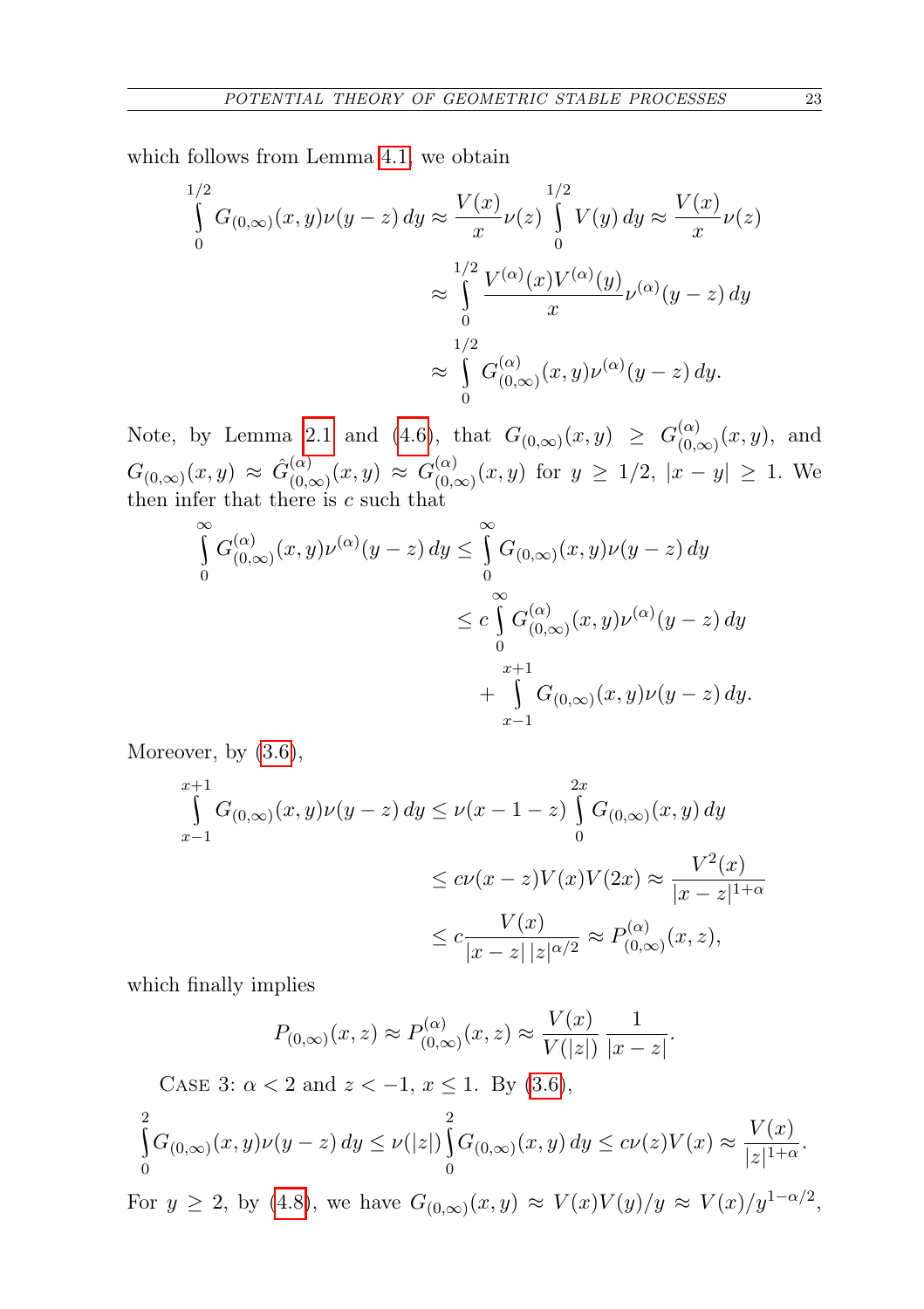hence

$$
\int_{2}^{\infty} G_{(0,\infty)}(x,y)\nu(y-z) dy \approx V(x) \int_{2}^{\infty} \frac{dy}{y^{1-\alpha/2}|y-z|^{1+\alpha}} \approx \frac{V(x)}{|z|^{1+\alpha/2}},
$$

which yields

$$
P_{(0,\infty)}(x,z) \approx \frac{V(x)}{|z|^{1+\alpha/2}} \approx \frac{V(x)}{V(|z|)} \frac{1}{x-z}.
$$

CASE 4:  $\alpha \leq 2$  and  $-1 < z < 0$ ,  $x \geq 1$ . We split the integral defining the Poisson kernel into three parts,

$$
P_{(0,\infty)}(x,z) = \int_{0}^{|z|/4} G_{(0,\infty)}(x,y)\nu(y-z) dy + \int_{|z|/4}^{1/2} G_{(0,\infty)}(x,y)\nu(y-z) dy
$$
  
+ 
$$
\int_{1/2}^{\infty} G_{(0,\infty)}(x,y)\nu(y-z) dy.
$$

For  $y \le 1/2$ , by [\(4.8\)](#page-12-2), we have  $G_{(0,\infty)}(x,y) \approx V(x)V(y)/x$ . Moreover  $\nu(z) \approx$  $1/|z|$ , hence

$$
\int_{0}^{|z|/4} G_{(0,\infty)}(x,y)\nu(y-z) \, dy \approx \frac{V(x)}{x} \nu(z) \int_{0}^{|z|/4} V(y) \, dy \leq c \frac{V(x)}{x}.
$$

Next, applying [\(4.5\)](#page-10-2), the second integral is estimated in the following way:

$$
\int_{|z|/4}^{1/2} G_{(0,\infty)}(x,y)\nu(y-z) \, dy \approx \frac{V(x)}{x} \int_{|z|/4}^{1/2} V(y)\nu(y) \, dy
$$

$$
\approx \frac{V(x)}{x} \int_{|z|/4}^{1/2} \frac{V(y)}{y} \, dy \approx \frac{V(x)}{xV(|z|/4)}.
$$

Summing both estimates we infer that

$$
\int_{0}^{1/2} G_{(0,\infty)}(x,y)\nu(y-z) \, dy \approx \frac{V(x)}{xV(|z|/4)} \approx \frac{V(x)}{V(|z|)} \frac{1}{|x-z|}.
$$

For  $y \leq x/2$  or  $y \geq 2x$ , by [\(4.8\)](#page-12-2), we have  $G_{(0,\infty)}(x,y) \approx V(x)V(y)/(x+y)$ , hence applying [\(3.6\)](#page-8-0), we arrive at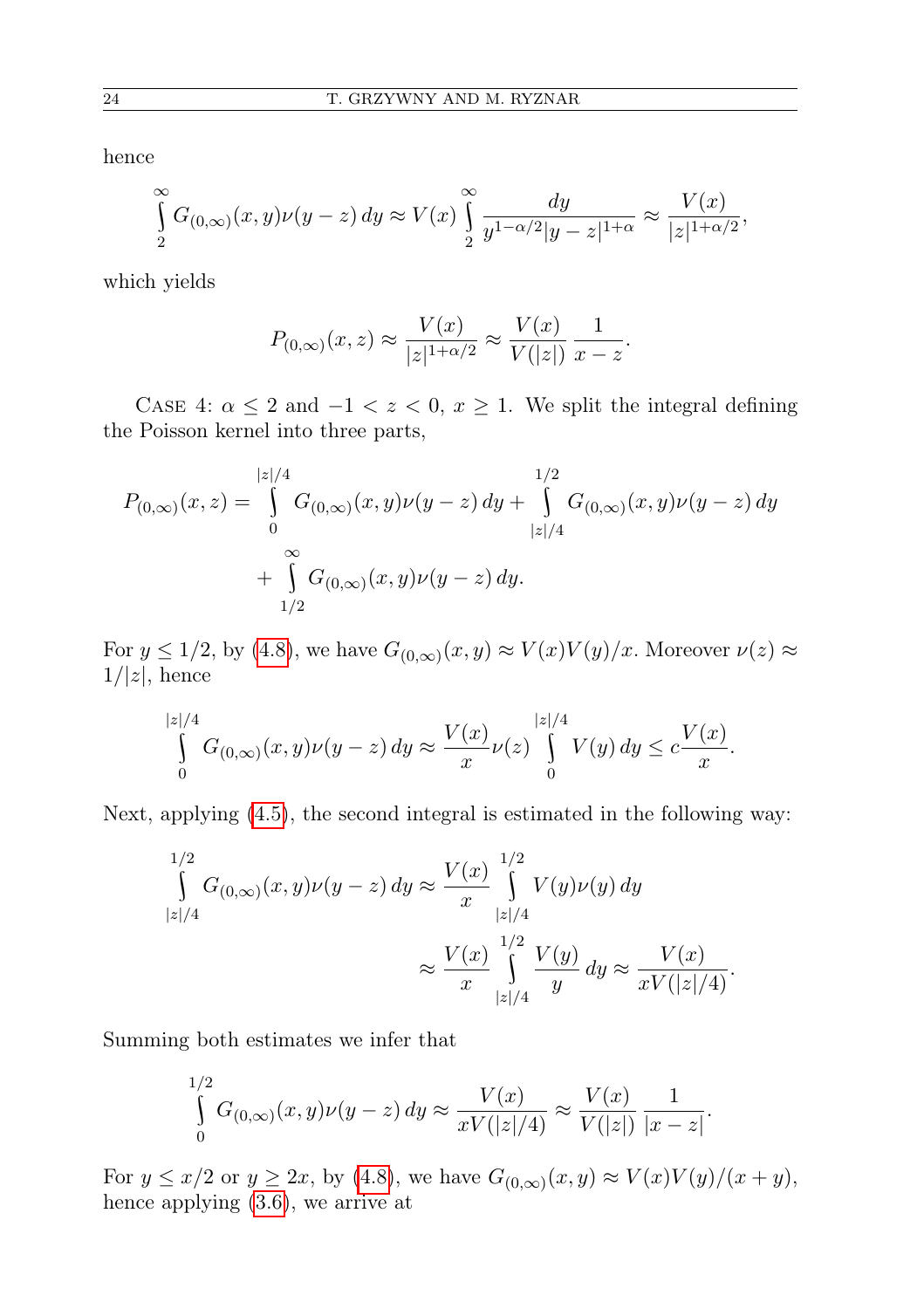$$
\int_{1/2}^{\infty} G_{(0,\infty)}(x,y)\nu(y-z) dy
$$
\n
$$
\leq c \frac{V(x)}{x} \int_{1/2}^{\infty} V(y)\nu(y) dy + \int_{x/2}^{2x} G_{(0,\infty)}(x,y)\nu(z-y) dy
$$
\n
$$
\leq c \frac{V(x)}{x} + \nu(x/2) \int_{0}^{2x} G_{(0,\infty)}(x,y) dy
$$
\n
$$
\leq c \frac{V(x)}{x} + \nu(x/2) V(x) V(2x) \approx \frac{V(x)}{x}.
$$

Combining all the estimates of the integrals we obtain

$$
P_{(0,\infty)}(x,z) \approx \frac{V(x)}{V(|z|)} \frac{1}{x-z}
$$
 for  $\alpha \le 2$ .

Noting that for  $\alpha = 2$  we have  $V(x)/(x - z) \approx 1$ , we can rewrite the above as

$$
P_{(0,\infty)}(x,z) \approx \frac{1}{V(|z|)}
$$
 for  $\alpha = 2$ .

<span id="page-18-0"></span>THEOREM 4.7. Let  $z < 0 < x$  and  $\alpha \in (0, 2]$ , then

$$
P_{(0,\infty)}(x,z) \approx \begin{cases} \frac{V(x \wedge 1)}{V(|z|)} \frac{1}{(x-z) \log\left(1 + \frac{1}{x-z}\right)} e^z, & \alpha = 2, \\ \frac{V(x)}{V(|z|)} \frac{1}{(x-z) \log\left(2 + \frac{1}{x-z}\right)}, & \alpha < 2. \end{cases}
$$

*Proof.* By Lemma [4.6](#page-15-0) it remains to consider the case  $-1 < z < 0 < x < 1$ . By Remark [4.5](#page-14-2) we have

$$
R(x, z) = \int_{0}^{2} G_{(0, \infty)}(x, y) \nu(y - z) dy
$$
  
 
$$
\approx \int_{0}^{2} \left( 1 \wedge \frac{V(x)V(y)}{V^2(|x - y|)} \right) \frac{1}{|x - y| \log^2(1 + \frac{1}{|x - y|})} \frac{dy}{y - z}.
$$

Let us denote

$$
I_1 = \int_0^{x/2} V(y) \frac{dy}{y - z},
$$
  
\n
$$
I_2 = \int_{x/2}^{3x/2} \frac{1}{|x - y| \log^2(1 + \frac{1}{|x - y|})} dy,
$$
  
\n
$$
I_3 = \int_{3x/2}^{2} \frac{V^3(y)}{y} \frac{dy}{y - z}.
$$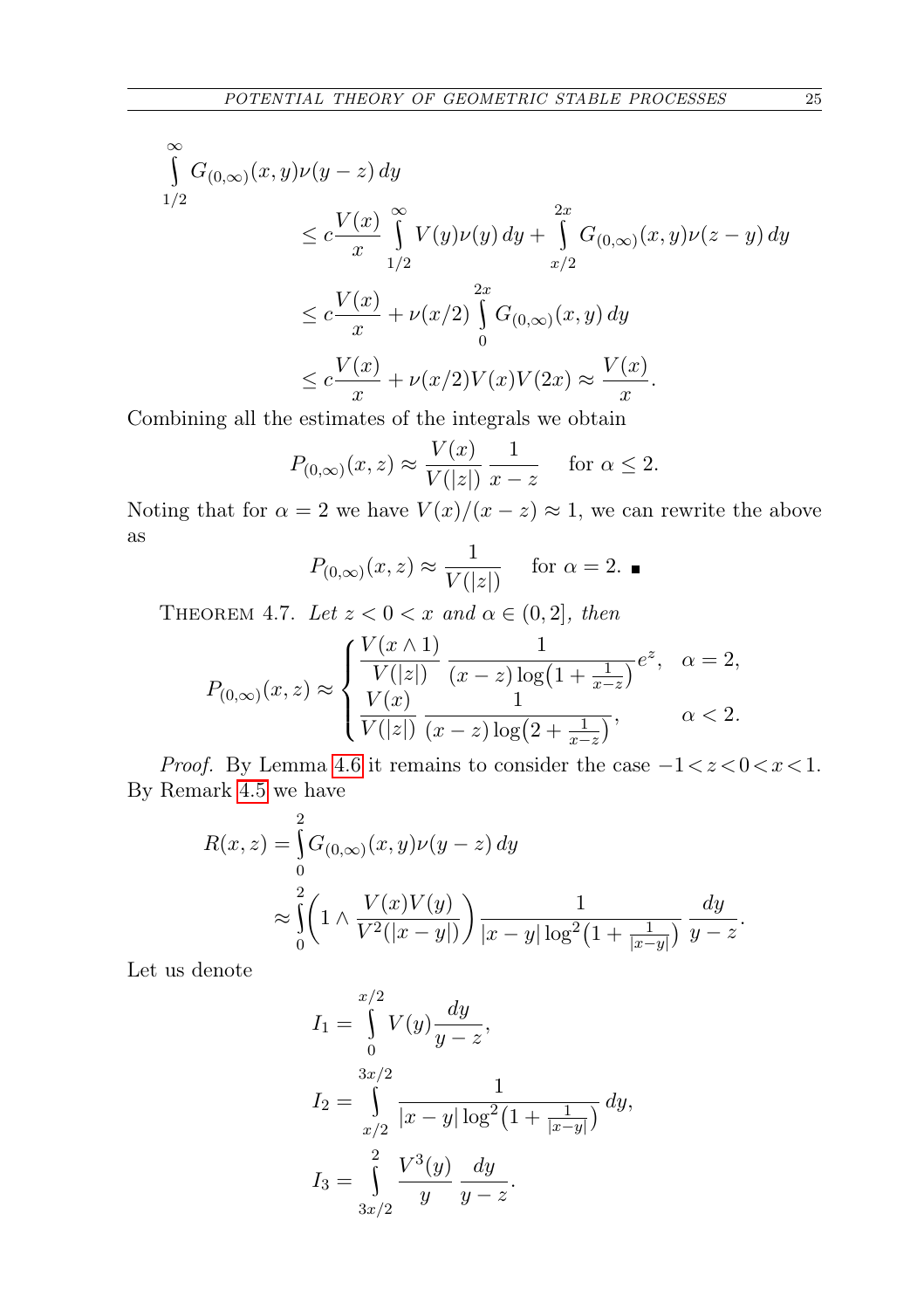Note that

$$
R(x, z) \approx \frac{V^3(x)}{x}I_1 + \frac{1}{x - z}I_2 + V(x)I_3.
$$

We start with the estimate of  $I_2$ :

$$
I_2 \approx \int_{x}^{3x/2} \frac{1}{(y-x)\log^2(y-x)} dy \approx \frac{1}{\log(1+1/x)} \approx V^2(x).
$$

For  $|z| < x$ , by [\(4.5\)](#page-10-2),

$$
I_3 \approx \int_{3x/2}^{2} \frac{V^3(y)}{y^2} dy \approx \frac{V^3(x)}{x}.
$$

Moreover, by [\(4.2\)](#page-10-4),

(4.14) 
$$
I_1 \approx \int_{|z|/4}^{x/2} \frac{1}{y \log^{1/2}(1+y^{-1})} dy + \frac{1}{|z|} \int_{0}^{|z|/4} V(y) dy
$$

$$
\approx \log^{1/2}(1+4/|z|) - \log^{1/2}(1+x^{-1}) + V(|z|)
$$

$$
\approx V(|z|) \log\left(1+\frac{x}{|z|}\right).
$$

Hence, for  $x > |z|$ ,

$$
R(x, z) \approx \frac{V^2(x)}{x} \bigg( 1 + V(|z|)V(x) \log \bigg( 1 + \frac{x}{|z|} \bigg) \bigg).
$$

Assume that  $2|z| < x < 1/2$ , then

<span id="page-19-0"></span>
$$
(4.15) \quad 1 + V(|z|)V(x) \log\left(1 + \frac{x}{|z|}\right)
$$
  

$$
\approx 1 + \frac{1}{\log^{1/2}(1/|z|)} \frac{1}{\log^{1/2}(1/x)} \log \frac{x}{|z|}
$$
  

$$
= 1 + \frac{\log^{1/2}(1/|z|)}{\log^{1/2}(1/x)} - \frac{\log^{1/2}(1/x)}{\log^{1/2}(1/|z|)} \approx \frac{\log^{1/2}(1/|z|)}{\log^{1/2}(1/x)} \approx \frac{V(x)}{V(|z|)}.
$$

If  $|z| < x \leq 2|z|$ , then

(4.16) 
$$
1 + V(|z|)V(x) \log\left(1 + \frac{x}{|z|}\right) \approx 1 \approx \frac{V(x)}{V(|z|)}.
$$

For  $x \geq 1/2$ , we have

<span id="page-19-1"></span>
$$
(4.17) \qquad 1 + V(|z|)V(x)\log\left(1 + \frac{x}{|z|}\right) \approx V(z)\log\left(1 + \frac{1}{|z|}\right) \approx \frac{V(x)}{V(|z|)}.
$$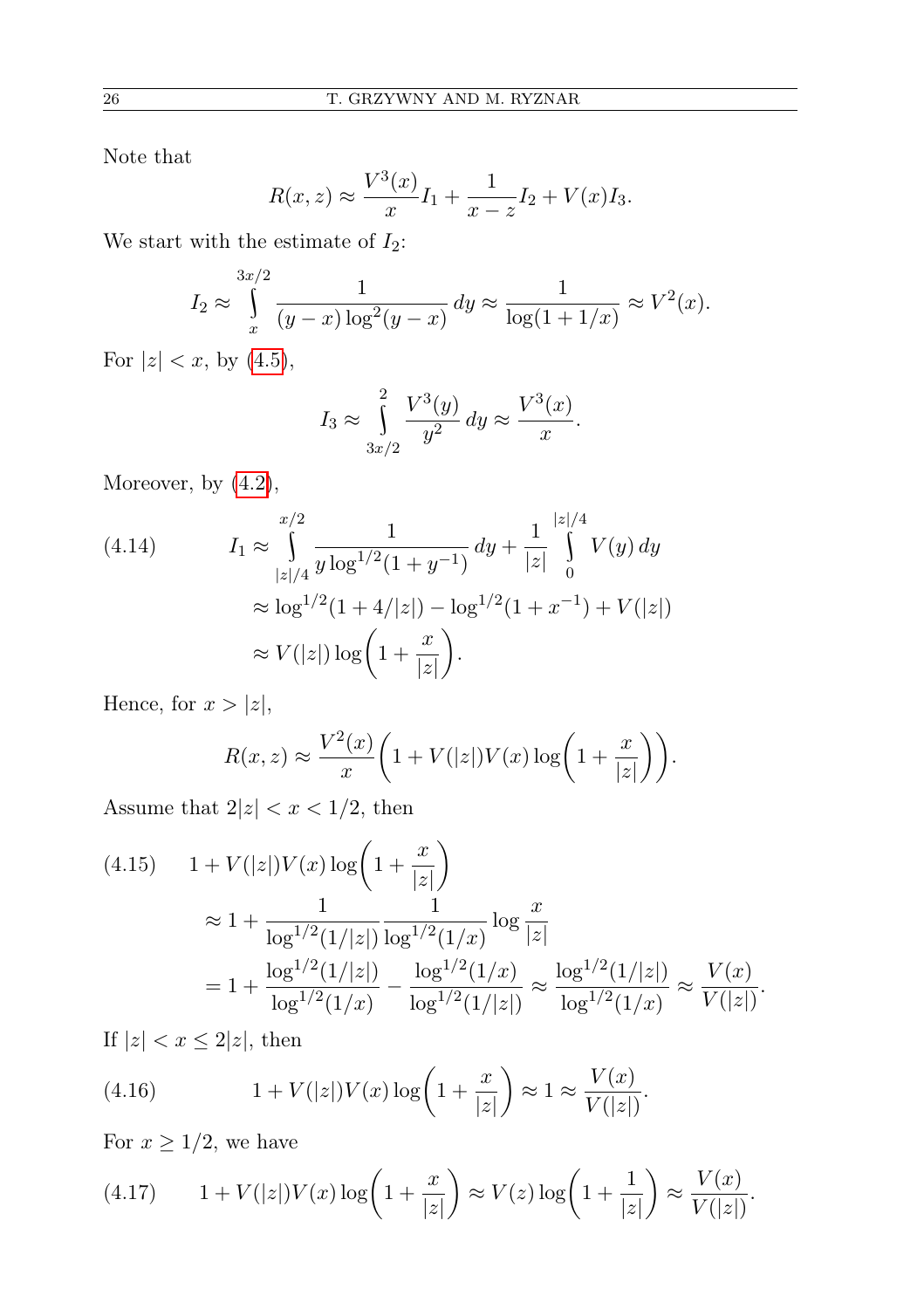That is,

$$
R(x,z) \approx \frac{V(x)}{V(|z|)} \frac{V^2(x)}{x} \approx \frac{V(x)}{V(|z|)} \frac{V^2(x-z)}{x-z}.
$$

If  $|z| \geq x$  we have, by [\(4.2\)](#page-10-4),

$$
I_1 \approx \frac{1}{|z|} \int_0^{x/2} V(y) \, dy \approx \frac{x}{|z|} V(x),
$$

and by  $(4.5)$ ,

$$
I_3 \approx \int_{7/4|z|}^2 \frac{V^3(y)}{y^2} dy + \frac{1}{|z|} \int_{3/2x}^{7/4|z|} \frac{1}{y \log^{3/2}(1+y^{-1})} dy
$$
  
\n
$$
\approx \frac{V^3(|z|)}{|z|} + \frac{1}{|z|} \left( \frac{1}{\log^{1/2}(1+\frac{4}{7|z|})} - \frac{1}{\log^{1/2}(1+\frac{2}{3x})} \right)
$$
  
\n
$$
\approx \frac{V(|z|)}{|z|} \left( V^2(|z|) + V^2(x) \log \left( 1 + \frac{|z|}{x} \right) \right)
$$
  
\n
$$
\approx \frac{V^2(x)V(|z|)}{|z|} \log \left( 1 + \frac{|z|}{x} \right).
$$

Combining the estimates of the integrals  $I_1$ ,  $I_2$  and  $I_3$  we arrive, for  $x \ge |z|$ , at

$$
R(x, z) \approx \frac{V^2(x)}{|z|} \bigg( 1 + V(|z|)V(x) \log \bigg( 1 + \frac{|z|}{x} \bigg) \bigg).
$$

By symmetry and  $(4.15)$ – $(4.17)$  we infer that

<span id="page-20-0"></span>
$$
R(x,z) \approx \frac{V^2(x)}{|z|} \frac{V(|z|)}{V(x)} \approx \frac{V(x)}{V(|z|)} \frac{V^2(x-z)}{x-z}.
$$

Next, observe that  $R(x, -1) \leq R(x, z)$ , hence from the above established bound and Lemma [4.1](#page-9-0) we infer that

$$
(4.18) \t R(x, z) \ge cV(x).
$$

Since, by [\(4.8\)](#page-12-2),  $G_{(0,\infty)}(x,y) \approx V(x)V(y)/y$  for  $y > 2$ , we obtain

$$
\int_{2}^{\infty} G_{(0,\infty)}(x,y)\nu(y-z) dy \le cV(x) \int_{2}^{\infty} \frac{V(y)}{y} \nu(y) dy \le cV(x),
$$

<span id="page-20-1"></span>which together with [\(4.18\)](#page-20-0) implies that the Poisson kernel is comparable to  $R(x, z)$ . Hence, by Lemma [4.1,](#page-9-0)

$$
P_{(0,\infty)}(x,z) \approx \frac{V(x)}{V(|z|)} \frac{1}{(x-z)\log(2+\frac{1}{x-z})}
$$
.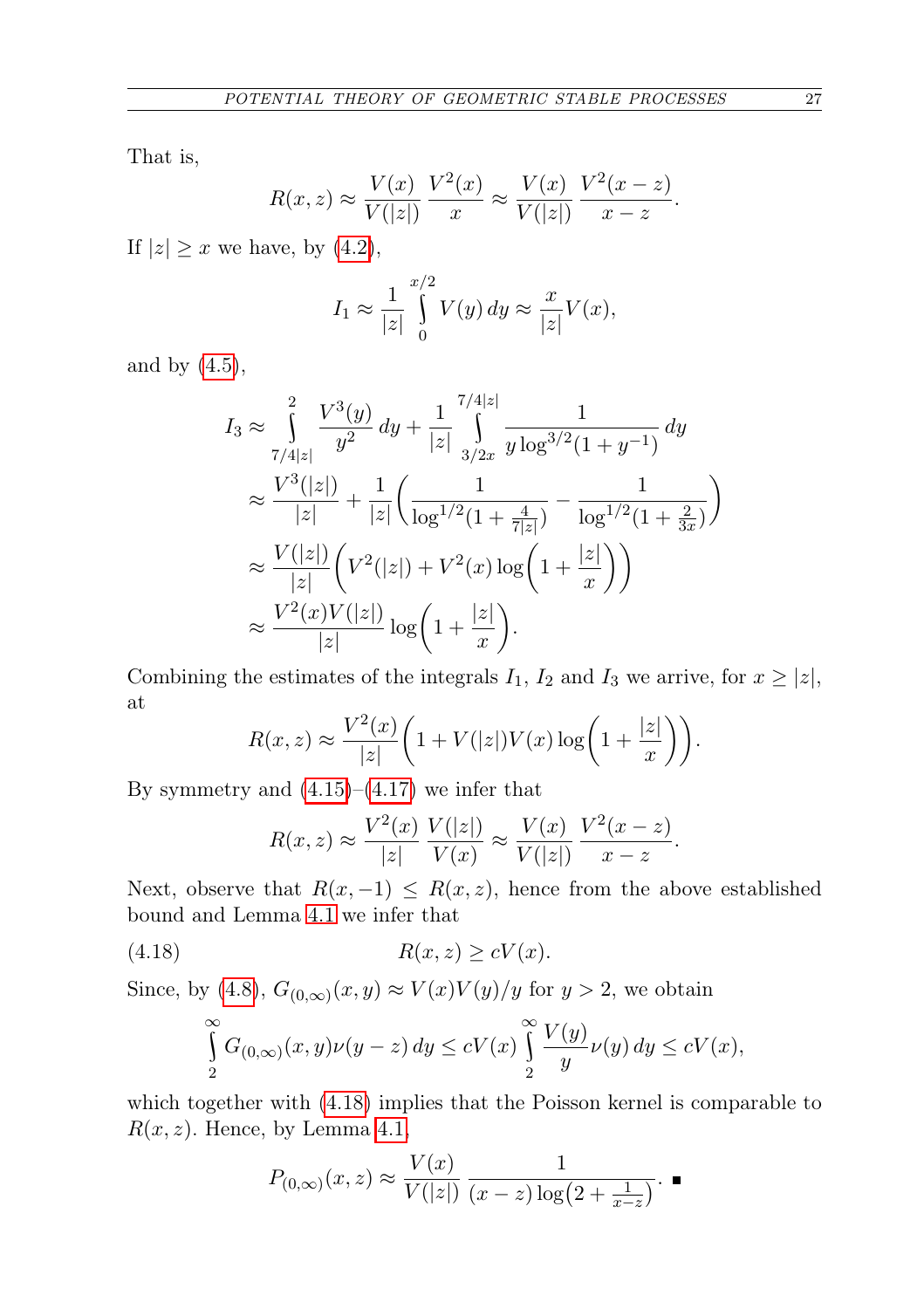REMARK 4.8. If  $-1 < z < 0 < x < 1$ , then

$$
P_{(0,\infty)}(x,z) \approx \int_{0}^{7(x\vee|z|)/4} \left(1 \wedge \frac{V(x)V(y)}{V^2(|x-y|)}\right) \frac{1}{|x-y|\log^2(1+\frac{1}{|x-y|})} \frac{dy}{y-z}.
$$

5. Boundary Harnack principle. In this section we derive the Harnack inequality for nonnegative harmonic functions in intervals. The method we apply for this purpose is a regularization of the Poisson kernel of an interval or rather its upper bound provided by the Poisson kernel of a half-line. We follow the approach of [\[BSS\]](#page-32-16), where it was used to deal with a class of symmetric stable processes not necessarily rotation invariant. As a consequence of the Harnack inequality we obtain the boundary Harnack principle.

We start with two elementary lemmas, which we leave without rigorous proofs, giving only some explanation how to derive them. The first lemma follows from the Ikeda–Watanabe formula and the fact that  $\nu$  is radially decreasing.

<span id="page-21-2"></span>LEMMA 5.1. For any 
$$
r > 0
$$
 and  $|x| < r < |z|$ ,  
\n
$$
E^{x}\tau_{(-r,r)}\nu(|z|+2r) \le P_{(-r,r)}(x,z) \le E^{x}\tau_{(-r,r)}\nu(|z|-r).
$$

From Proposition [3.5](#page-7-1) we have  $E^x \tau_{(-r,r)} \approx V(r)V(r-|x|)$ . Combining this with the above lemma and the properties of the Lévy measure we easily obtain the following estimates.

<span id="page-21-0"></span>LEMMA 5.2. Suppose that h is a nonnegative function. Let  $p > 1$  and  $r > 0$ . Let

$$
h_2(x) = E^x[h(X_{\tau_{(-r,r)}}), |X_{\tau_r}| > pr].
$$

Then there is  $C = C(p, \alpha) > 0$  such that for  $|x| < r$ ,

$$
C^{-1}V(r)V(r-|x|)\int_{|z|>pr}h(z)\nu(z)\,dz \le h_2(x)
$$
  

$$
\le CV(r)V(r-|x|)\int_{|z|>pr}h(z)\nu(z)\,dz, \quad 0 < \alpha < 2,
$$

and

$$
C^{-1}e^{-2r}V(r)V(r-|x|)\int_{|z|>pr}h(z)\nu(z)\,dz \leq h_2(x)
$$
  

$$
\leq Ce^rV(r)V(r-|x|)\int_{|z|>pr}h(z)\nu(z)\,dz, \quad \alpha=2.
$$

<span id="page-21-1"></span>THEOREM 5.3 (Harnack inequality). Let  $1 < p \leq 3/2$ . There exists a constant  $C = C(\alpha, p)$  such that for any  $r > 0$  and any nonnegative function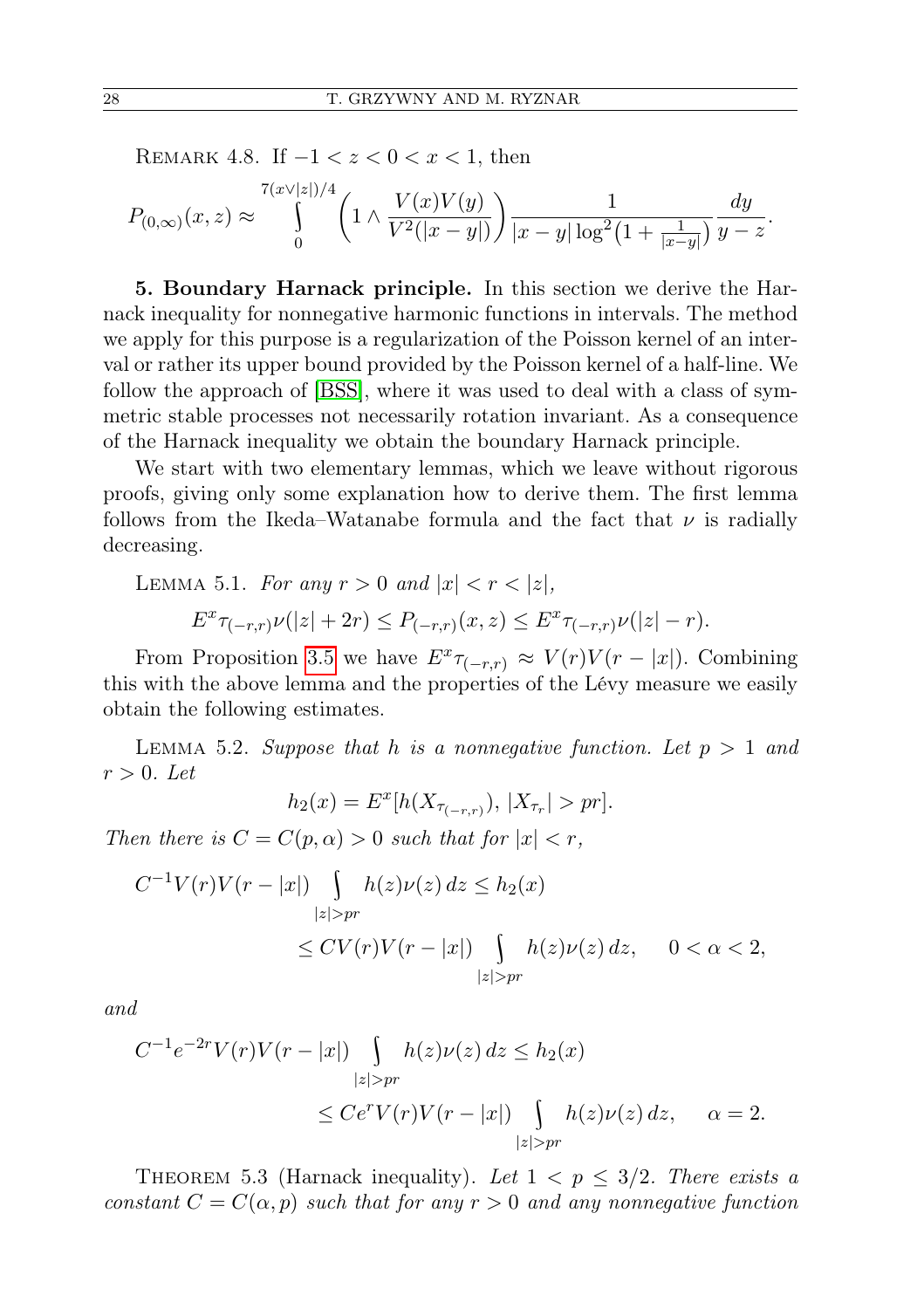h, harmonic in  $(-2r, 2r)$ , we have, for  $0 < \alpha < 2$ ,

$$
C^{-1}V^{2}(r) \int_{|z|>pr} h(z)\nu(z) dz
$$
  

$$
\leq h(x) \leq CV^{2}(r) \int_{|z|>pr} h(z)\nu(z) dz, \quad x \in (-r,r).
$$

For  $\alpha = 2$  we have

$$
C^{-1}e^{-5r/2}V^2(r)\int_{|z|>pr}h(z)\nu(z)\,dz
$$
  
\n
$$
\leq h(x) \leq Ce^{2r}V^2(r)\int_{|z|>pr}h(z)\nu(z)\,dz, \quad x \in (-r,r).
$$

*Proof.* In the proof below the constants  $c_1, c_2, \ldots$  will depend on  $p, \alpha$ only.

For simplicity, we will write  $\tau_{(-r,r)}$  as  $\tau_r$ . We start with the upper bound. Define

$$
\tilde{P}(x,z) = \int_{pr}^{13r/8 \wedge |z|} P_{(-t,t)}(x,z) dt, \quad |z| > pr.
$$

Since h is harmonic on  $(-2r, 2r)$ , for all  $t \in [pr, 13r/8]$ , we have

$$
h(x) = \int_{|z|>t} P_{(-t,t)}(x,z)h(z) dz.
$$

Therefore

$$
(13/8 - p)rh(x) = \int_{pr}^{13r/8} \int_{|z| > t} P_{(-t,t)}(x, z)h(z) dz dt
$$
  
= 
$$
\int_{pr < |z| < 7r/4} \tilde{P}(x, z)h(z) dz + \int_{|z| > 7r/4} \tilde{P}(x, z)h(z) dz
$$
  
=  $I_1 + I_2$ .

By Lemma [5.2](#page-21-0) we have

<span id="page-22-0"></span>
$$
I_2 \le c_1 \begin{cases} (13/8 - p)rV^2(r) \int h(z)\nu(z) dz, & \alpha < 2, \\ e^{2r}(13/8 - p)rV^2(r) \int h(z)\nu(z) dz, & \alpha = 2. \\ |z| > 7r/4 \end{cases}
$$

In order to estimate  $I_1$  we need an upper bound of  $\tilde{P}(x, z)$ . We claim that there is a constant  $c_2$  such that for  $pr < |z| < 7r/4$ ,  $|x| < r$ ,

(5.1) 
$$
\tilde{P}(x, z) \le c_2 V^2(r \wedge 1).
$$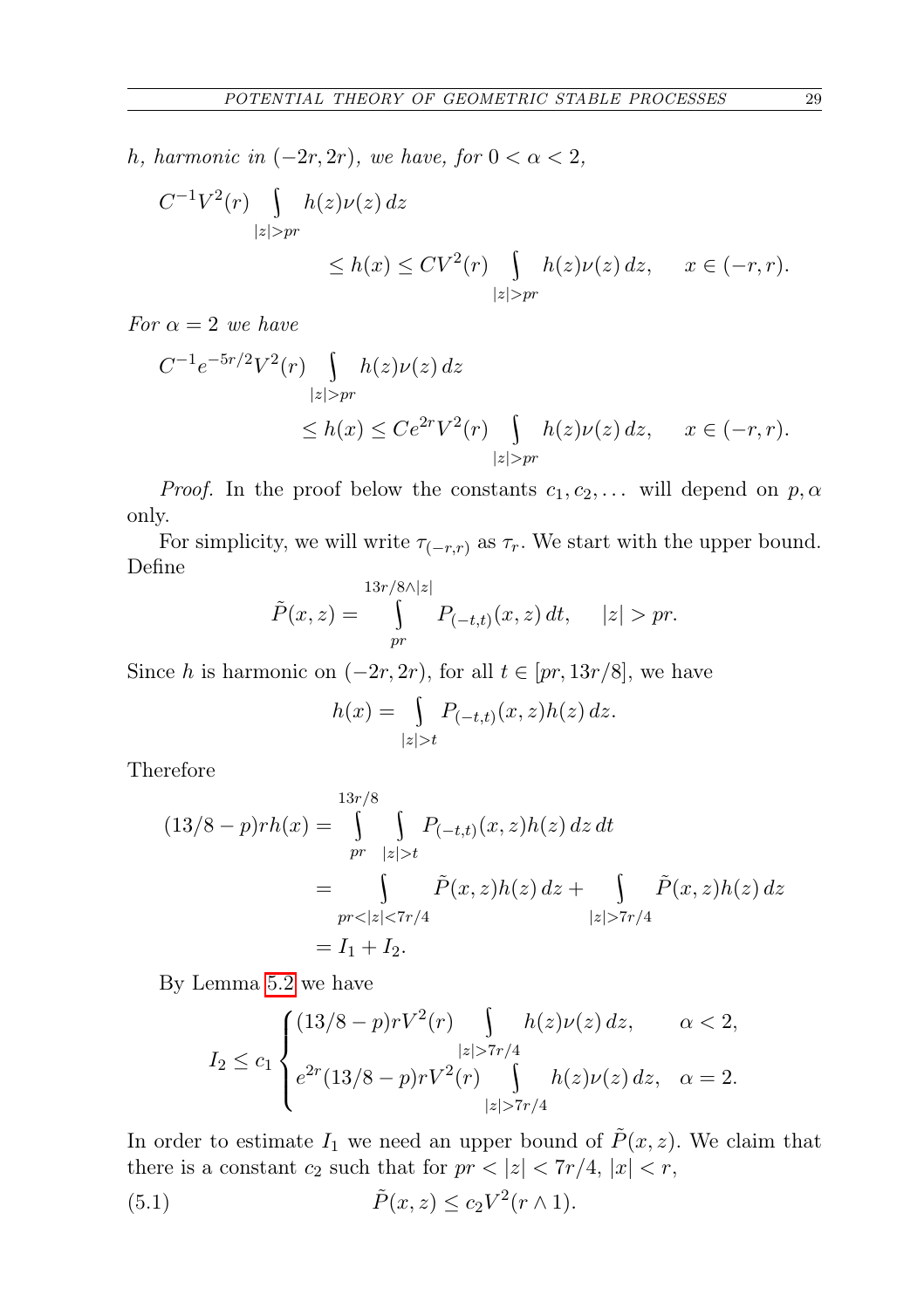By symmetry, we can assume that  $z < -pr$ . Then we have

$$
\tilde{P}(x,z) \leq \int\limits_{pr}^{13r/8\wedge|z|} P_{(-t,\infty)}(x,z) dt = \int\limits_{pr}^{13r/8\wedge|z|} P_{(0,\infty)}(x+t,z+t) dt.
$$

Since  $|x| < r$ , we have  $(p-1)r < x+t < 3r$  and  $x-z > (p-1)r$ . First, assuming  $r \leq 1$  for  $\alpha = 2$ , or arbitrary r for  $0 < \alpha < 2$ , by Theorem [4.7](#page-18-0) we obtain

$$
\tilde{P}(x, z) \le c_3 \frac{1}{(x - z) \log(2 + \frac{1}{x - z})} \int_{pr}^{13r/8 \wedge |z|} \frac{V(x + t)}{V(|z| - t|)} dt
$$
\n
$$
\le c_4 \frac{1}{(x - z) \log(2 + \frac{1}{x - z})} V(3r) \int_0^{|z|} \frac{dt}{V(t)}
$$
\n
$$
\le c_5 \frac{1}{r \log(2 + 1/r)} V(r) \int_0^{2r} \frac{dt}{V(t)}.
$$

Noting that  $\int_0^{2r} dt/V(t) \approx r/V(r)$  we obtain

$$
\tilde{P}(x,z) \le c_6 \frac{1}{\log(2+1/r)} \approx V^2(r \wedge 1).
$$

Similarly, for  $\alpha = 2$  and  $r \geq 1$ ,

$$
\tilde{P}(x,z) \le c_7 \int_{pr}^{13r/8\wedge|z|} \frac{V(1)}{V(|z|-t)} e^{-|z|+t} dt \le c_7 V(1) \int_{0}^{\infty} \frac{e^{-u}}{V(u)} du.
$$

By [\(5.1\)](#page-22-0) and since the density of the Lévy measure is radially decreasing we have

$$
r^{-1}I_1 = r^{-1} \int \limits_{pr<|z|<7r/4} \tilde{P}(x,z)h(z) dz \le c_2 \frac{V^2(r\wedge 1)}{r\nu(r)} \int \limits_{pr<|z|<7r/4} \nu(z)h(z).
$$

Note that

$$
\frac{V^2(r \wedge 1)}{r\nu(r)} \approx \begin{cases} V^2(r) & \text{for } \alpha < 2, \\ V^2(r) \frac{e^r}{1+r} & \text{for } \alpha = 2. \end{cases}
$$

Combining this with the above estimates of  $I_1$  and  $I_2$  we obtain

$$
h(x) \le \begin{cases} c_8 V^2(r) \int\limits_{|z|>pr} h(z) \nu(z) dz, & 0 < \alpha < 2, \\ c_8 e^{2r} V^2(r) \int\limits_{|z|>pr} h(z) \nu(z) dz, & \alpha = 2. \end{cases}
$$

Finally we find the lower bound for  $h(x)$ . Let  $q = (1 + p)/2$ . Next, for  $h_2(x) = E^x[h(X_{\tau_{qr}}), |X_{\tau_{qr}}| > pr],$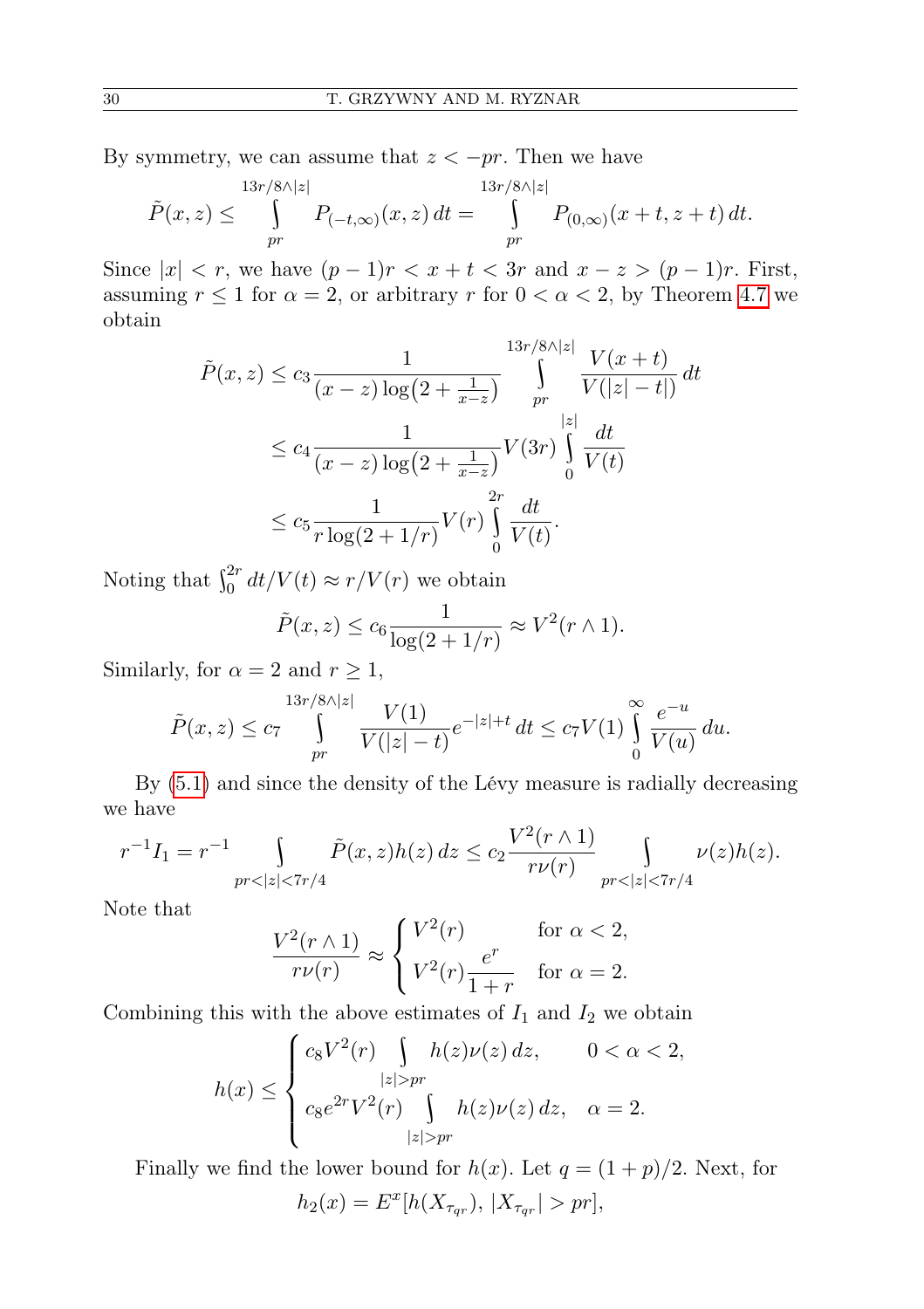by Lemma [5.2,](#page-21-0) for  $0 < \alpha < 2$ , we arrive at

$$
h(x) \ge h_2(x) \ge c_9 V^2(r) \int_{|z|>pr} h(z) \nu(z) dz.
$$

Similarly, for  $\alpha = 2$ , we have

<span id="page-24-0"></span>
$$
h(x) \ge h_2(x) \ge c_9 e^{-5/2r} V^2(r) \int_{|z|>pr} h(z) \nu(z) dz.
$$

REMARK 5.4. A weak form of the Harnack inequality for the geometric stable process was proved in  $\mathbb{R}^d$  for  $d > \alpha$  in [\[SV,](#page-33-1) Theorem 6.6]. It was shown there that there is a constant  $C = C(r, \alpha, d)$  such that for any harmonic function h in a ball  $B(0,r)$  we have

(5.2) 
$$
h(x) \leq Ch(y), \quad x, y \in B(0, r/2).
$$

As a function of  $r > 0$  the constant C tends to  $\infty$  as  $r \searrow 0$ . This form is not scale invariant. Recently in [\[KM\]](#page-32-4) this result was improved and the constant in  $(5.2)$  is bounded provided  $r < 1$ , so the Harnack inequality is scale invariant. We mention here that the geometric stable case is only an example included in a large class of processes for which the scale invariant Harnack inequality holds [\[KM\]](#page-32-4).

The constant from Theorem [5.3](#page-21-1) does not depend on r for  $0 < \alpha < 2$ . In the last section we find two-sided estimates for the Poisson kernel of any interval which allow us to improve the Harnack inequality for  $\alpha = 2$  (see Theorem [6.5\)](#page-31-0).

THEOREM 5.5 (Boundary Harnack property). There exists a constant  $C = C(\alpha)$  such that for any  $r > 0$  and any nonnegative function h regular harmonic in  $(0, 2r)$  which vanishes in  $(-2r, 0)$  we have, for  $\alpha = 2$ ,

$$
C^{-1}e^{-2r}\frac{V(x)}{V(r)} \le \frac{h(x)}{h(r)} \le Ce^{2r}\frac{V(x)}{V(r)}, \quad 0 < x < r.
$$

For  $0 < \alpha < 2$ ,

$$
C^{-1}\frac{V(x)}{V(r)} \le \frac{h(x)}{h(r)} \le C\frac{V(x)}{V(r)}, \quad 0 < x < r.
$$

*Proof.* We provide the proof for the case  $0 < \alpha < 2$  only. Let

$$
h_2(x) = E^x[h(X_{\tau_r}), |X_{\tau_r}| > 3r/2].
$$

Note that by the Harnack inequality and Lemma [5.2](#page-21-0) we have  $h_2(r/2) \approx$  $h(r/2) \approx h(r)$ . Moreover, by Lemma [5.2,](#page-21-0)

$$
\frac{h_2(x)}{h_2(r)} \approx \frac{V(x)}{V(r)}.
$$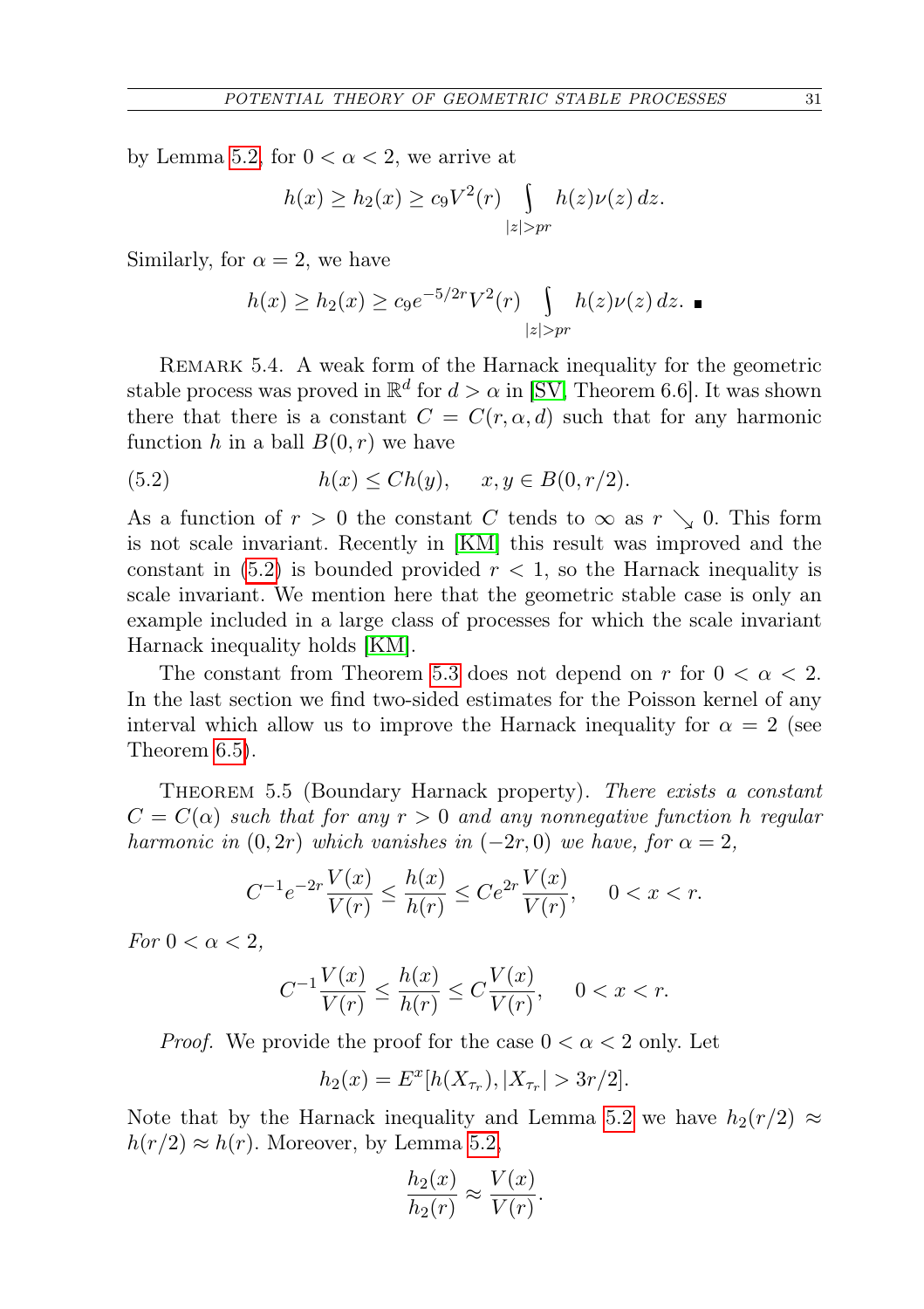Hence,

$$
h_2(x) \approx h(r) \frac{V(x)}{V(r)}.
$$

Next, by the Harnack inequality,

$$
h_1(x) = E^x[h(X_{\tau_r}), r \le X_{\tau_r} < 3r/2] \\
\le Ch(r)P^x(r < X_{\tau_r} < 3r/2) \le Ch(r)\frac{V(x)}{V(r)}.
$$

This implies that

$$
h(x) = h_1(x) + h_2(x) \approx h(r) \frac{V(x)}{V(r)}, \quad 0 < x < r. \blacksquare
$$

6. Green function and Poisson kernel of the interval. This section is devoted to extension of the results of Section 4 to intervals. We show optimal estimates of the Green functions and Poisson kernels for intervals taking into account their size. Note that by letting the length of the intervals tend to infinity we recover the estimates from Section 4. This does not mean that the results of Section 4 can be obtained from the current section. In fact, we strongly use the estimates for half-lines, showing that for some choice of variables and interval lengths the Green functions and Poisson kernels are comparable for intervals and half-lines.

<span id="page-25-2"></span>Lemma 6.1.

(A) There exists a constant 
$$
a \le 1/2
$$
 such that, for  $0 < x, y \le aR$ ,  

$$
G_{(0,R)}(x,y) \ge G_{(0,\infty)}(x,y)/2.
$$

(B) For any  $0 < a < 1/2$  there is a constant  $b < a/2$  such that, for  $R \leq 4$ , and  $aR/2 < x < y < (1 - a/2)R$ ,

$$
G_{(0,R)}(x,y) \ge G_{(0,\infty)}(x,y)/2
$$

if  $|x-y| \leq bR$ .

*Proof.* Throughout the proof we assume that  $0 < x < y$  and  $a < 1/2$ . Denote  $\tau_R = \tau_{(0,R)}$  and observe that

<span id="page-25-1"></span>
$$
G_{(0,R)}(x,y) = G_{(0,\infty)}(x,y) - E^x G_{(0,\infty)}(X_{\tau_R},y).
$$

Note that  $G_{(0,\infty)}(z,y)$  is decreasing on  $(y,\infty)$  as a function of z, which together with Lemma [3.4](#page-6-5) implies

(6.1) 
$$
E^x G_{(0,\infty)}(X_{\tau_R}, y) \le G_{(0,\infty)}(R, y) \frac{V(x)}{V(R)}.
$$

<span id="page-25-0"></span>Observe that for  $x < y$  we have

(6.2) 
$$
\frac{V(x)V(y)}{1 \wedge \frac{V(x)V(y)}{V^2(|y-x|)}} \leq V^2(y).
$$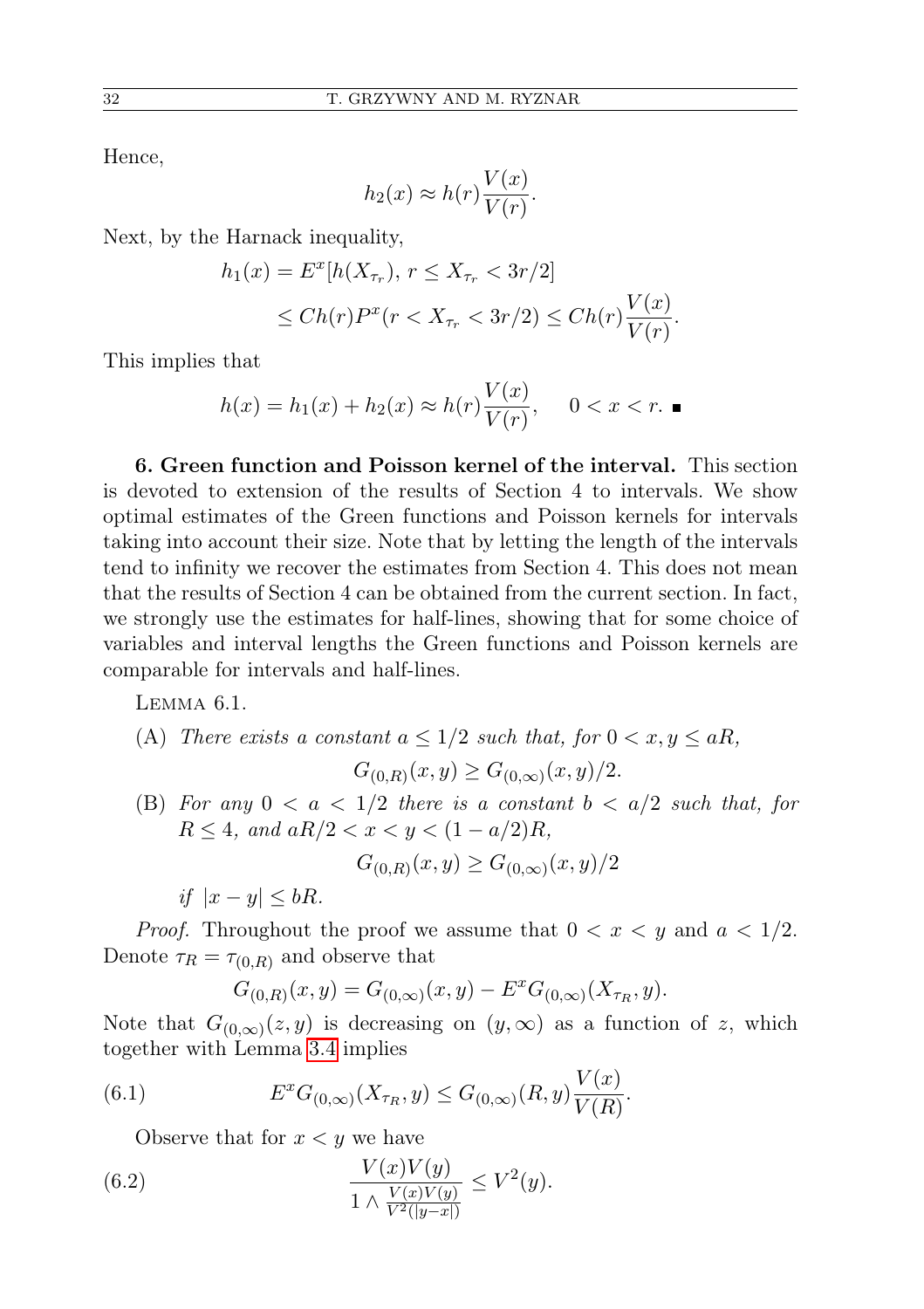Suppose that  $x, y \leq 2 \land aR$ . Then by Remark [4.5,](#page-14-2)

$$
G_{(0,\infty)}(x,y) \approx \left(1 \wedge \frac{V(x)V(y)}{V^2(|y-x|)}\right)|y-x|^{-1}\log^{-2}(1+|y-x|^{-1}).
$$

By [\(4.8\)](#page-12-2), we have  $G_{(0,\infty)}(R, y) \approx \frac{V(y)V(R)}{R \log(2+R)}$  $\frac{V(y)V(R)}{R \log(2+R^{-1})}$ . Applying [\(6.2\)](#page-25-0) we obtain

$$
\frac{\frac{V(x)}{V(R)}G_{(0,\infty)}(R,y)}{G_{(0,\infty)}(x,y)} \le c \frac{V^2(y)|y-x|\log^2(2+\frac{1}{|y-x|})}{R\log(2+R^{-1})}
$$

$$
\le c \frac{V^2(aR \wedge 1)(aR \wedge 1)\log^2(2+\frac{1}{aR \wedge 1})}{R\log(2+R^{-1})}.
$$

Next, by Lemma [4.1,](#page-9-0) we infer that

$$
V^2(aR \wedge 1) \approx \log^{-1}\left(2 + \frac{1}{aR \wedge 1}\right),\,
$$

which proves that

<span id="page-26-0"></span>(6.3) 
$$
\frac{\frac{V(x)}{V(R)}G_{(0,\infty)}(R,y)}{G_{(0,\infty)}(x,y)} \leq c \frac{(aR \wedge 1) \log(2 + \frac{1}{aR \wedge 1})}{R \log(2 + R^{-1})} \leq ca \log\left(2 + \frac{1}{a}\right).
$$

Assume now that  $x < 1 < 2 < y < aR$  or  $1 < x < y < aR$ . If  $x < 1 <$  $2 < y < aR$ , due to [\(4.8\)](#page-12-2),  $G_{(0,\infty)}(x,y) \approx V(x)V(y)/y$ . If  $1 < x < y < aR$ then

$$
G_{(0,\infty)}(x,y) \ge c\hat{G}_{(0,\infty)}^{(\alpha)}(x,y) \ge c\frac{V(x)V(y)}{y}.
$$

By  $(4.8)$  we have

<span id="page-26-1"></span>
$$
G_{(0,\infty)}(y,R) \approx \frac{V(y)V(R)}{R},
$$

which together with  $G_{(0,\infty)}(x,y) \ge cV(x)V(y)/y$  implies

(6.4) 
$$
\frac{G_{(0,\infty)}(R,y)\frac{V(x)}{V(R)}}{G_{(0,\infty)}(x,y)} \leq c\frac{y}{R} \leq ca.
$$

Combining  $(6.1)$ ,  $(6.3)$  and  $(6.4)$  we infer that

$$
E^x G_{(0,\infty)}(X_{\tau_R}, y) \leq ca \log \left(2 + \frac{1}{a}\right) G_{(0,\infty)}(x, y) \leq G_{(0,\infty)}(x, y)/2
$$

for sufficiently small a, which completes the proof of the first part of the lemma.

Now we proceed to the proof of part (B). Let  $R \leq 4$  and  $aR/2 < x <$  $y < (1 - a/2)R$ . Assume that  $|x - y| \leq bR$ . Let us observe that  $V^2(y - x) \leq$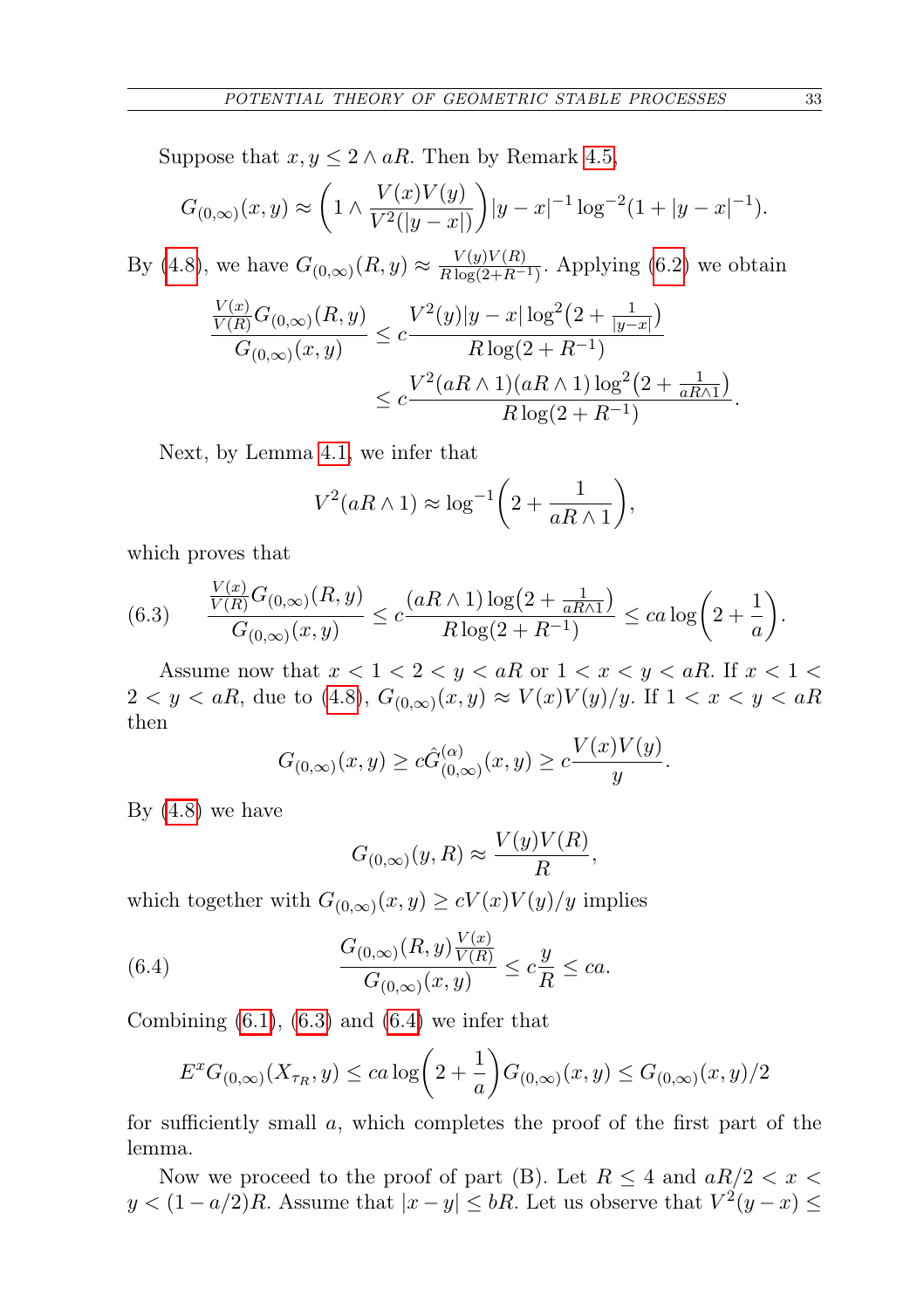$V^2(bR) \leq V^2(aR/2) \leq V(x)V(y)$ . Then by Remark [4.5](#page-14-2) we have

$$
\frac{\frac{V(x)}{V(R)}G_{(0,\infty)}(R,y)}{G_{(0,\infty)}(x,y)} \approx \frac{\frac{V(x)}{V(R)}\left(1 \wedge \frac{V(R)V(y)}{V^2(R-y)}\right) \frac{1}{(R-y)\log^2(1+(R-y)^{-1})}}{\left(1 \wedge \frac{V(x)V(y)}{V^2(y-x)}\right) \frac{1}{(y-x)\log^2(1+(y-x)^{-1})}} \le \frac{\frac{1}{(R-y)\log^2(1+(R-y)^{-1})}}{\frac{1}{(y-x)\log^2(1+(y-x)^{-1})}} \le c\frac{bR\log^2(1+\frac{1}{bR})}{aR\log^2(1+\frac{1}{aR})}
$$
  

$$
\le c\frac{b}{a}\left(1+\log\frac{a}{b}\right)^2.
$$

Hence  $E^x G_{(0,\infty)}(X_{\tau_R},y) \leq G_{(0,\infty)}(x,y)/2$  for sufficiently small b.

Standard arguments imply estimates of the Green function of the interval  $(0, R)$ ,  $R > 0$ , if R is bounded by a fixed positive number  $R_0$ . In the theorem below we choose  $R_0 = 4$  as an upper bound for R, but we could choose any positive number at the expense of the comparability constant.

<span id="page-27-0"></span>THEOREM 6.2. Let  $R < 4$ . Then

$$
G_{(0,R)}(x,y) \approx \left(1 \wedge \frac{V(\delta_R(x))V(\delta_R(y))}{V^2(|y-x|)}\right)|y-x|^{-1}\log^{-2}(1+|y-x|^{-1}).
$$

*Proof.* If  $x, y < aR$  then, by Theorem [4.4](#page-12-3) and Lemma [6.1](#page-25-2) we get

$$
G_{(0,R)}(x,y) \approx G_{(0,\infty)}(x,y) \approx \left(1 \wedge \frac{V(x)V(y)}{V^2(|y-x|)}\right)|y-x|^{-1}\log^{-2}(1+|y-x|^{-1}).
$$

By symmetry we have, for  $x, y > (1 - a)R$ ,

$$
G_{(0,R)}(x,y) \approx \left(1 \wedge \frac{V(R-x)V(R-y)}{V^2(|y-x|)}\right)|y-x|^{-1}\log^{-2}(1+|y-x|^{-1}).
$$

Let  $aR/2 < x < y < (1 - a/2)R$ . If  $|x - y| \leq bR$  then again, by Lemma [6.1](#page-25-2) and Theorem [4.4,](#page-12-3)

$$
G_{(0,R)}(x,y) \approx |y-x|^{-1} \log^{-2}(1+|y-x|^{-1}).
$$

If  $R > |x - y| > bR$ , the Harnack inequality implies

$$
G_{(0,R)}(x,y) \approx G_{(0,R)}(y-bR,y) \approx |y-x|^{-1} \log^{-2}(1+|y-x|^{-1}).
$$

For  $x < aR/2$  and  $y > aR$  we use the boundary Harnack principle to get

$$
G_{(0,R)}(x,y) \approx \frac{V(x)}{V(aR/2)} G_{(0,R)}(aR/2, y).
$$

If  $y > (1 - a/2)R$  we again use the boundary Harnack principle

$$
G_{(0,R)}(x,y) \approx \frac{V(x)}{V(aR/2)} G_{(0,R)}(aR/2, (1-a/2)R) \frac{V(y)}{V((1-a/2)R)}.
$$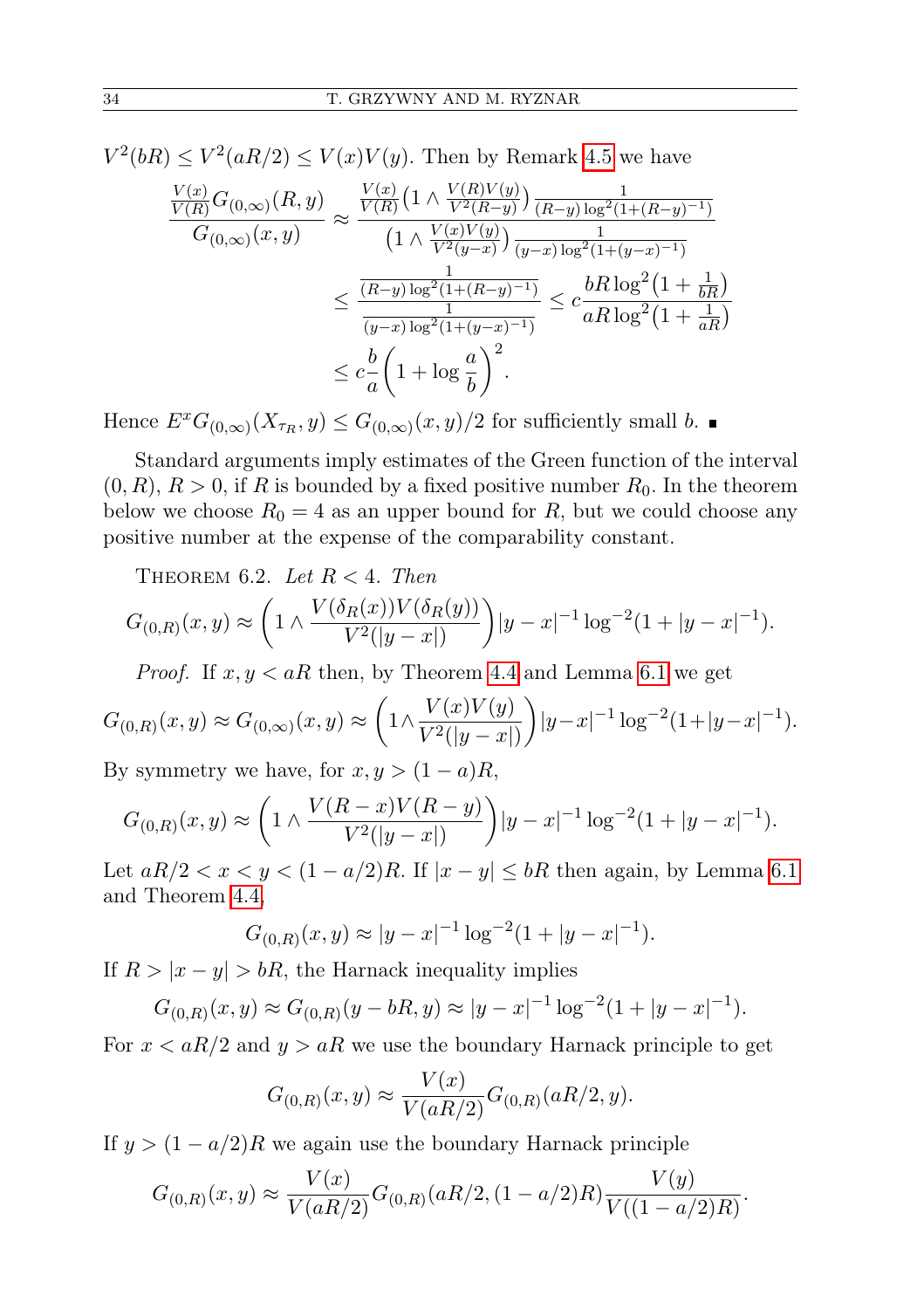Hence

$$
G_{(0,R)}(x,y) \approx \frac{V(\delta_R(x))V(\delta_R(y))}{V^2(|y-x|)}|y-x|^{-1}\log^{-2}(1+|y-x|^{-1}).
$$

To extend the above uniform bound to large intervals we define a function  $\hat{G}^{(\alpha)}_{(\alpha)}$  $_{(0,R)}^{(\alpha)}(x,y), x,y \in (0,R)$ , such that

$$
\begin{cases}\n\min\left\{\frac{1}{|x-y|^{1-\alpha}}, \frac{V(\delta_R(x))V(\delta_R(y))}{|x-y|}\right\}, & \alpha < 1, \\
\log\left(1 + \frac{V(\delta_R(x))V(\delta_R(y))}{|x-y|}\right), & \alpha = 1,\n\end{cases}
$$

$$
\hat{G}_{(0,R)}^{(\alpha)}(x,y) = \begin{cases}\n\log \left( \frac{|x-y|}{|x-y|} \right), & \text{if } x \neq 0, \\
\min \left\{ \frac{V(\delta_R(x))V(\delta_R(y))}{(\delta_R(x)\delta_R(y))^{1/2}}, \frac{V(\delta_R(x))V(\delta_R(y))}{|x-y|} \right\}, & 1 < \alpha < 2, \\
\frac{(V(x)V(R-y)) \wedge (V(R-x)V(y))}{R}, & \alpha = 2.\n\end{cases}
$$

<span id="page-28-0"></span>THEOREM 6.3. Let  $R \geq 4$  and  $x \leq y$ . Then for  $|x - y| \leq 1$ ,  $G_{(0,R)}(x,y) \approx \min\{G_{(0,\infty)}(x,y), G_{(0,\infty)}(R-x,R-y)\},$ and for  $|x-y| > 1$ ,

$$
G_{(0,R)}(x,y) \approx \hat{G}_{(0,R)}^{(\alpha)}(x,y).
$$

*Proof.* For  $\alpha = 2$  we can use similar methods to the proof of Theo-rem 6.4 in [\[GR\]](#page-32-8). Therefore we assume that  $\alpha < 2$ . By symmetry we have  $G_{(0,R)}(x,y) = G_{(0,R)}(R-x,R-y)$  and we can assume that  $x \leq y$ . Hence  $G_{(0,R)}(x,y) \le \min\{G_{(0,\infty)}(x,y), G_{(0,\infty)}(R-x,R-y)\}.$  Let  $|x-y| \le 1$ , and  $x \leq R/2$ . Then  $\delta_R(y) \geq y/2$  and by Theorem [6.2](#page-27-0) we infer

$$
G_{(0,R)}(x,y) \ge G_{((x-2)\vee 0,(x+2)\vee R)}(x,y)
$$
  
 
$$
\approx \left(1 \wedge \frac{V(x \wedge 2)V(y \wedge 2)}{V^2(|x-y|)}\right) \frac{1}{|x-y| \log^2(1+\frac{1}{|x-y|})}.
$$

Hence, Remark [4.5,](#page-14-2) for  $x \leq 1$ , and Theorem [4.4,](#page-12-3) Lemma [2.1](#page-5-1) and [\(4.6\)](#page-12-1), for  $x > 1$ , imply

$$
G_{(0,R)}(x,y) \ge cG_{(0,\infty)}(x,y).
$$

For  $x > R/2$ , we use symmetry to get

$$
G_{(0,R)}(x,y) \ge cG_{(0,\infty)}(R-x, R-y),
$$

which proves, for  $|x - y| \leq 1$ ,

 $G_{(0,R)}(x,y) \approx \min\{G_{(0,\infty)}(x,y), G_{(0,\infty)}(R-x,R-y).$ 

Assume that  $|x - y| > 1$ . Let us observe that, for  $x, y \leq 3R/4$ , we have  $\hat{G}_{(0)}^{(\alpha)}$  $\hat{G}_{(0,R)}^{(\alpha)}(x,y) \approx \hat{G}_{(0,\alpha)}^{(\alpha)}$  $\binom{\alpha}{(0,\infty)}(x,y)$ . Hence, by Remark [4.5,](#page-14-2)

$$
G_{(0,R)}(x,y) \leq c\hat{G}_{(0,R)}^{(\alpha)}(x,y).
$$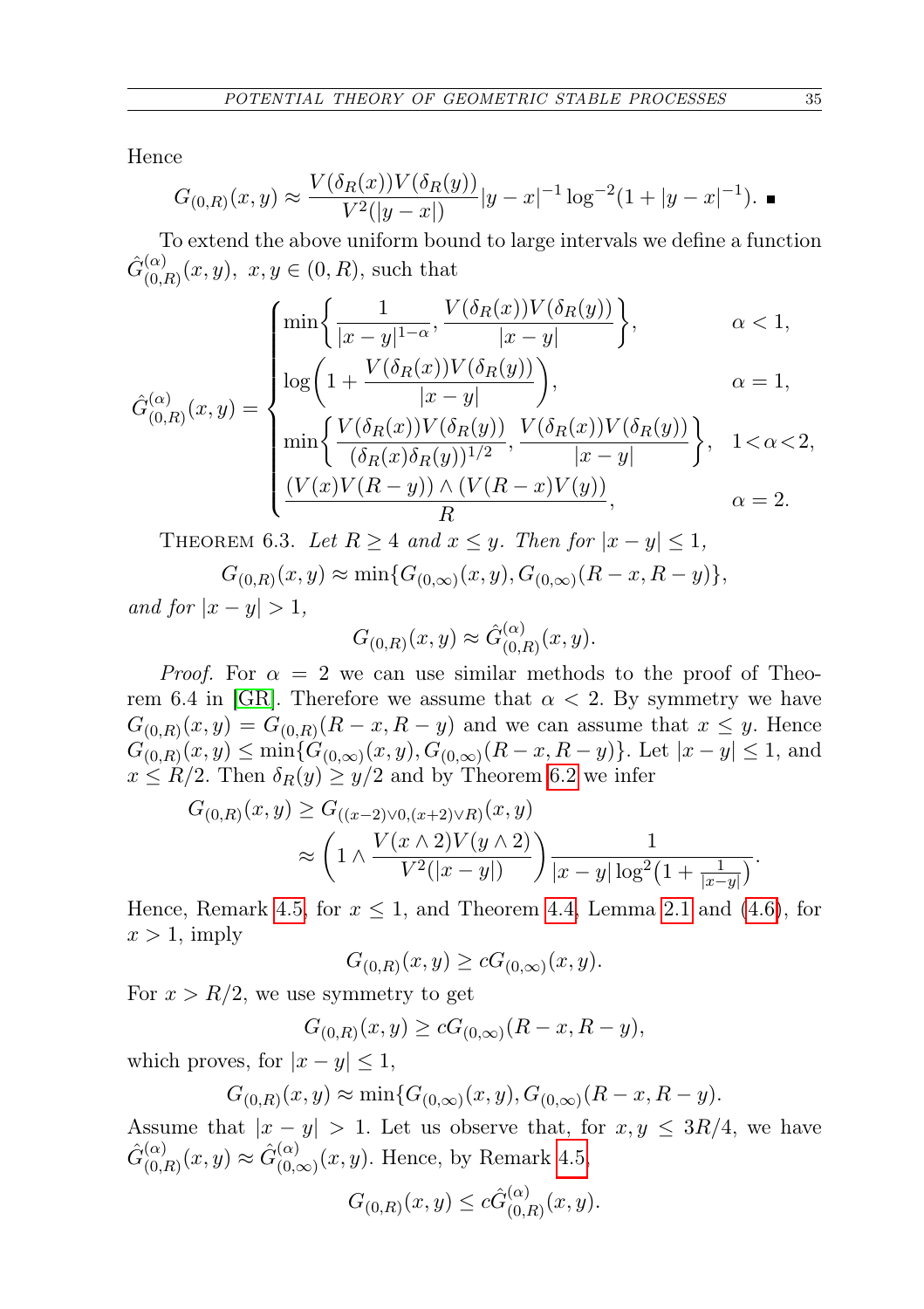Lemma [2.1](#page-5-1) implies, for  $x, y \geq 1/2$ ,

<span id="page-29-0"></span>(6.5) 
$$
G_{(0,R)}(x,y) \approx \hat{G}_{(0,R)}^{(\alpha)}(x,y).
$$

If  $x < 1/2$  we use the boundary Harnack principle to get the above estimate. By symmetry, [\(6.5\)](#page-29-0) is true for  $x, y \ge R/4$  as well. For  $x < R/4$  and  $y > 3R/4$ the boundary Harnack principle implies

$$
G_{(0,R)}(x,y) \approx \frac{V(x)}{V(R/4)} G_{(0,R)}(R/4,3R/4) \frac{V(R-y)}{V(3R/4)} \approx \hat{G}_{(0,R)}^{(\alpha)}(x,y).
$$

Now, we prove estimates for the Poisson kernel of the interval  $(0, R)$ . By symmetry,  $P_{(0,R)}(x,z) = P_{(0,R)}(R-x, R-z)$ . Therefore it is enough to prove estimates for  $z < 0$  and  $x \in (0, R)$ .

<span id="page-29-1"></span>THEOREM 6.4. Assume that  $z < 0 < x < R$ . For  $0 < \alpha \leq 2$  and  $x, |z| \leq 2 \wedge R$  we have

$$
P_{(0,R)}(x,z) \approx \frac{V(x)}{V(|z|)} \frac{V(R-x)}{V(R+|z|)} \frac{1}{(x-z)\log(2+\frac{1}{x-z})}.
$$

For  $0 < \alpha < 2$ , when  $x > 2$  or  $|z| > 2 \wedge R$ , we have

$$
P_{(0,R)}(x,z) \approx \frac{V(x)V(R-x)}{V(|z|)V(|z|+R)} \frac{1}{x-z}.
$$

For  $\alpha = 2$ ,

$$
P_{(0,R)}(x,z) \approx \begin{cases} e^{-|z|} \frac{V(x \wedge 1)V(R-x)}{RV(|z|)}, & R \ge 4, \ x > 2 \ \ or \ |z| > 2, \\ e^{-|z|} \frac{V(x)V(R-x)}{|z|}, & R \le 4, \ |z| \ge R. \end{cases}
$$

*Proof.* We present arguments for  $\alpha = 2$  only, since the proof is similar to the proof of Theorem [4.7.](#page-18-0) Moreover, for intervals of length not greater than  $R_0 = 4$  (the upper bound 4 can be replaced by any  $R_0$  at the expense of the comparability constant), the proof below is suitable for all  $\alpha$ 's, provided that  $|z| \leq R$ .

We will use Theorems [6.2](#page-27-0) and [6.3,](#page-28-0) therefore we will first prove estimates for  $R \leq 4$  and next for  $R > 4$ .

Assume that  $R \leq 4$  and additionally that  $-R/2 < z < 0$ . Clearly

$$
P_{(0,R)}(x,z) \le P_{(0,\infty)}(x,z).
$$

Note that  $V(R - y) \approx V(y)$  for  $R/2 \le y \le 7R/8$ . Therefore by Theorem [6.2](#page-27-0)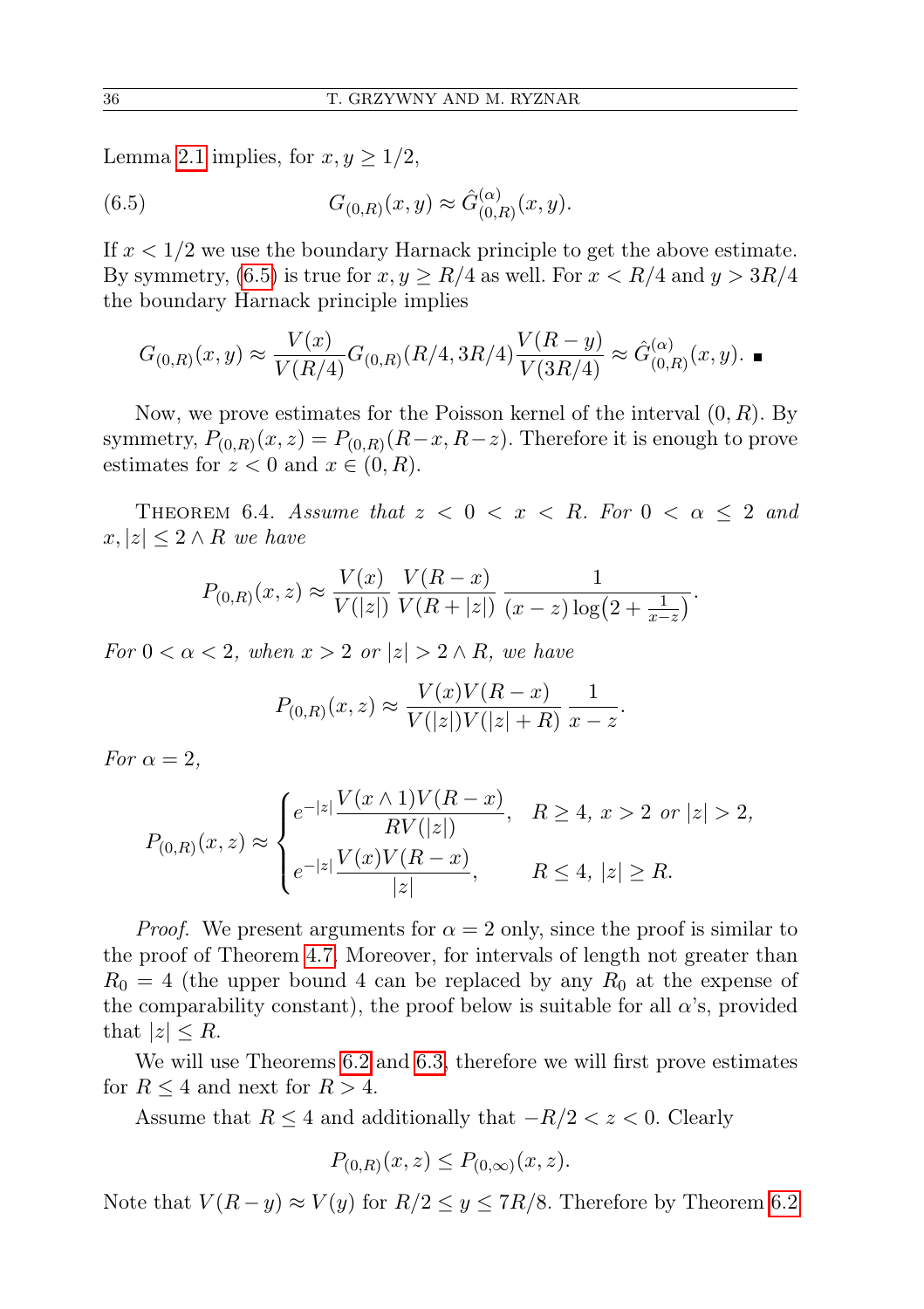and Remark [4.8,](#page-20-1) for  $x \leq R/2$ , we have  $R<sub>1</sub>$ (6.6)

$$
P_{(0,R)}(x,z) \ge c \int_{0}^{7R/8} \left(1 \wedge \frac{V(x)V(y)}{V^2(|y-x|)}\right) \frac{1}{|y-x|\log^2(1+|y-x|^{-1})} \frac{dy}{y-z}
$$
  
 
$$
\ge c P_{(0,\infty)}(x,z),
$$

yielding

(6.7) 
$$
P_{(0,R)}(x,z) \approx P_{(0,\infty)}(x,z).
$$

For  $x > R/2$ , we have  $x - z \approx R \approx R/2 - z$  and  $V(x) \approx V(R/2)$ , hence by the boundary Harnack principle, [\(6.7\)](#page-30-0) and Theorem [4.7,](#page-18-0)

<span id="page-30-0"></span>
$$
P_{(0,R)}(x,z) \approx P_{(0,R)}(R/2,z) \frac{V(R-x)}{V(R/2)}
$$

$$
\approx \frac{V(R)}{(x-z)\log(2+\frac{1}{x-z})} \frac{V(R-x)}{V(R/2)}
$$

$$
\approx \frac{V(R-x)}{(x-z)\log(2+\frac{1}{x-z})}.
$$

The last relation, [\(6.7\)](#page-30-0) and Theorem [4.7](#page-18-0) imply that

$$
P_{(0,R)}(x,z) \approx \frac{V(x)}{V(|z|)} \frac{V(R-x)}{V(R+|z|)} \frac{1}{(x-z)\log(2+\frac{1}{x-z})},
$$
  
-  $R/2 < z < 0 < x < R \le 4.$ 

For  $z < -R/2$ , we have  $\nu(|z|) \approx \nu(z + 3R/2)$ . Hence, by Lemma [5.1](#page-21-2) and Proposition [3.5](#page-7-1) we get, for  $z \le -R/2$ ,

$$
P_{(0,R)}(x,z) \approx E^x \tau_{(0,R)} \nu(z) \approx V(x) V(R-x) \nu(z).
$$

This ends the proof for  $R \leq 4$ .

Assume that  $R \geq 4$ . If  $-1 < z < 0 < x < 1$  then by [\(6.7\)](#page-30-0),

$$
CP_{(0,\infty)}(x,z) \le P_{(0,3)}(x,z) \le P_{(0,R)}(x,z) \le P_{(0,\infty)}(x,z),
$$

which, by Theorem [4.7,](#page-18-0) yields

$$
P_{(0,R)}(x,z) \approx \frac{V(x)}{V(|z|)} \frac{V(R-x)}{V(R+|z|)} \frac{1}{(x-z)\log(2+\frac{1}{x-z})},
$$
  
-1 < z < 0 < x < 1.

For  $x \vee |z| \geq 1$  and  $x \leq R/2$  we use the same arguments as in the proof Lemma [4.6](#page-15-0) to get

$$
P_{(0,R)}(x, z) \ge ce^z \frac{V(x \wedge 1)}{V(|z|)} \approx P_{(0,\infty)}(x, z).
$$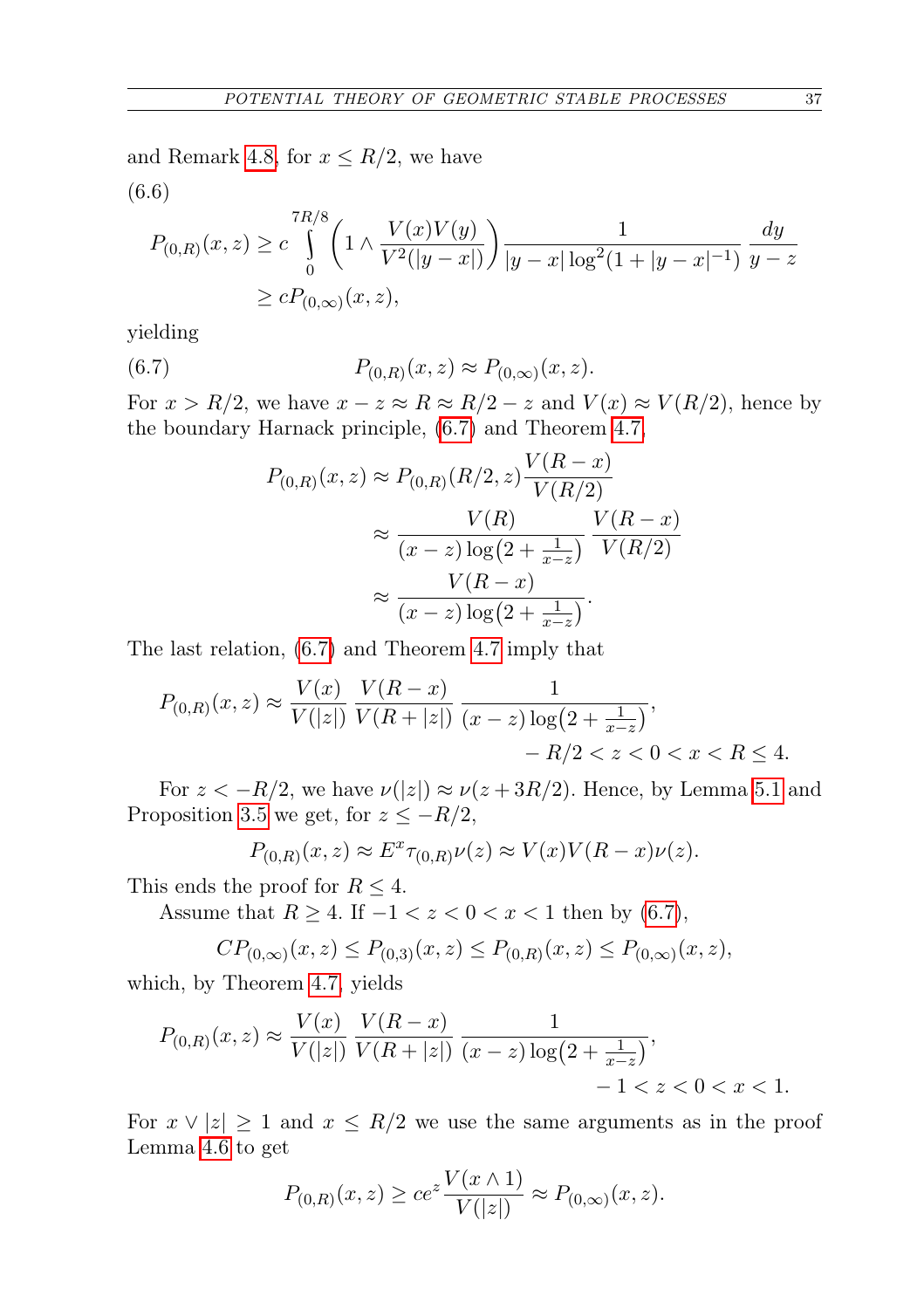Hence,

$$
P_{(0,R)}(x,z) \approx P_{(0,\infty)}(x,z) \approx e^{-|z|} \frac{V(x \wedge 1)V(R-x)}{RV(|z|)}.
$$

Now, assume that  $x > R/2$ . Denote

$$
W(x, z) = \int_{0}^{R} \hat{G}^{(2)}(x, y)\nu(y - z) \, dy.
$$

Then by  $(4.4)$ ,

$$
W(x,z) = \int_{0}^{x} \frac{V(R-x)V(y)}{R} \nu(y-z) dy + \int_{x}^{R} \frac{V(x)V(R-y)}{R} \nu(y-z) dy
$$
  

$$
= \frac{e^{z}}{R} \left( V(R-x) \int_{0}^{x} \frac{V(y)e^{-y}}{y-z} dy + V(x) \int_{0}^{R-x} \frac{V(y)e^{-R+y}}{R-y-z} dy \right)
$$
  

$$
\approx \frac{e^{z}}{R} \left( V(R-x) \frac{1}{V(|z|)} + V(x)e^{-x} \frac{(1 \wedge (R-x))V(R-x)}{R-z} \right)
$$
  

$$
\approx e^{z} \frac{V(R-x)}{RV(|z|)}.
$$

Moreover

$$
\int_{x-1}^{R \wedge (x+1)} \left( 1 \wedge \frac{V(R-x)V(R-y)}{V^2(|x-y|)} \right) \frac{\nu(y-z) dy}{|x-y| \log^2(1+|x-y|^{-1})}
$$
  

$$
\le c P_{(0,\infty)}(R-x,R-z) \le cW(x,z).
$$

Hence, by Theorem [6.3,](#page-28-0)

$$
P_{(0,R)}(x,z) \approx e^{z} \frac{V(R-x)}{RV(|z|)} \approx e^{-|z|} \frac{V(x \wedge 1)V(R-x)}{RV(|z|)}.
$$

The next result is an improvement of the Harnack inequality for  $\alpha = 2$ , which was proved in the previous section.

<span id="page-31-0"></span>THEOREM 6.5. There exists a constant  $C = C(\alpha)$  such that for any  $r > 0$  and any nonnegative function h, harmonic in  $(-2r, 2r)$ , we have, for  $0 < \alpha \leq 2$ ,

$$
h(x) \le Ch(y), \quad x, y \in (-r, r).
$$

Proof. By Theorem [5.3](#page-21-1) it is enough to prove the scale invariant Harnack inequality for  $\alpha = 2$  when  $r > 4$ . We use Theorem [6.4](#page-29-1) to get

$$
P_{(-3r/2,3r/2)}(x,z) \approx e^{-(|z|-3r/2)} \frac{1}{V(|z|-3r/2)}
$$
  
 
$$
\approx P_{(-3r/2,3r/2)}(0,z), \quad |x| < r, |z| > 3r/2,
$$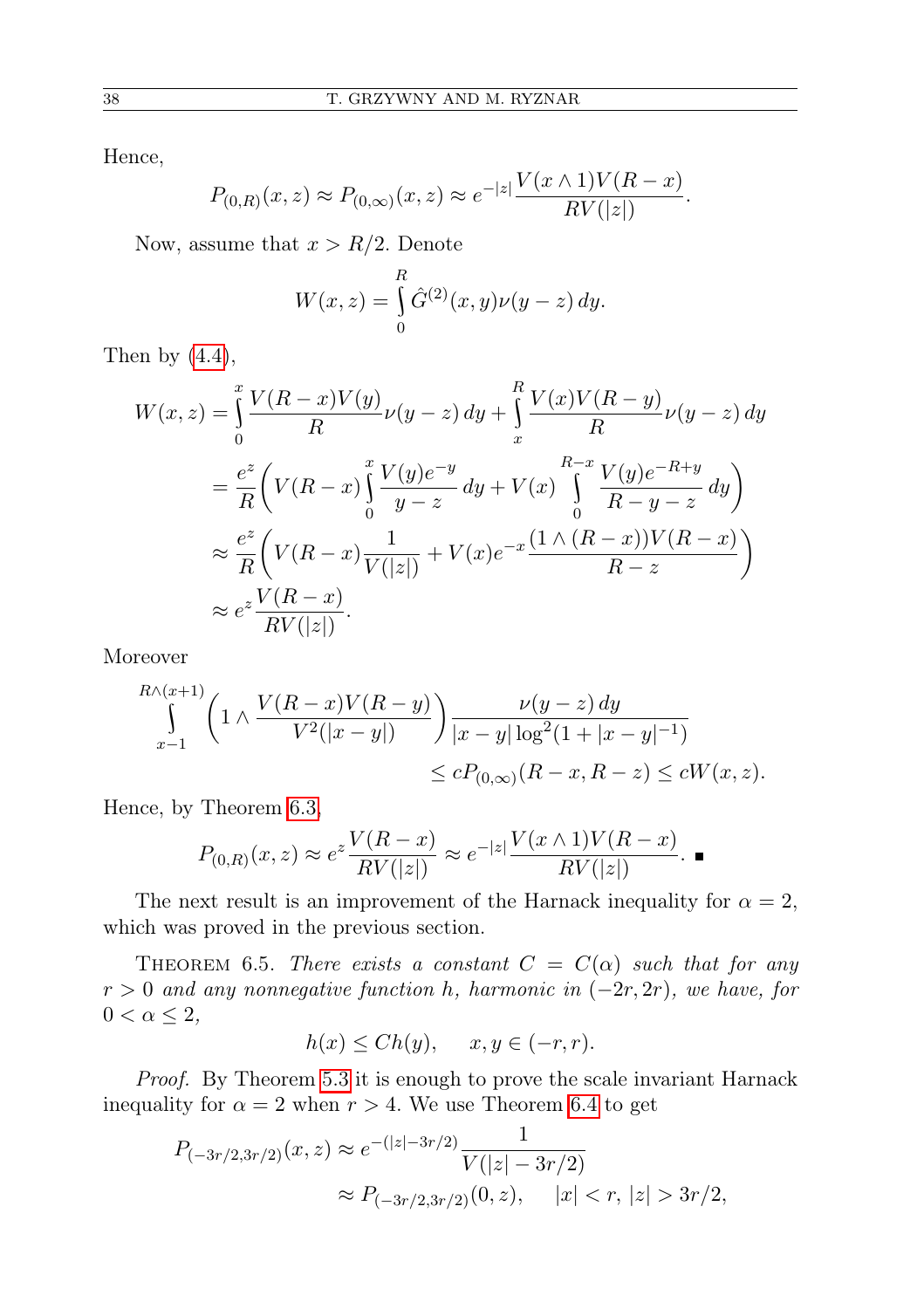which yields

$$
h(x)=\int\limits_{|z|>3r/2}P_{(-3r/2,3r/2)}(x,z)h(z)\,dz\approx\int\limits_{|z|>3r/2}P_{(0,R)}(0,z)h(z)\,dz=h(0).
$$

Hence,  $h(x) \approx h(y)$  for any  $x, y \in (-r, r)$ .

## REFERENCES

- <span id="page-32-13"></span>[B] R. F. Bass, Probabilistic Techniques in Analysis, Springer, New York, 1995.
- <span id="page-32-11"></span>[Be] J. Bertoin, Lévy Processes, Cambridge Univ. Press, Cambridge, 1996.
- <span id="page-32-6"></span>[BG] R. M. Blumenthal and R. K. Getoor, Markov Processes and Potential Theory, Springer, New York, 1968.
- <span id="page-32-15"></span>[BGR] R. M. Blumenthal, R. K. Getoor and D. B. Ray, On the distribution of first hits for the symmetric stable processes, Trans. Amer. Math. Soc. 99 (1961), 540–554.
- <span id="page-32-16"></span>[\[BSS\]](http://dx.doi.org/10.4064/sm158-2-5) K. Bogdan, A. Stós and P. Sztonyk, Harnack inequality for stable processes on d-sets, Studia Math. 158 (2003), 163–198.
- <span id="page-32-1"></span>[B–V] K. Bogdan, T. Byczkowski, T. Kulczycki, M. Ryznar, R. Song and Z. Vondraček, Potential Analysis of Stable Processes and its Extensions, Lecture Notes in Math. 1980, Springer, 2009.
- <span id="page-32-14"></span>[BB] H. Byczkowska and T. Byczkowski, One-dimensional symmetric stable Feynman–Kac semigroups, Probab. Math. Statist. 21 (2001), 381–404.
- <span id="page-32-5"></span>[CZ] K. L. Chung and Z. Zhao, From Brownian Motion to Schrödinger's Equation, Springer, New York, 1995.
- <span id="page-32-9"></span>[D] R. A. Doney, Fluctuation Theory for Lévy Processes, Lecture Notes in Math. 1897, Springer, Berlin, 2007.
- <span id="page-32-10"></span>[F] B. Fristedt, Sample functions of stochastic processes with stationary, independent increments, in: Advances in Probability and Related Topics, Vol. 3, Dekker, New York, 1974, 241–396.
- <span id="page-32-8"></span>[\[GR\]](http://dx.doi.org/10.1007/s11118-007-9071-3) T. Grzywny and M. Ryznar, Two-sided optimal bounds for green functions of half-spaces for relativistic  $\alpha$ -stable process, Potential Anal. 28 (2008), 201–239.
- <span id="page-32-7"></span>[IW] N. Ikeda and S. Watanabe, On some relations between the harmonic measure and the Lévy measure for a certain class of Markov processes, J. Math. Kyoto Univ. 2 (1962), 79–95.
- <span id="page-32-4"></span>[KM] P. Kim and A. Mimica, Harnack inequalities for subordinate Brownian motions, Electron. J. Probab. 17 (2012), no. 37, 23 pp.
- <span id="page-32-0"></span>[\[KSV1\]](http://dx.doi.org/10.1016/j.spa.2008.08.003) P. Kim, R. Song and Z. Vondraček, Boundary Harnack principle for subordinate Brownian motions, Stoch. Process. Appl. 119 (2009), 1601–1631.
- <span id="page-32-2"></span>[\[KSV2\]](http://dx.doi.org/10.1007/s11118-009-9163-3) P. Kim, R. Song and Z. Vondraček, On the potential theory of one-dimensional subordinate Brownian motions with continuous components, Potential Anal. 33 (2010), 153–173.
- <span id="page-32-3"></span>[KSV3] P. Kim, R. Song and Z. Vondraček, Potential theory of subordinate Brownian motions revisited, in: Stochastic Analysis and Applications to Finance, Interdisciplinary Math. Sci. 13, World Sci., 2012, 243–290.
- <span id="page-32-12"></span>[KKR] A. Kuznetsov, A. Kyprianou and V. Rivero, The theory of scale functions for spectrally negative Lévy processes, in: Lévy Matters II, Lecture Notes in Math. 2061, Springer, 2012, 97–186.